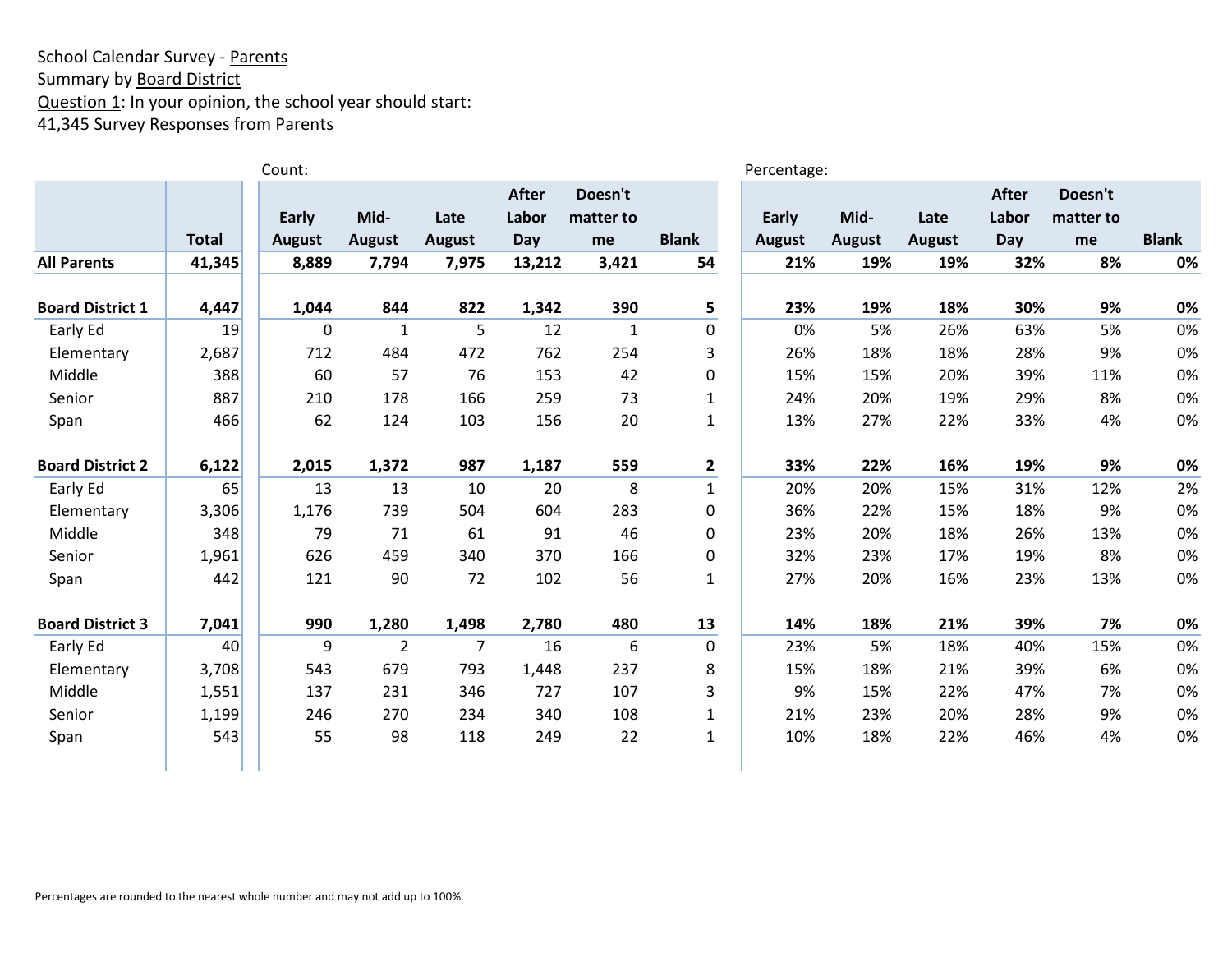### School Calendar Survey - Parents Summary by **Board District** Question 1: In your opinion, the school year should start: 41,345 Survey Responses from Parents

|                         |              | Count:        |               |                |              |           |                         | Percentage:   |               |               |              |           |              |
|-------------------------|--------------|---------------|---------------|----------------|--------------|-----------|-------------------------|---------------|---------------|---------------|--------------|-----------|--------------|
|                         |              |               |               |                | <b>After</b> | Doesn't   |                         |               |               |               | <b>After</b> | Doesn't   |              |
|                         |              | Early         | Mid-          | Late           | Labor        | matter to |                         | Early         | Mid-          | Late          | Labor        | matter to |              |
|                         | <b>Total</b> | <b>August</b> | <b>August</b> | <b>August</b>  | Day          | me        | <b>Blank</b>            | <b>August</b> | <b>August</b> | <b>August</b> | Day          | me        | <b>Blank</b> |
| <b>Board District 4</b> | 6,268        | 625           | 838           | 1,546          | 2,859        | 380       | 20                      | 10%           | 13%           | 25%           | 46%          | 6%        | 0%           |
| Early Ed                | 31           | 3             | 4             | $\overline{7}$ | 9            | 8         | $\mathbf 0$             | 10%           | 13%           | 23%           | 29%          | 26%       | 0%           |
| Elementary              | 4,007        | 343           | 524           | 1,030          | 1,881        | 216       | 13                      | 9%            | 13%           | 26%           | 47%          | 5%        | 0%           |
| Middle                  | 1,127        | 74            | 136           | 275            | 573          | 67        | $\overline{2}$          | 7%            | 12%           | 24%           | 51%          | 6%        | 0%           |
| Senior                  | 942          | 189           | 160           | 199            | 315          | 76        | 3                       | 20%           | 17%           | 21%           | 33%          | 8%        | 0%           |
| Span                    | 161          | 16            | 14            | 35             | 81           | 13        | $\overline{2}$          | 10%           | 9%            | 22%           | 50%          | 8%        | 1%           |
| <b>Board District 5</b> | 5,633        | 1,395         | 1,146         | 1,078          | 1,537        | 473       | $\overline{\mathbf{4}}$ | 25%           | 20%           | 19%           | 27%          | 8%        | 0%           |
| Early Ed                | 56           | 5             | 10            | 9              | 26           | 6         | $\mathbf 0$             | 9%            | 18%           | 16%           | 46%          | 11%       | 0%           |
| Elementary              | 3,212        | 859           | 638           | 594            | 860          | 258       | 3                       | 27%           | 20%           | 18%           | 27%          | 8%        | 0%           |
| Middle                  | 521          | 67            | 94            | 106            | 213          | 41        | $\mathbf 0$             | 13%           | 18%           | 20%           | 41%          | 8%        | 0%           |
| Senior                  | 1,316        | 363           | 313           | 267            | 256          | 116       | $\mathbf{1}$            | 28%           | 24%           | 20%           | 19%          | 9%        | 0%           |
| Span                    | 528          | 101           | 91            | 102            | 182          | 52        | $\pmb{0}$               | 19%           | 17%           | 19%           | 34%          | 10%       | 0%           |
| <b>Board District 6</b> | 5,367        | 1,478         | 1,132         | 989            | 1,292        | 469       | $\overline{\mathbf{z}}$ | 28%           | 21%           | 18%           | 24%          | 9%        | 0%           |
| Early Ed                | 70           | 16            | 12            | 20             | 19           | 3         | $\mathbf 0$             | 23%           | 17%           | 29%           | 27%          | 4%        | 0%           |
| Elementary              | 3,149        | 917           | 684           | 540            | 735          | 270       | 3                       | 29%           | 22%           | 17%           | 23%          | 9%        | 0%           |
| Middle                  | 391          | 82            | 47            | 75             | 145          | 40        | $\overline{2}$          | 21%           | 12%           | 19%           | 37%          | 10%       | 1%           |
| Senior                  | 1,589        | 422           | 354           | 324            | 348          | 140       | $\mathbf{1}$            | 27%           | 22%           | 20%           | 22%          | 9%        | 0%           |
| Span                    | 168          | 41            | 35            | 30             | 45           | 16        | $\mathbf{1}$            | 24%           | 21%           | 18%           | 27%          | 10%       | 1%           |
| <b>Board District 7</b> | 6,467        | 1,342         | 1,182         | 1,055          | 2,215        | 670       | 3                       | 21%           | 18%           | 16%           | 34%          | 10%       | 0%           |
| Early Ed                | 86           | 21            | 11            | 13             | 26           | 14        | $\mathbf{1}$            | 24%           | 13%           | 15%           | 30%          | 16%       | 1%           |
| Elementary              | 3,756        | 888           | 735           | 593            | 1,154        | 386       | $\mathbf 0$             | 24%           | 20%           | 16%           | 31%          | 10%       | 0%           |
| Middle                  | 837          | 100           | 117           | 132            | 396          | 91        | $\mathbf{1}$            | 12%           | 14%           | 16%           | 47%          | 11%       | 0%           |
| Senior                  | 1,532        | 301           | 272           | 263            | 550          | 145       | $\mathbf{1}$            | 20%           | 18%           | 17%           | 36%          | 9%        | 0%           |
| Span                    | 256          | 32            | 47            | 54             | 89           | 34        | $\overline{0}$          | 13%           | 18%           | 21%           | 35%          | 13%       | 0%           |

Percentages are rounded to the nearest whole number and may not add up to 100%.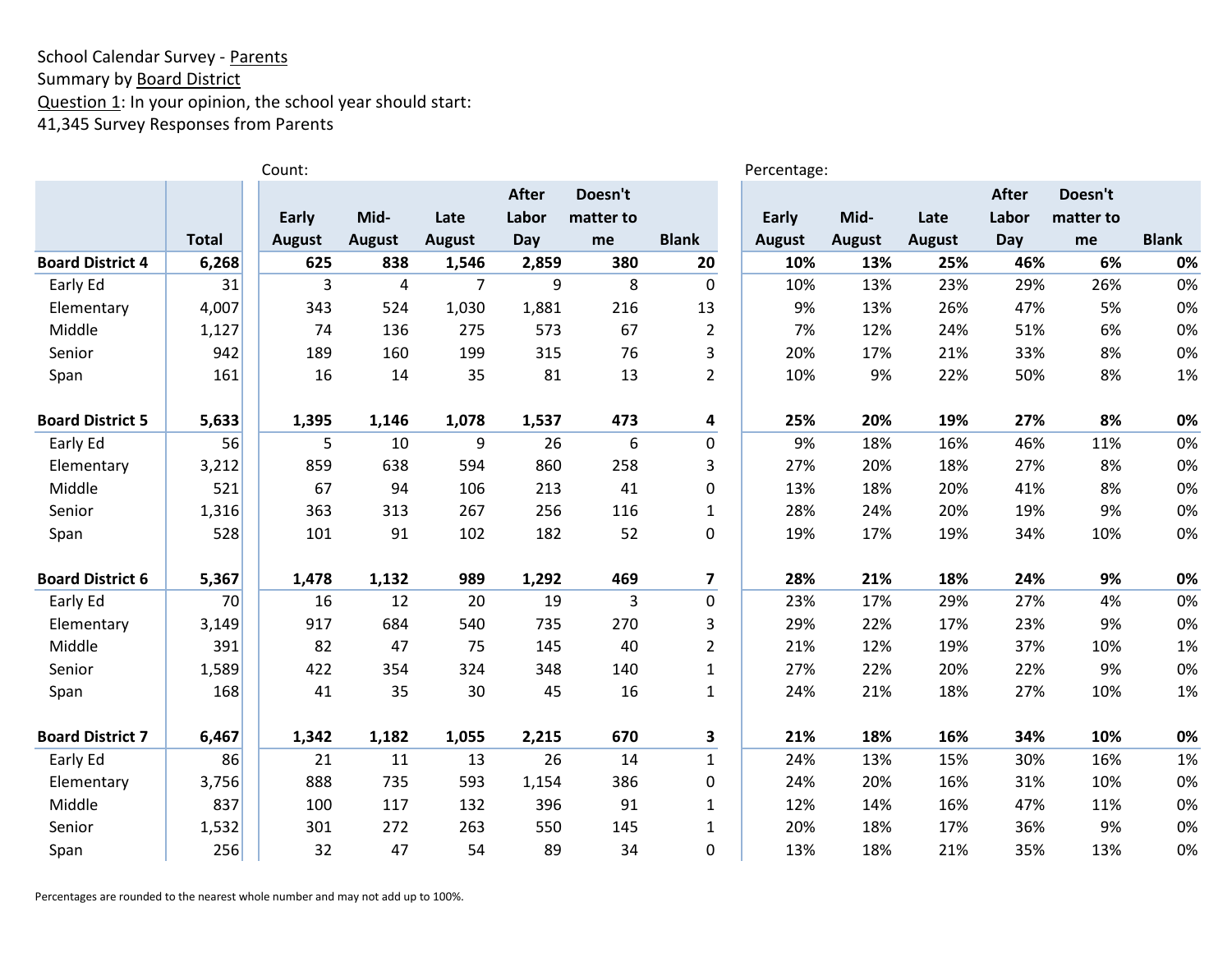Summary by Local District

Question 1: In your opinion, the school year should start:

41,345 Survey Responses from Parents

|                     |              | Count:        |                |               |              |           |                | Percentage:   |               |               |              |           |              |
|---------------------|--------------|---------------|----------------|---------------|--------------|-----------|----------------|---------------|---------------|---------------|--------------|-----------|--------------|
|                     |              |               |                |               | <b>After</b> | Doesn't   |                |               |               |               | <b>After</b> | Doesn't   |              |
|                     |              | Early         | Mid-           | Late          | Labor        | matter to |                | Early         | Mid-          | Late          | Labor        | matter to |              |
|                     | <b>Total</b> | <b>August</b> | <b>August</b>  | <b>August</b> | Day          | me        | <b>Blank</b>   | <b>August</b> | <b>August</b> | <b>August</b> | Day          | me        | <b>Blank</b> |
| <b>All Parents</b>  | 41,345       | 8,889         | 7,794          | 7,975         | 13,212       | 3,421     | 54             | 21%           | 19%           | 19%           | 32%          | 8%        | 0%           |
| <b>LD Central</b>   | 6,562        | 2,055         | 1,315          | 1,055         | 1,540        | 591       | 6              | 31%           | 20%           | 16%           | 23%          | 9%        | 0%           |
| Early Ed            | 64           | 12            | 11             | 13            | 17           | 11        | $\mathbf 0$    | 19%           | 17%           | 20%           | 27%          | 17%       | 0%           |
| Elementary          | 3,770        | 1,309         | 742            | 565           | 822          | 328       | 4              | 35%           | 20%           | 15%           | 22%          | 9%        | 0%           |
| Middle              | 474          | 72            | 72             | 90            | 196          | 44        | 0              | 15%           | 15%           | 19%           | 41%          | 9%        | 0%           |
| Senior              | 1,530        | 508           | 346            | 262           | 272          | 141       | $\mathbf{1}$   | 33%           | 23%           | 17%           | 18%          | 9%        | 0%           |
| Span                | 724          | 154           | 144            | 125           | 233          | 67        | $\mathbf{1}$   | 21%           | 20%           | 17%           | 32%          | 9%        | 0%           |
| <b>LD East</b>      | 5,914        | 1,664         | 1,347          | 1,094         | 1,300        | 508       | $\mathbf{1}$   | 28%           | 23%           | 18%           | 22%          | 9%        | 0%           |
| Early Ed            | 68           | 7             | 16             | 8             | 29           | 7         | $\mathbf{1}$   | 10%           | 24%           | 12%           | 43%          | 10%       | 1%           |
| Elementary          | 3,099        | 935           | 698            | 553           | 665          | 248       | $\mathbf 0$    | 30%           | 23%           | 18%           | 21%          | 8%        | 0%           |
| Middle              | 445          | 86            | 97             | 80            | 134          | 48        | $\mathbf 0$    | 19%           | 22%           | 18%           | 30%          | 11%       | 0%           |
| Senior              | 1,920        | 541           | 468            | 377           | 380          | 154       | 0              | 28%           | 24%           | 20%           | 20%          | 8%        | 0%           |
| Span                | 382          | 95            | 68             | 76            | 92           | 51        | 0              | 25%           | 18%           | 20%           | 24%          | 13%       | 0%           |
| <b>LD Northeast</b> | 6,338        | 1,400         | 1,236          | 1,266         | 1,934        | 492       | 10             | 22%           | 20%           | 20%           | 31%          | 8%        | 0%           |
| Early Ed            | 56           | 15            | $\overline{7}$ | 15            | 14           | 5         | $\mathbf 0$    | 27%           | 13%           | 27%           | 25%          | 9%        | 0%           |
| Elementary          | 3,546        | 806           | 708            | 676           | 1,090        | 261       | 5              | 23%           | 20%           | 19%           | 31%          | 7%        | 0%           |
| Middle              | 871          | 109           | 109            | 196           | 389          | 66        | $\overline{2}$ | 13%           | 13%           | 23%           | 45%          | 8%        | 0%           |
| Senior              | 1,682        | 424           | 373            | 347           | 392          | 144       | $\overline{2}$ | 25%           | 22%           | 21%           | 23%          | 9%        | 0%           |
| Span                | 183          | 46            | 39             | 32            | 49           | 16        | $\mathbf{1}$   | 25%           | 21%           | 17%           | 27%          | 9%        | 1%           |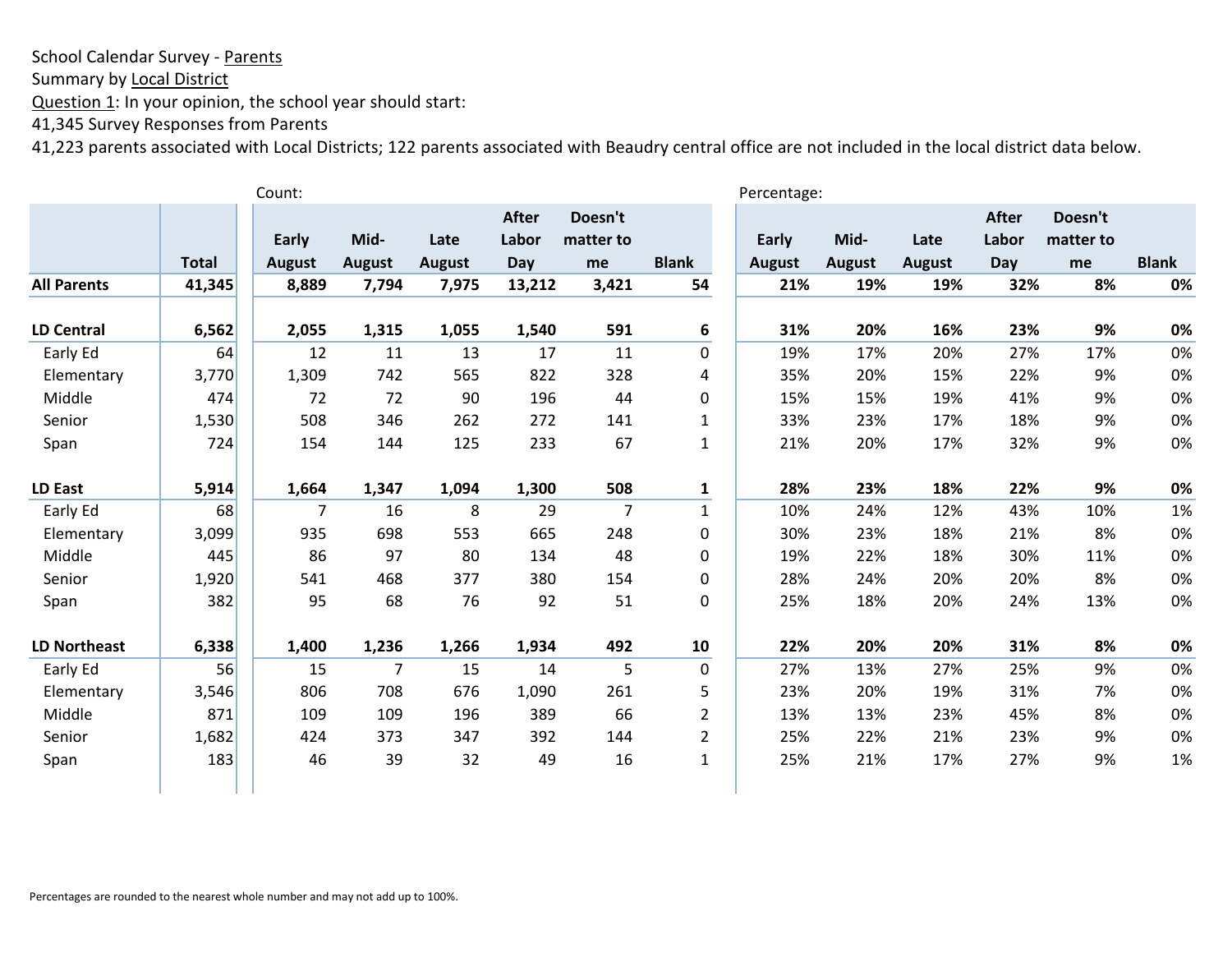Summary by Local District

Question 1: In your opinion, the school year should start:

41,345 Survey Responses from Parents

|                     |              | Count:        |               |               |              |           |                | Percentage:   |               |               |              |           |              |
|---------------------|--------------|---------------|---------------|---------------|--------------|-----------|----------------|---------------|---------------|---------------|--------------|-----------|--------------|
|                     |              |               |               |               | <b>After</b> | Doesn't   |                |               |               |               | <b>After</b> | Doesn't   |              |
|                     |              | Early         | Mid-          | Late          | Labor        | matter to |                | Early         | Mid-          | Late          | Labor        | matter to |              |
|                     | <b>Total</b> | <b>August</b> | <b>August</b> | <b>August</b> | Day          | me        | <b>Blank</b>   | <b>August</b> | <b>August</b> | <b>August</b> | Day          | me        | <b>Blank</b> |
| <b>LD Northwest</b> | 7,353        | 1,171         | 1,351         | 1,561         | 2,719        | 535       | 16             | 16%           | 18%           | 21%           | 37%          | 7%        | 0%           |
| Early Ed            | 33           | 5             | 8             | 7             | 12           | 1         | 0              | 15%           | 24%           | 21%           | 36%          | 3%        | 0%           |
| Elementary          | 4,124        | 717           | 769           | 878           | 1,462        | 288       | 10             | 17%           | 19%           | 21%           | 35%          | 7%        | 0%           |
| Middle              | 1,311        | 135           | 202           | 284           | 590          | 97        | 3              | 10%           | 15%           | 22%           | 45%          | 7%        | 0%           |
| Senior              | 1,262        | 261           | 270           | 249           | 360          | 121       | $\mathbf{1}$   | 21%           | 21%           | 20%           | 29%          | 10%       | 0%           |
| Span                | 623          | 53            | 102           | 143           | 295          | 28        | $\overline{2}$ | 9%            | 16%           | 23%           | 47%          | 4%        | 0%           |
| LD South            | 6,331        | 1,248         | 1,148         | 1,070         | 2,212        | 650       | 3              | 20%           | 18%           | 17%           | 35%          | 10%       | 0%           |
| Early Ed            | 75           | 13            | 6             | 13            | 30           | 12        | $\mathbf{1}$   | 17%           | 8%            | 17%           | 40%          | 16%       | 1%           |
| Elementary          | 3,711        | 828           | 723           | 619           | 1,166        | 375       | 0              | 22%           | 19%           | 17%           | 31%          | 10%       | 0%           |
| Middle              | 810          | 92            | 114           | 131           | 383          | 89        | $\mathbf{1}$   | 11%           | 14%           | 16%           | 47%          | 11%       | 0%           |
| Senior              | 1,479        | 283           | 258           | 253           | 544          | 140       | $\mathbf{1}$   | 19%           | 17%           | 17%           | 37%          | 9%        | 0%           |
| Span                | 256          | 32            | 47            | 54            | 89           | 34        | $\mathbf 0$    | 13%           | 18%           | 21%           | 35%          | 13%       | 0%           |
| LD West             | 8,725        | 1,335         | 1,380         | 1,905         | 3,455        | 632       | 18             | 15%           | 16%           | 22%           | 40%          | 7%        | 0%           |
| Early Ed            | 64           | 13            | 4             | 14            | 23           | 10        | $\mathbf 0$    | 20%           | 6%            | 22%           | 36%          | 16%       | 0%           |
| Elementary          | 5,460        | 829           | 827           | 1,212         | 2,190        | 391       | 11             | 15%           | 15%           | 22%           | 40%          | 7%        | 0%           |
| Middle              | 1,252        | 105           | 159           | 290           | 606          | 90        | $\overline{2}$ | 8%            | 13%           | 23%           | 48%          | 7%        | 0%           |
| Senior              | 1,553        | 340           | 291           | 305           | 490          | 124       | 3              | 22%           | 19%           | 20%           | 32%          | 8%        | 0%           |
| Span                | 396          | 48            | 99            | 84            | 146          | 17        | 2              | 12%           | 25%           | 21%           | 37%          | 4%        | 1%           |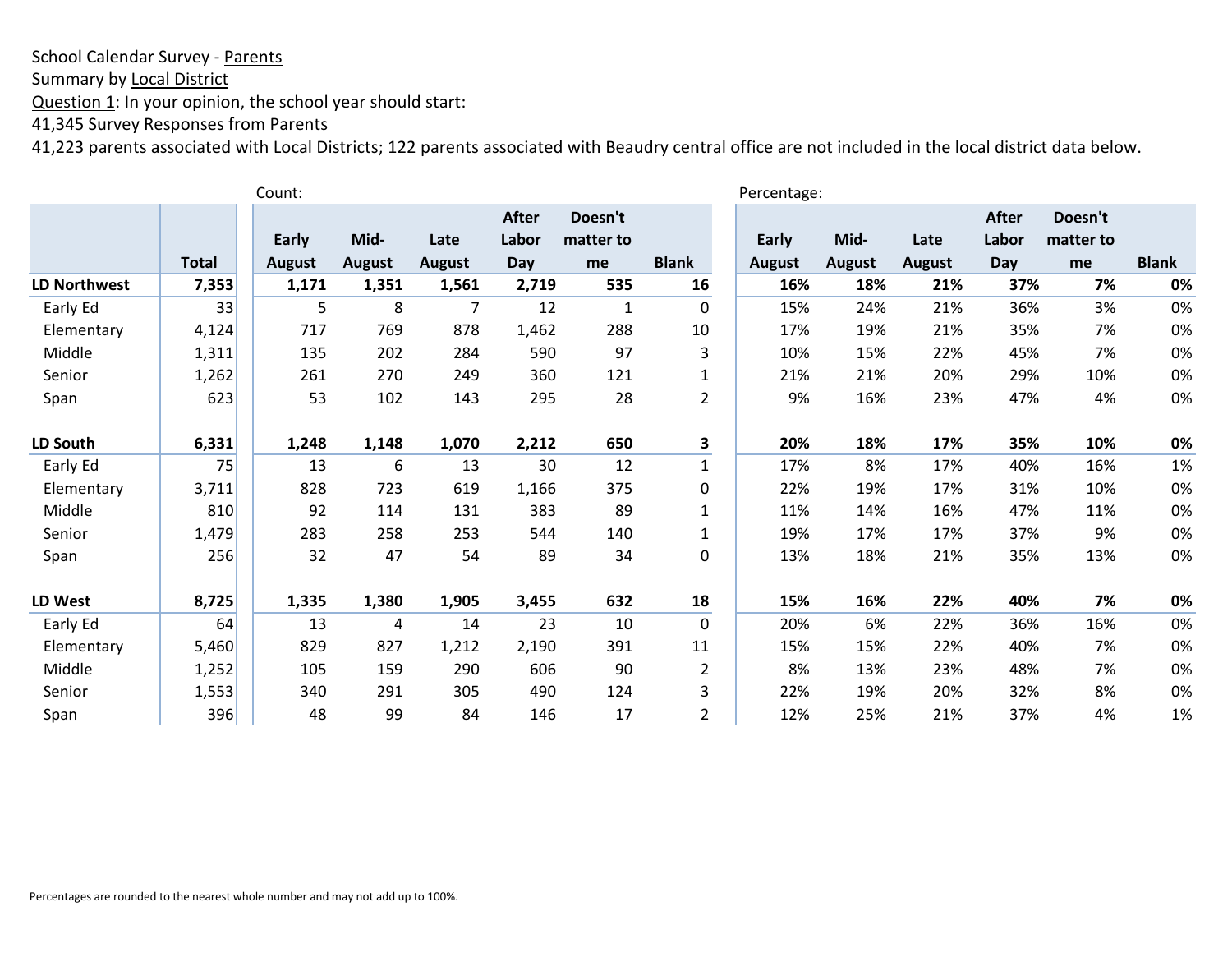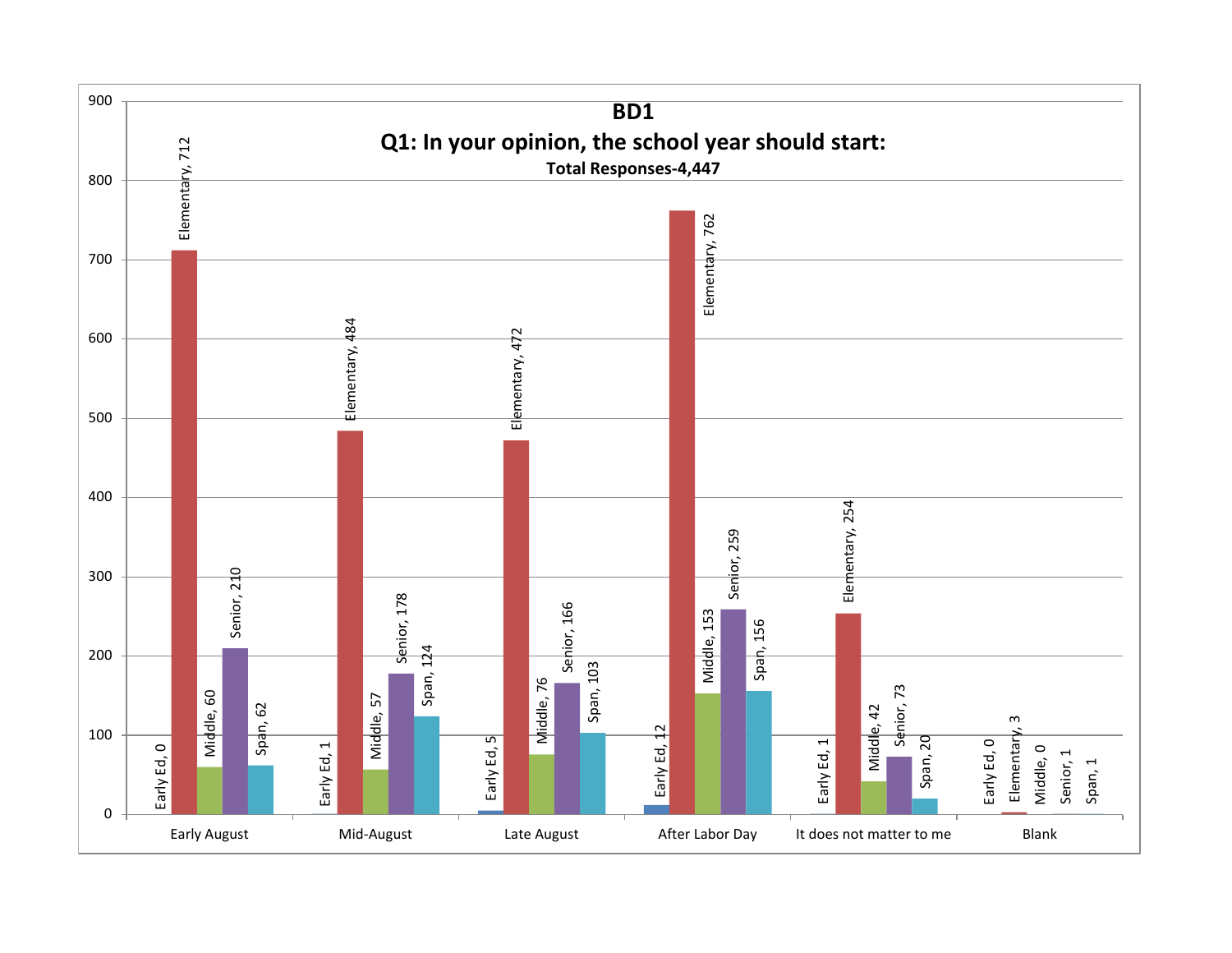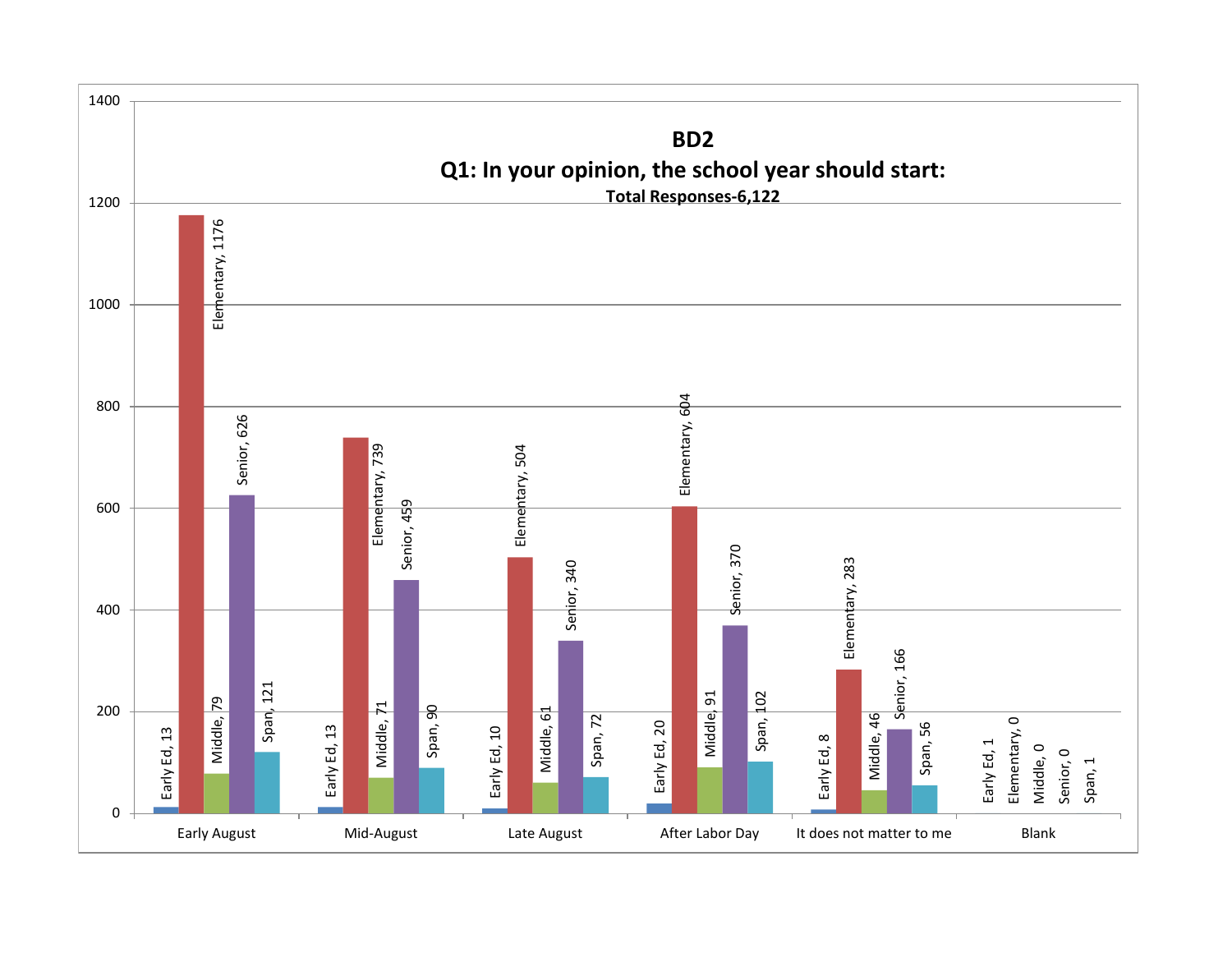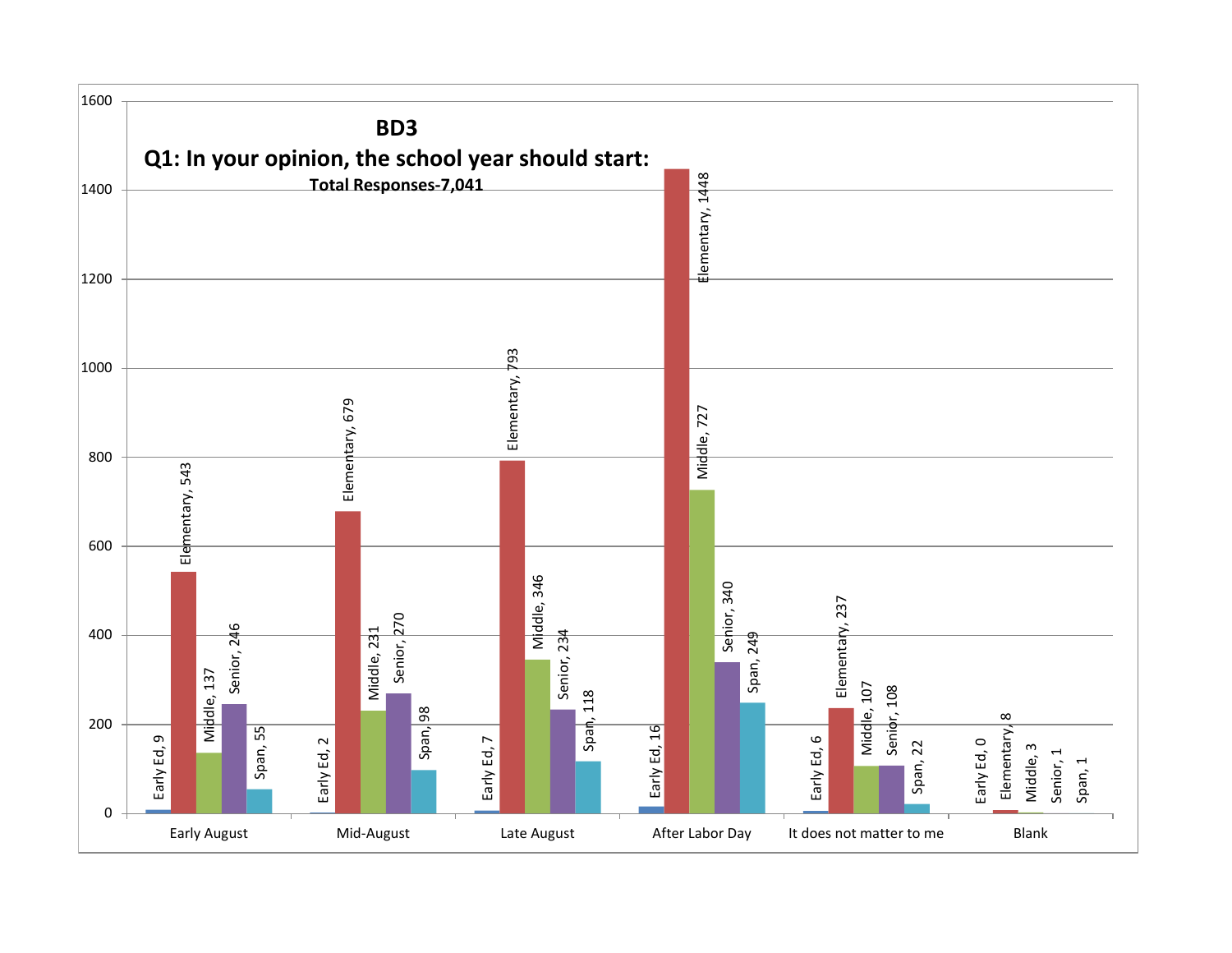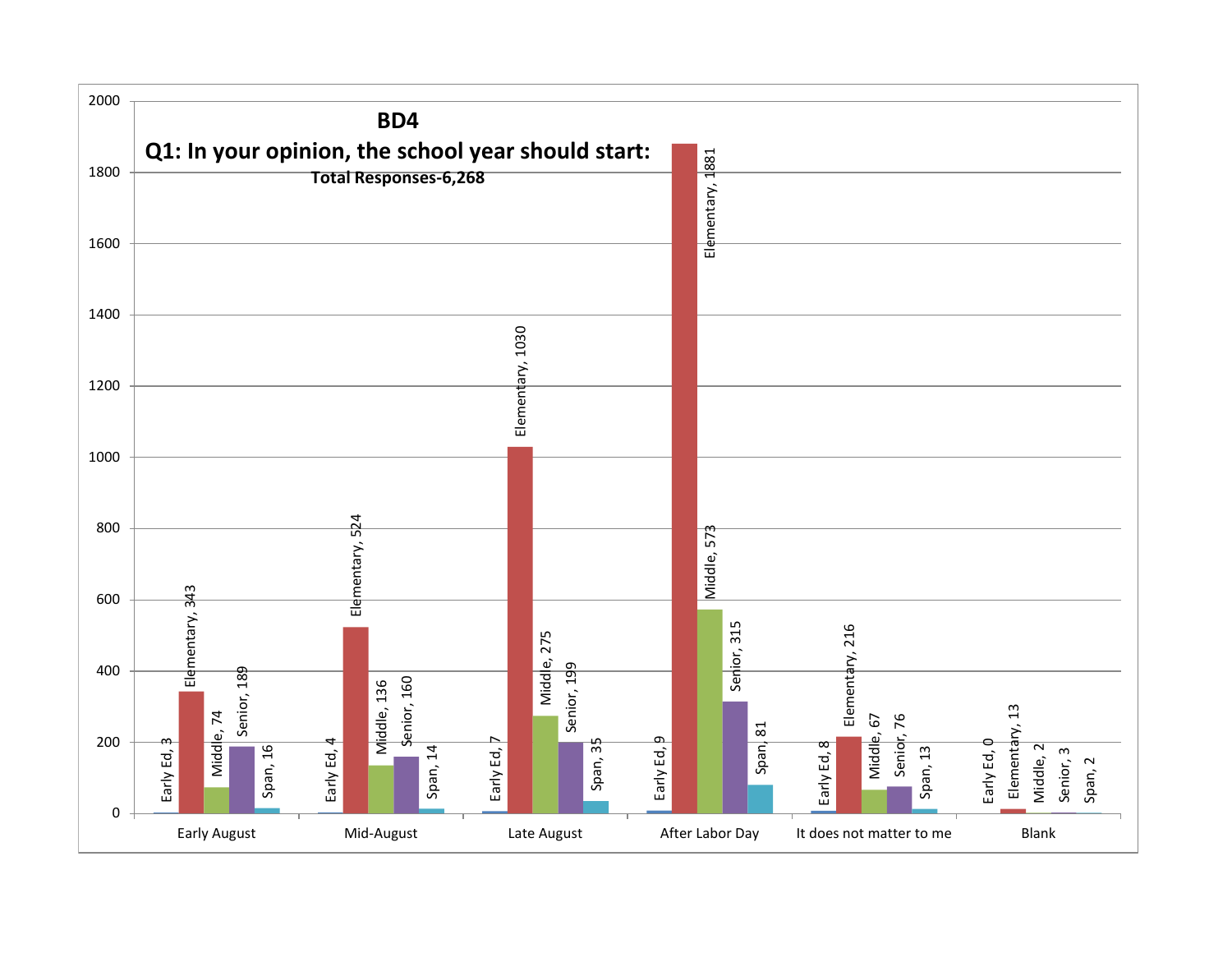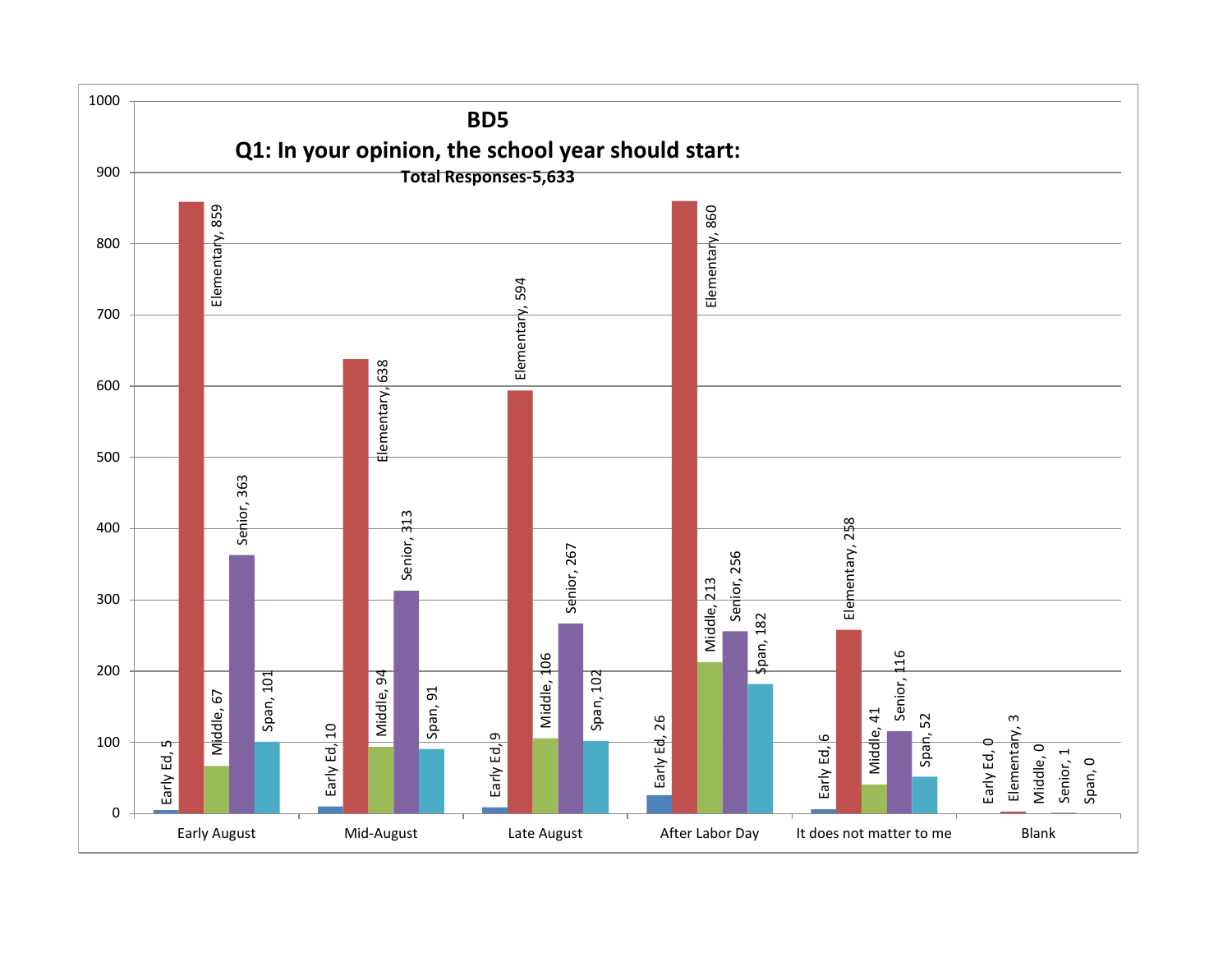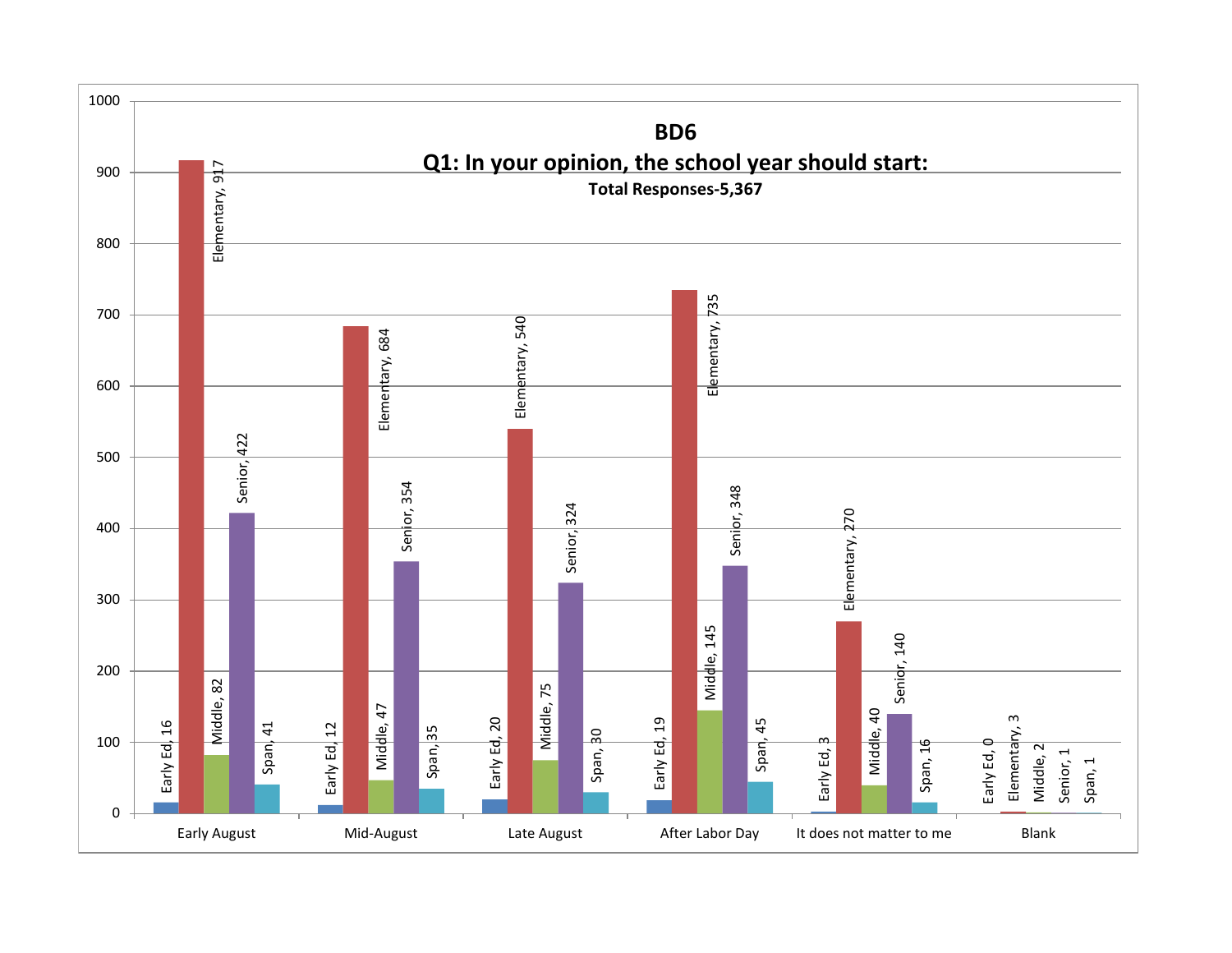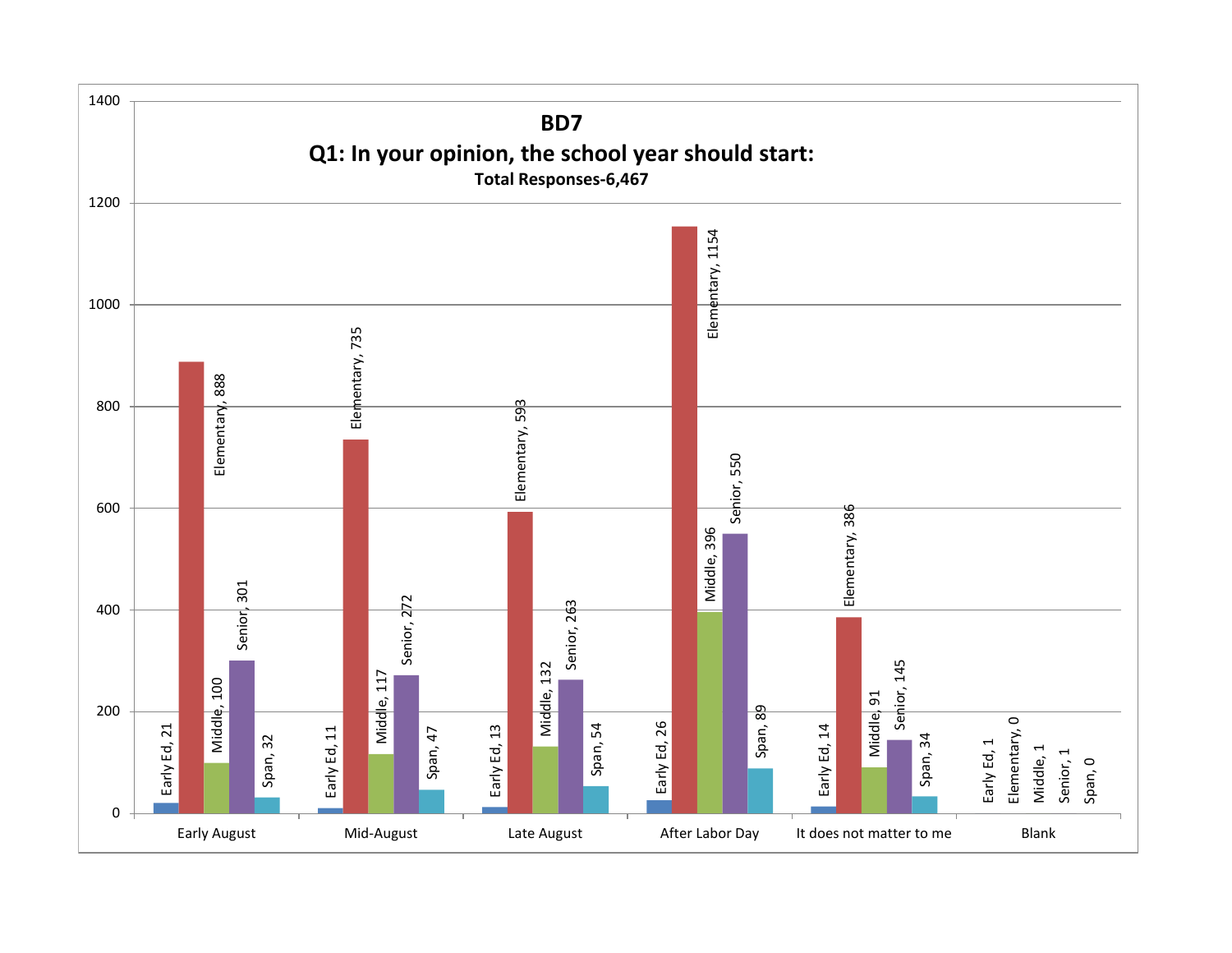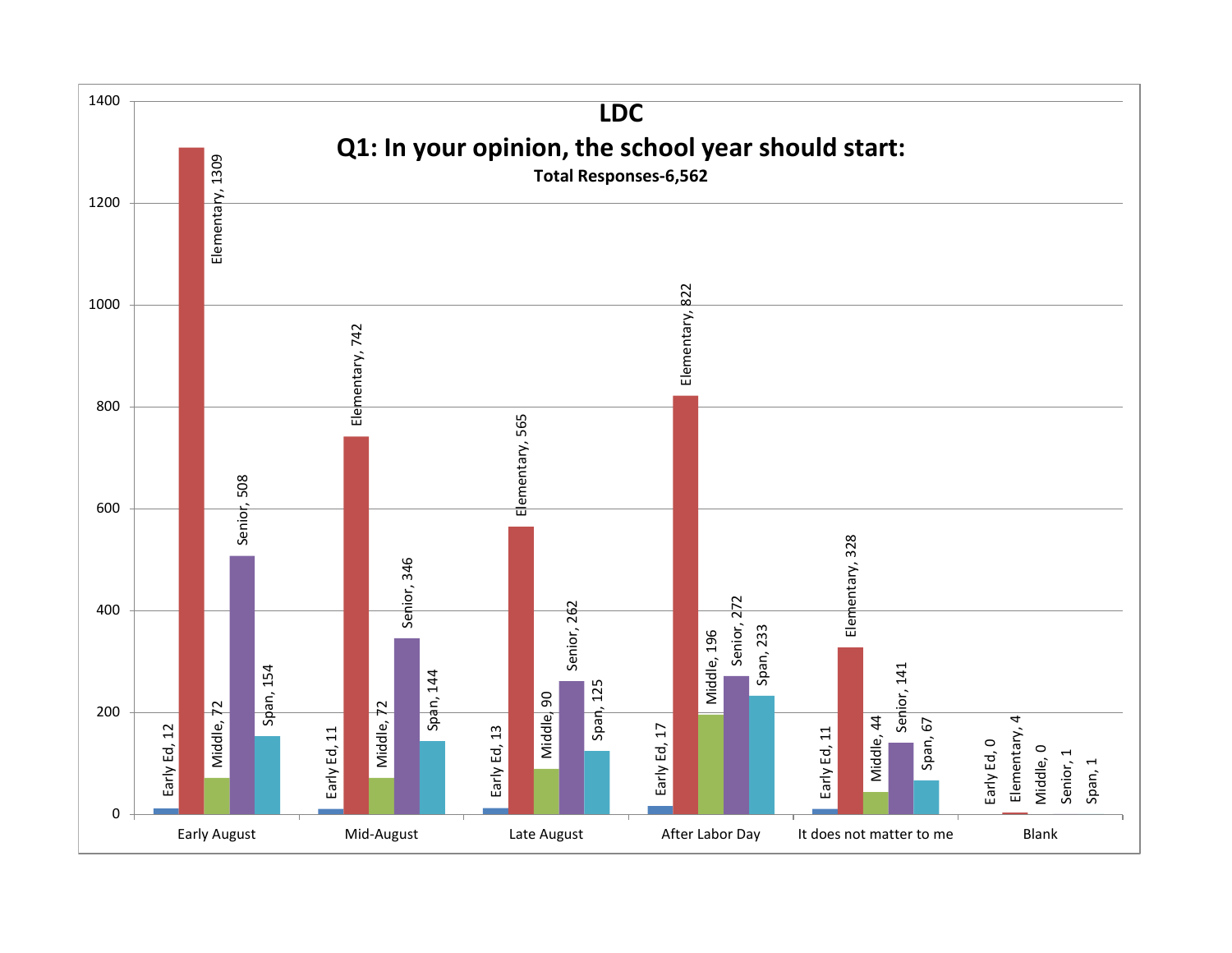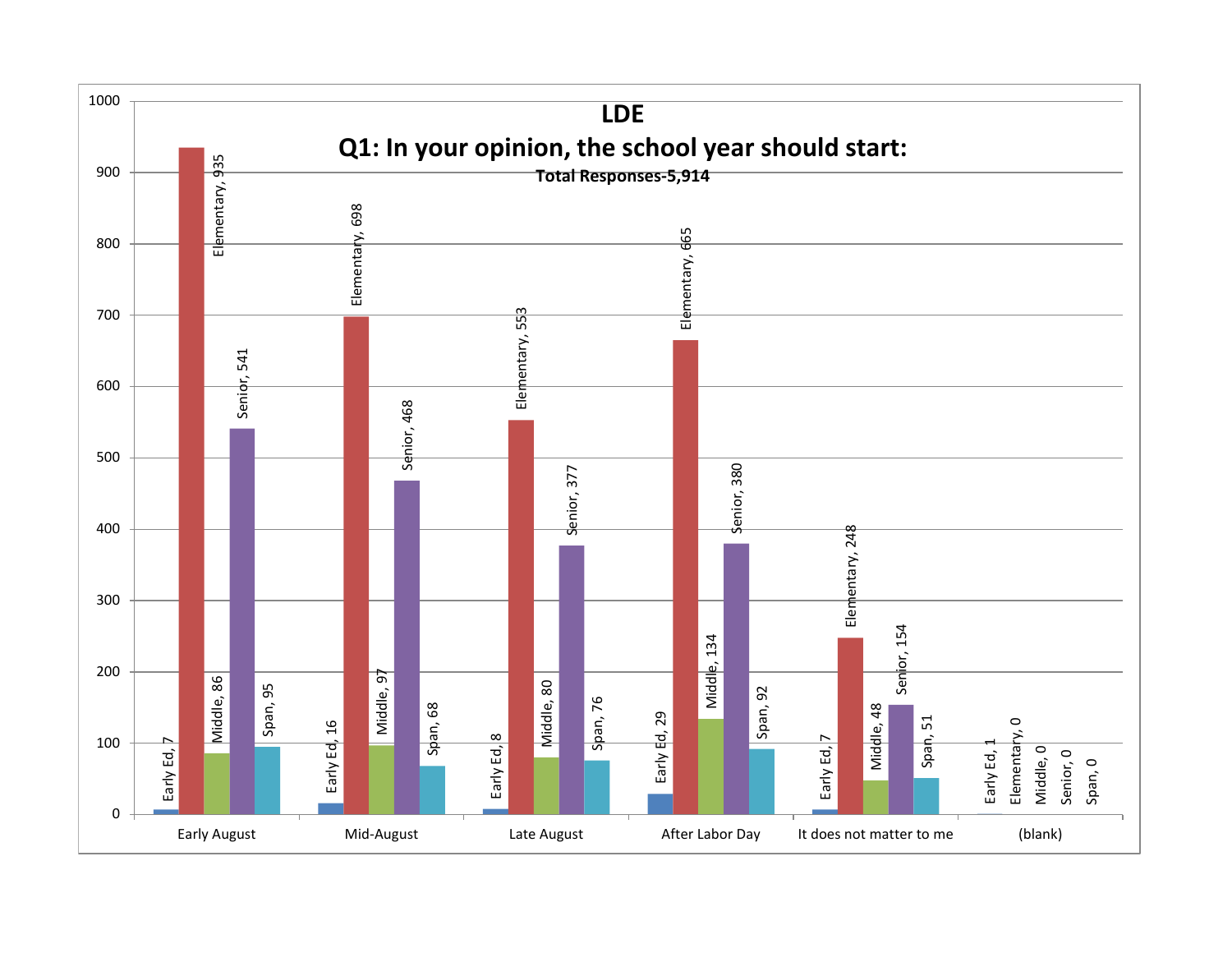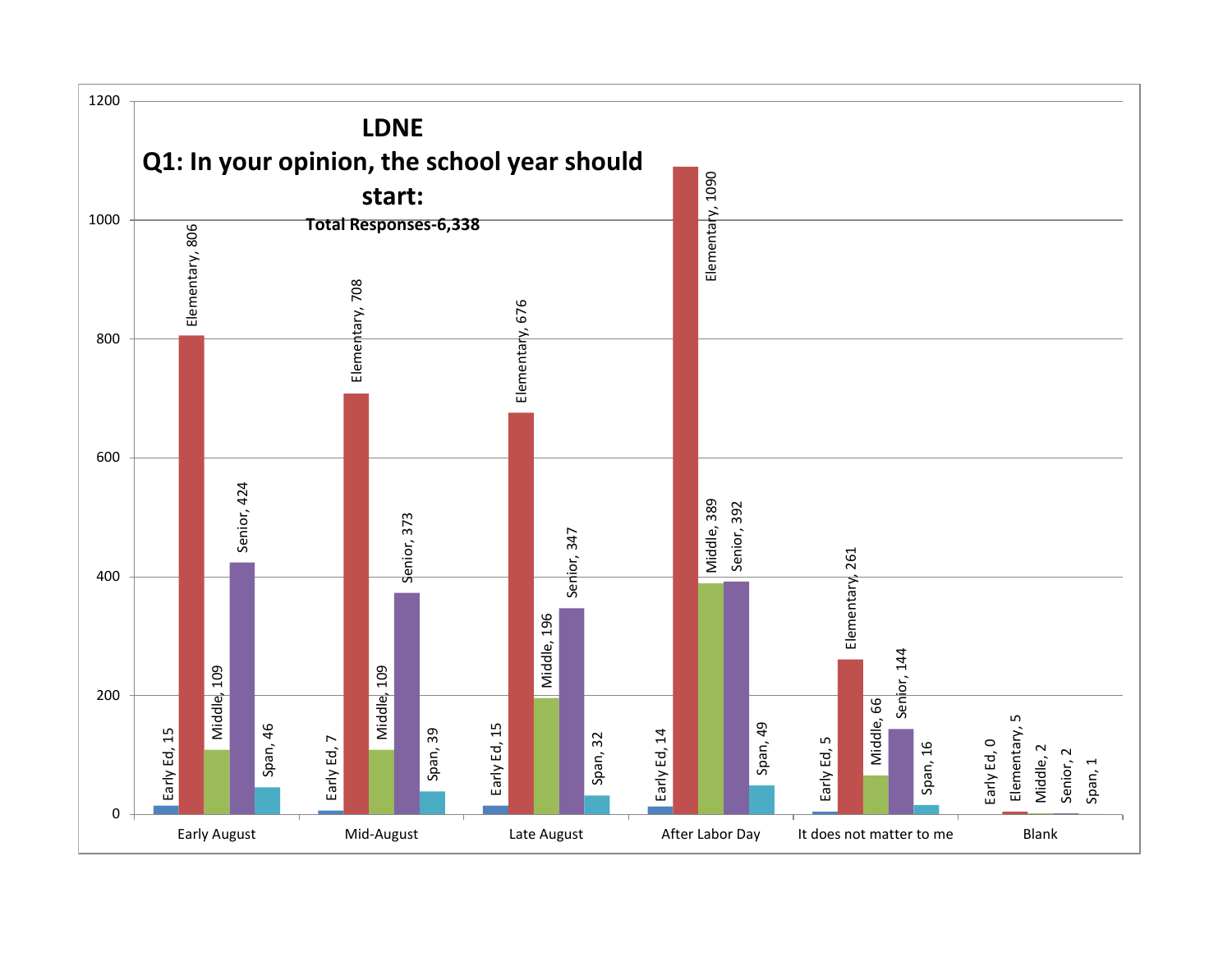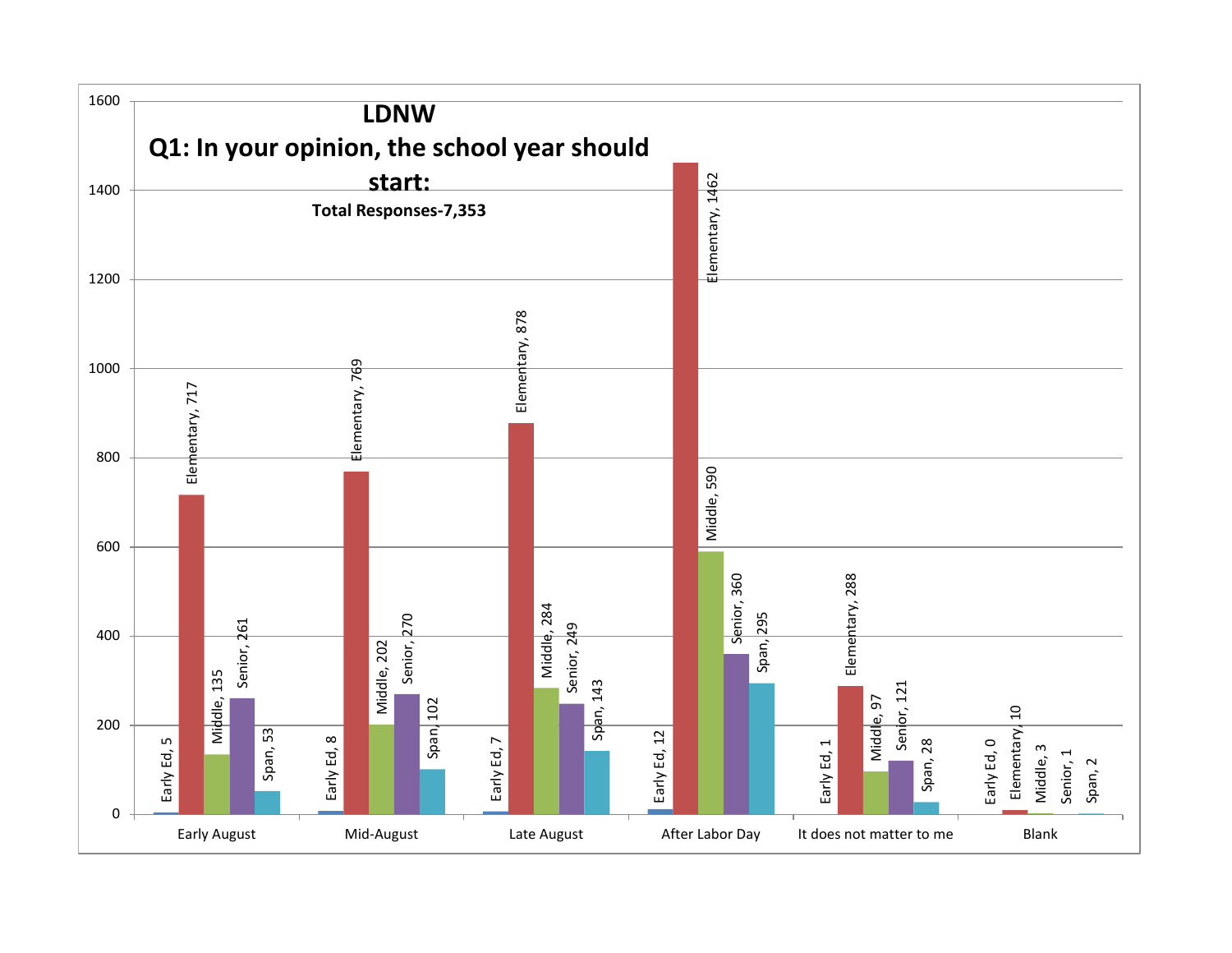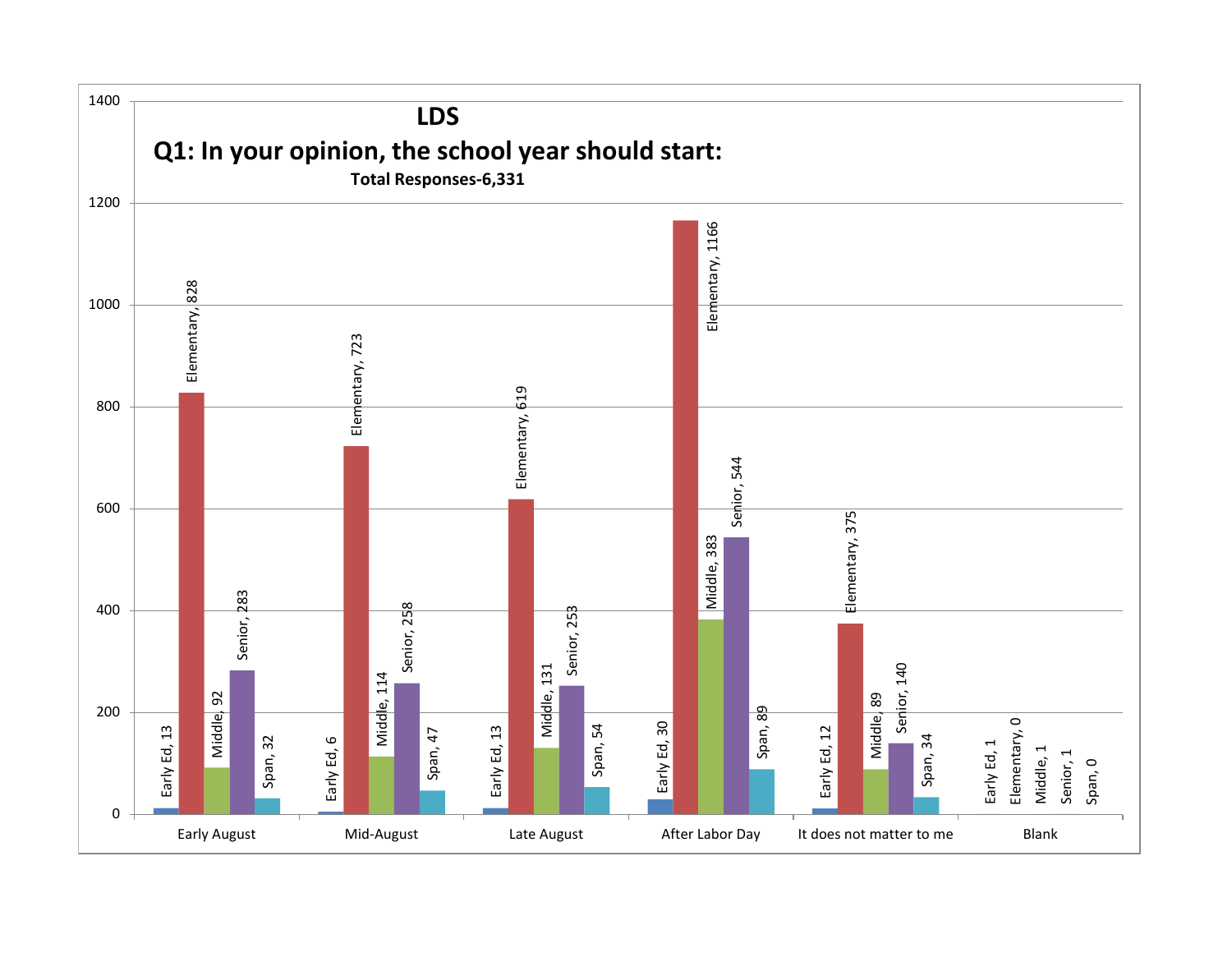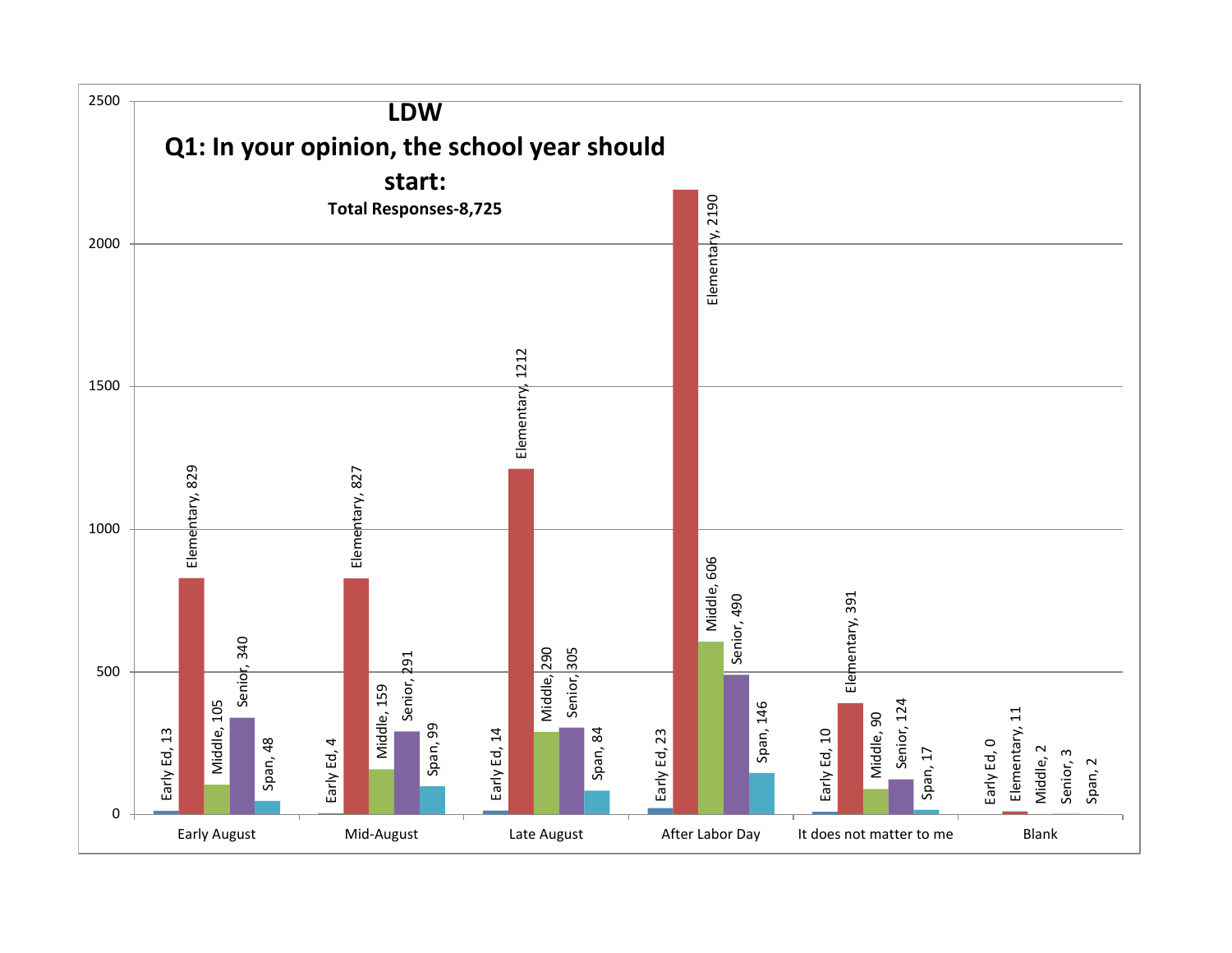# School Calendar Survey - Parents Summary by Board District Question 2: The winter break should be: 41,345 Survey Responses from Parents

|                         |              | Count: |              |         |                | Percentage: |              |         |              |
|-------------------------|--------------|--------|--------------|---------|----------------|-------------|--------------|---------|--------------|
|                         |              |        |              | Doesn't |                |             |              | Doesn't |              |
|                         |              | Two    | <b>Three</b> | matter  |                | Two         | <b>Three</b> | matter  |              |
|                         | <b>Total</b> | weeks  | weeks        | to me   | <b>Blank</b>   | weeks       | weeks        | to me   | <b>Blank</b> |
| <b>All Parents</b>      | 41,345       | 14,943 | 19,219       | 5,567   | 1,616          | 36%         | 46%          | 13%     | 4%           |
| <b>Board District 1</b> | 4,447        | 1,604  | 1,987        | 653     | 203            | 36%         | 45%          | 15%     | 5%           |
| Early Ed                | 19           | 6      | 10           | 3       | $\mathbf 0$    | 32%         | 53%          | 16%     | 0%           |
| Elementary              | 2,687        | 973    | 1,176        | 399     | 139            | 36%         | 44%          | 15%     | 5%           |
| Middle                  | 388          | 133    | 164          | 74      | 17             | 34%         | 42%          | 19%     | 4%           |
| Senior                  | 887          | 301    | 410          | 136     | 40             | 34%         | 46%          | 15%     | 5%           |
| Span                    | 466          | 191    | 227          | 41      | $\overline{7}$ | 41%         | 49%          | 9%      | 2%           |
| <b>Board District 2</b> | 6,122        | 2,057  | 2,891        | 845     | 329            | 34%         | 47%          | 14%     | 5%           |
| Early Ed                | 65           | 28     | 30           | 5       | $\overline{2}$ | 43%         | 46%          | 8%      | 3%           |
| Elementary              | 3,306        | 1,181  | 1,504        | 441     | 180            | 36%         | 45%          | 13%     | 5%           |
| Middle                  | 348          | 98     | 165          | 58      | 27             | 28%         | 47%          | 17%     | 8%           |
| Senior                  | 1,961        | 609    | 981          | 273     | 98             | 31%         | 50%          | 14%     | 5%           |
| Span                    | 442          | 141    | 211          | 68      | 22             | 32%         | 48%          | 15%     | 5%           |
| <b>Board District 3</b> | 7,041        | 2,668  | 3,286        | 876     | 211            | 38%         | 47%          | 12%     | 3%           |
| Early Ed                | 40           | 19     | 13           | 4       | 4              | 48%         | 33%          | 10%     | 10%          |
| Elementary              | 3,708        | 1,514  | 1,645        | 453     | 96             | 41%         | 44%          | 12%     | 3%           |
| Middle                  | 1,551        | 549    | 749          | 204     | 49             | 35%         | 48%          | 13%     | 3%           |
| Senior                  | 1,199        | 403    | 598          | 152     | 46             | 34%         | 50%          | 13%     | 4%           |
| Span                    | 543          | 183    | 281          | 63      | 16             | 34%         | 52%          | 12%     | 3%           |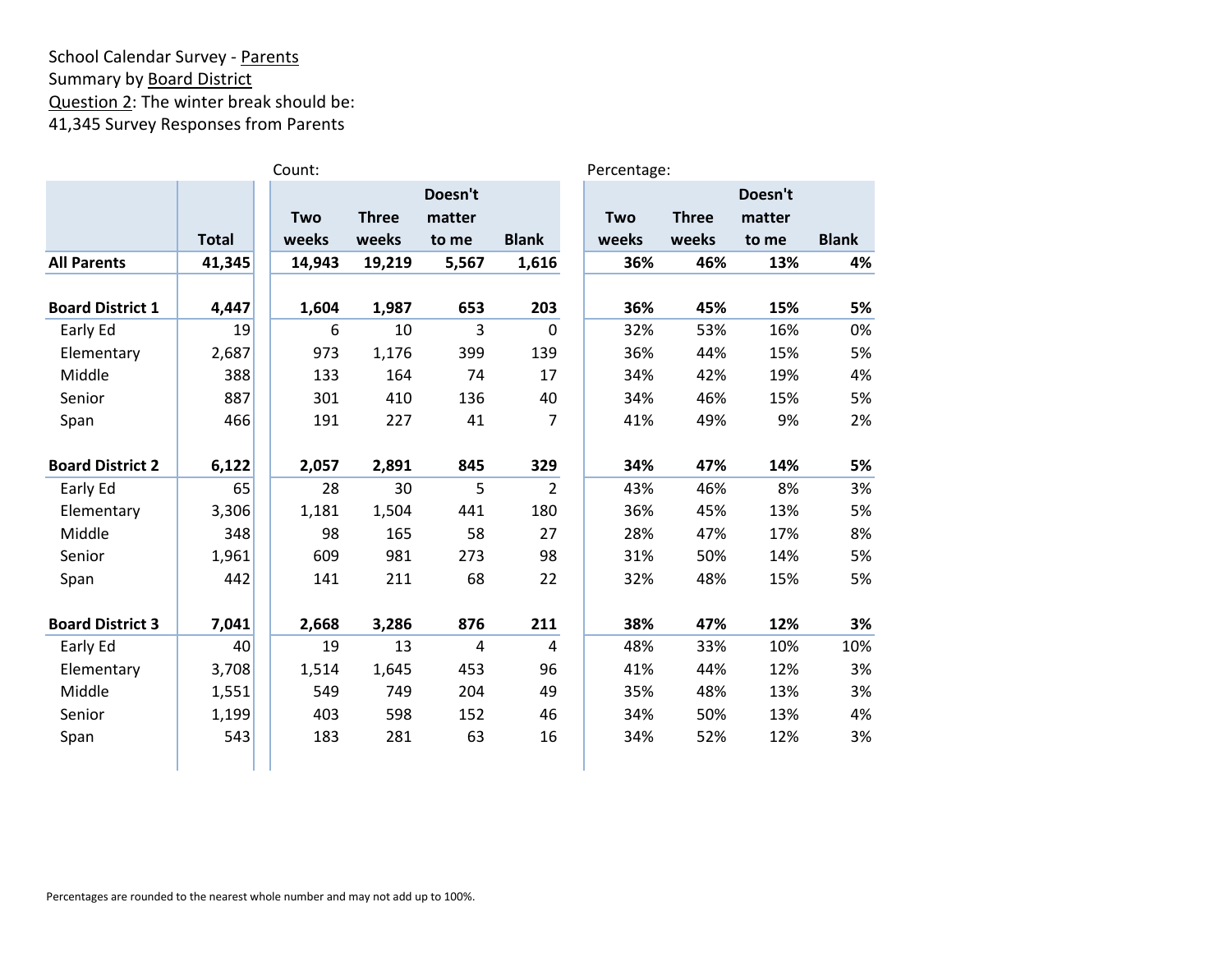### School Calendar Survey - Parents Summary by Board District Question 2: The winter break should be: 41,345 Survey Responses from Parents

|                         |              | Count: |              |         |                | Percentage: |              |         |              |
|-------------------------|--------------|--------|--------------|---------|----------------|-------------|--------------|---------|--------------|
|                         |              |        |              | Doesn't |                |             |              | Doesn't |              |
|                         |              | Two    | <b>Three</b> | matter  |                | Two         | <b>Three</b> | matter  |              |
|                         | <b>Total</b> | weeks  | weeks        | to me   | <b>Blank</b>   | weeks       | weeks        | to me   | <b>Blank</b> |
| <b>Board District 4</b> | 6,268        | 3,024  | 2,393        | 710     | 141            | 48%         | 38%          | 11%     | 2%           |
| Early Ed                | 31           | 13     | 9            | 6       | $\overline{3}$ | 42%         | 29%          | 19%     | 10%          |
| Elementary              | 4,007        | 2,104  | 1,392        | 433     | 78             | 53%         | 35%          | 11%     | 2%           |
| Middle                  | 1,127        | 501    | 466          | 133     | 27             | 44%         | 41%          | 12%     | 2%           |
| Senior                  | 942          | 316    | 476          | 121     | 29             | 34%         | 51%          | 13%     | 3%           |
| Span                    | 161          | 90     | 50           | 17      | $\overline{4}$ | 56%         | 31%          | 11%     | 2%           |
| <b>Board District 5</b> | 5,633        | 1,909  | 2,784        | 718     | 222            | 34%         | 49%          | 13%     | 4%           |
| Early Ed                | 56           | 14     | 31           | 6       | 5              | 25%         | 55%          | 11%     | 9%           |
| Elementary              | 3,212        | 1,177  | 1,513        | 400     | 122            | 37%         | 47%          | 12%     | 4%           |
| Middle                  | 521          | 158    | 265          | 81      | 17             | 30%         | 51%          | 16%     | 3%           |
| Senior                  | 1,316        | 396    | 688          | 170     | 62             | 30%         | 52%          | 13%     | 5%           |
| Span                    | 528          | 164    | 287          | 61      | 16             | 31%         | 54%          | 12%     | 3%           |
| <b>Board District 6</b> | 5,367        | 1,723  | 2,687        | 734     | 223            | 32%         | 50%          | 14%     | 4%           |
| Early Ed                | 70           | 24     | 36           | 8       | $\overline{2}$ | 34%         | 51%          | 11%     | 3%           |
| Elementary              | 3,149        | 1,019  | 1,563        | 434     | 133            | 32%         | 50%          | 14%     | 4%           |
| Middle                  | 391          | 123    | 196          | 61      | 11             | 31%         | 50%          | 16%     | 3%           |
| Senior                  | 1,589        | 505    | 806          | 206     | 72             | 32%         | 51%          | 13%     | 5%           |
| Span                    | 168          | 52     | 86           | 25      | 5              | 31%         | 51%          | 15%     | 3%           |
| <b>Board District 7</b> | 6,467        | 1,958  | 3,191        | 1,031   | 287            | 30%         | 49%          | 16%     | 4%           |
| Early Ed                | 86           | 32     | 37           | 10      | $\overline{7}$ | 37%         | 43%          | 12%     | 8%           |
| Elementary              | 3,756        | 1,201  | 1,795        | 580     | 180            | 32%         | 48%          | 15%     | 5%           |
| Middle                  | 837          | 228    | 432          | 152     | 25             | 27%         | 52%          | 18%     | 3%           |
| Senior                  | 1,532        | 446    | 782          | 238     | 66             | 29%         | 51%          | 16%     | 4%           |
| Span                    | 256          | 51     | 145          | 51      | 9              | 20%         | 57%          | 20%     | 4%           |

Percentages are rounded to the nearest whole number and may not add up to 100%.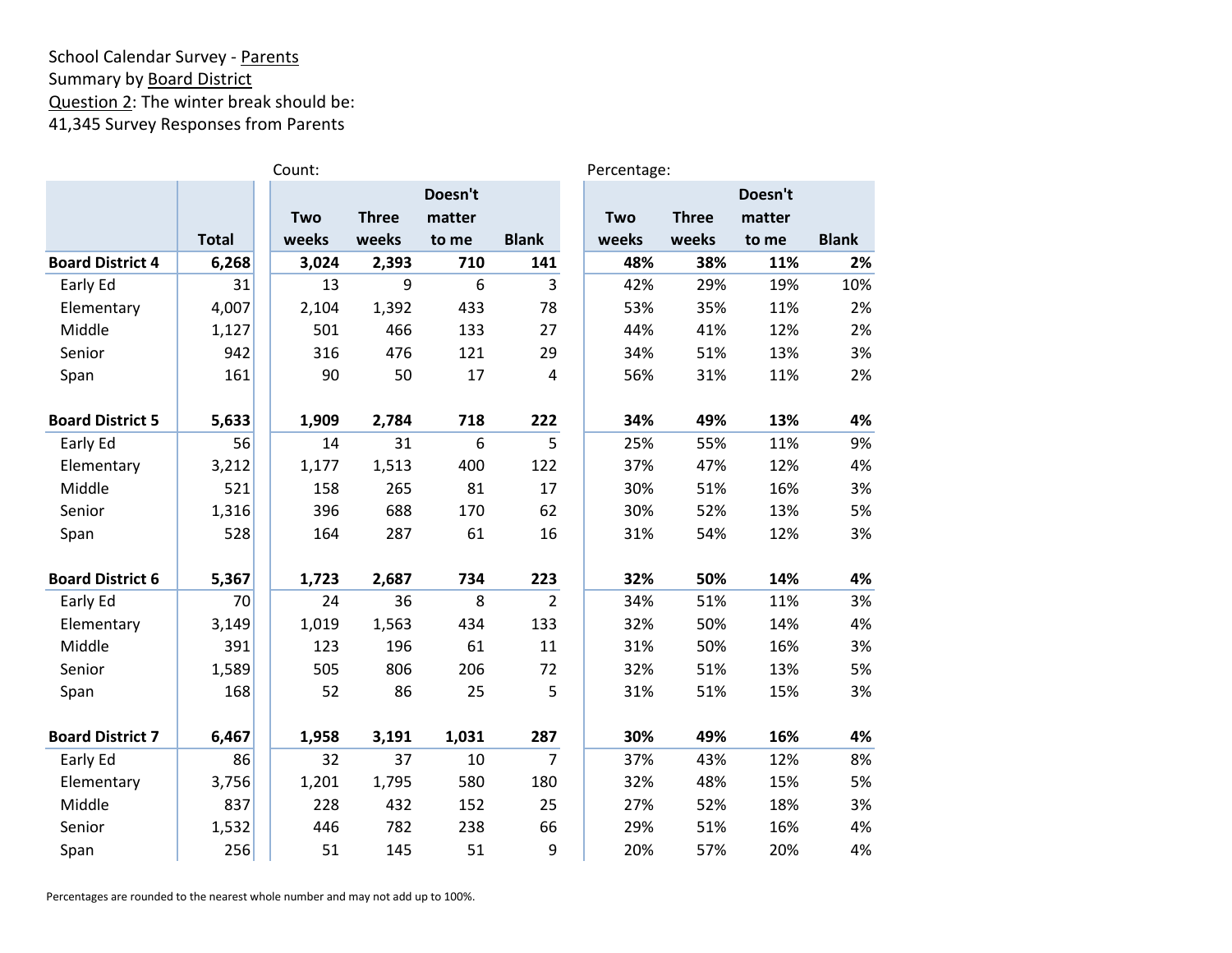Summary by Local District

Question 2: The winter break should be:

41,345 Survey Responses from Parents

|                     |              | Count: |              |         |              | Percentage: |              |         |              |
|---------------------|--------------|--------|--------------|---------|--------------|-------------|--------------|---------|--------------|
|                     |              |        |              | Doesn't |              |             |              | Doesn't |              |
|                     |              | Two    | <b>Three</b> | matter  |              | Two         | <b>Three</b> | matter  |              |
|                     | <b>Total</b> | weeks  | weeks        | to me   | <b>Blank</b> | weeks       | weeks        | to me   | <b>Blank</b> |
| <b>All Parents</b>  | 41,345       | 14,943 | 19,219       | 5,567   | 1,616        | 36%         | 46%          | 13%     | 4%           |
|                     |              |        |              |         |              |             |              |         |              |
| <b>LD Central</b>   | 6,562        | 2,371  | 2,989        | 925     | 277          | 36%         | 46%          | 14%     | 4%           |
| Early Ed            | 64           | 29     | 23           | 6       | 6            | 45%         | 36%          | 9%      | 9%           |
| Elementary          | 3,770        | 1,458  | 1,625        | 520     | 167          | 39%         | 43%          | 14%     | 4%           |
| Middle              | 474          | 146    | 238          | 68      | 22           | 31%         | 50%          | 14%     | 5%           |
| Senior              | 1,530        | 503    | 735          | 229     | 63           | 33%         | 48%          | 15%     | 4%           |
| Span                | 724          | 235    | 368          | 102     | 19           | 32%         | 51%          | 14%     | 3%           |
|                     |              |        |              |         |              |             |              |         |              |
| <b>LD East</b>      | 5,914        | 1,825  | 3,034        | 744     | 311          | 31%         | 51%          | 13%     | 5%           |
| Early Ed            | 68           | 20     | 36           | 8       | 4            | 29%         | 53%          | 12%     | 6%           |
| Elementary          | 3,099        | 1,013  | 1,559        | 373     | 154          | 33%         | 50%          | 12%     | 5%           |
| Middle              | 445          | 126    | 216          | 76      | 27           | 28%         | 49%          | 17%     | 6%           |
| Senior              | 1,920        | 555    | 1,021        | 241     | 103          | 29%         | 53%          | 13%     | 5%           |
| Span                | 382          | 111    | 202          | 46      | 23           | 29%         | 53%          | 12%     | 6%           |
|                     |              |        |              |         |              |             |              |         |              |
| <b>LD Northeast</b> | 6,338        | 2,237  | 3,024        | 832     | 245          | 35%         | 48%          | 13%     | 4%           |
| Early Ed            | 56           | 20     | 30           | 3       | 3            | 36%         | 54%          | 5%      | 5%           |
| Elementary          | 3,546        | 1,297  | 1,639        | 483     | 127          | 37%         | 46%          | 14%     | 4%           |
| Middle              | 871          | 315    | 408          | 119     | 29           | 36%         | 47%          | 14%     | 3%           |
| Senior              | 1,682        | 547    | 856          | 199     | 80           | 33%         | 51%          | 12%     | 5%           |
| Span                | 183          | 58     | 91           | 28      | 6            | 32%         | 50%          | 15%     | 3%           |
|                     |              |        |              |         |              |             |              |         |              |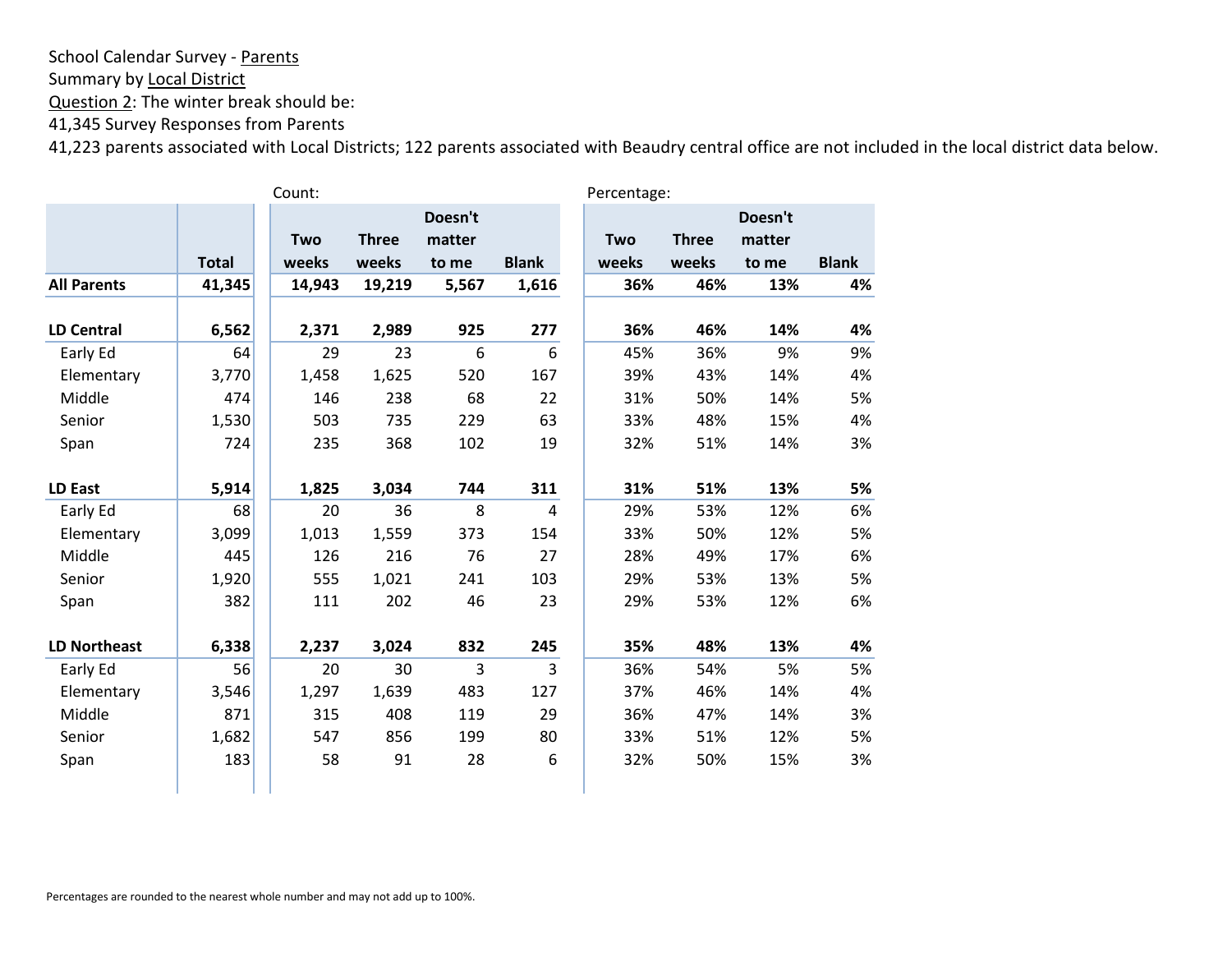Summary by Local District

Question 2: The winter break should be:

41,345 Survey Responses from Parents

|                     |              | Count: |              |                   |                | Percentage: |              |                   |              |  |
|---------------------|--------------|--------|--------------|-------------------|----------------|-------------|--------------|-------------------|--------------|--|
|                     |              | Two    | <b>Three</b> | Doesn't<br>matter |                | Two         | <b>Three</b> | Doesn't<br>matter |              |  |
|                     | <b>Total</b> | weeks  | weeks        | to me             | <b>Blank</b>   | weeks       | weeks        | to me             | <b>Blank</b> |  |
| <b>LD Northwest</b> | 7,353        | 2,777  | 3,449        | 903               | 224            | 38%         | 47%          | 12%               | 3%           |  |
| Early Ed            | 33           | 13     | 16           | $\overline{2}$    | $\overline{2}$ | 39%         | 48%          | 6%                | 6%           |  |
| Elementary          | 4,124        | 1,665  | 1,864        | 476               | 119            | 40%         | 45%          | 12%               | 3%           |  |
| Middle              | 1,311        | 449    | 641          | 181               | 40             | 34%         | 49%          | 14%               | 3%           |  |
| Senior              | 1,262        | 415    | 623          | 178               | 46             | 33%         | 49%          | 14%               | 4%           |  |
| Span                | 623          | 235    | 305          | 66                | 17             | 38%         | 49%          | 11%               | 3%           |  |
|                     |              |        |              |                   |                |             |              |                   |              |  |
| LD South            | 6,331        | 1,897  | 3,131        | 1,022             | 281            | 30%         | 49%          | 16%               | 4%           |  |
| Early Ed            | 75           | 28     | 36           | 5                 | 6              | 37%         | 48%          | 7%                | 8%           |  |
| Elementary          | 3,711        | 1,169  | 1,778        | 585               | 179            | 32%         | 48%          | 16%               | 5%           |  |
| Middle              | 810          | 218    | 420          | 150               | 22             | 27%         | 52%          | 19%               | 3%           |  |
| Senior              | 1,479        | 431    | 752          | 231               | 65             | 29%         | 51%          | 16%               | 4%           |  |
| Span                | 256          | 51     | 145          | 51                | 9              | 20%         | 57%          | 20%               | 4%           |  |
|                     |              |        |              |                   |                |             |              |                   |              |  |
| LD West             | 8,725        | 3,790  | 3,541        | 1,127             | 267            | 43%         | 41%          | 13%               | 3%           |  |
| Early Ed            | 64           | 24     | 21           | 17                | $\overline{2}$ | 38%         | 33%          | 27%               | 3%           |  |
| Elementary          | 5,460        | 2,523  | 2,076        | 690               | 171            | 46%         | 38%          | 13%               | 3%           |  |
| Middle              | 1,252        | 536    | 514          | 169               | 33             | 43%         | 41%          | 13%               | 3%           |  |
| Senior              | 1,553        | 525    | 754          | 218               | 56             | 34%         | 49%          | 14%               | 4%           |  |
| Span                | 396          | 182    | 176          | 33                | 5              | 46%         | 44%          | 8%                | 1%           |  |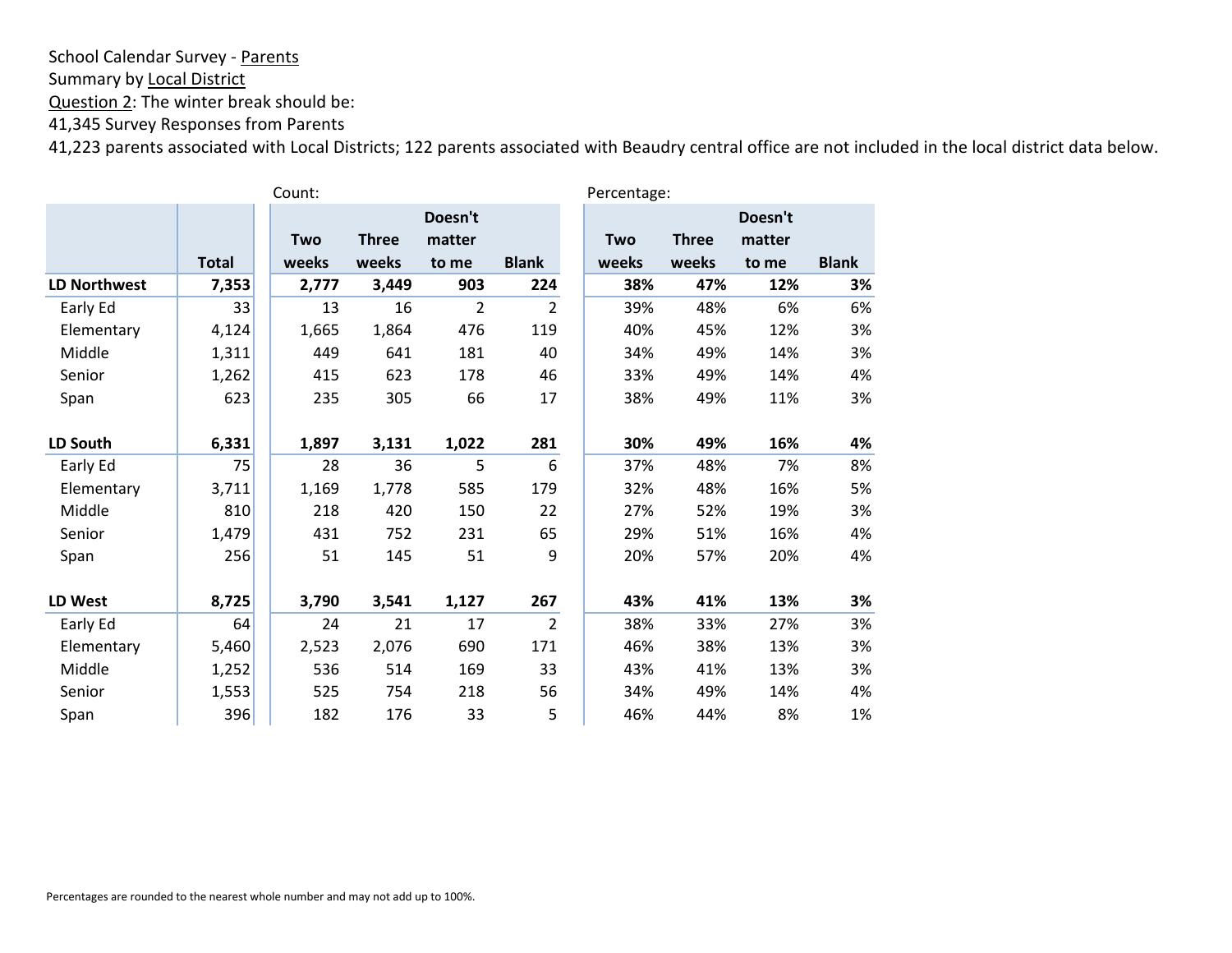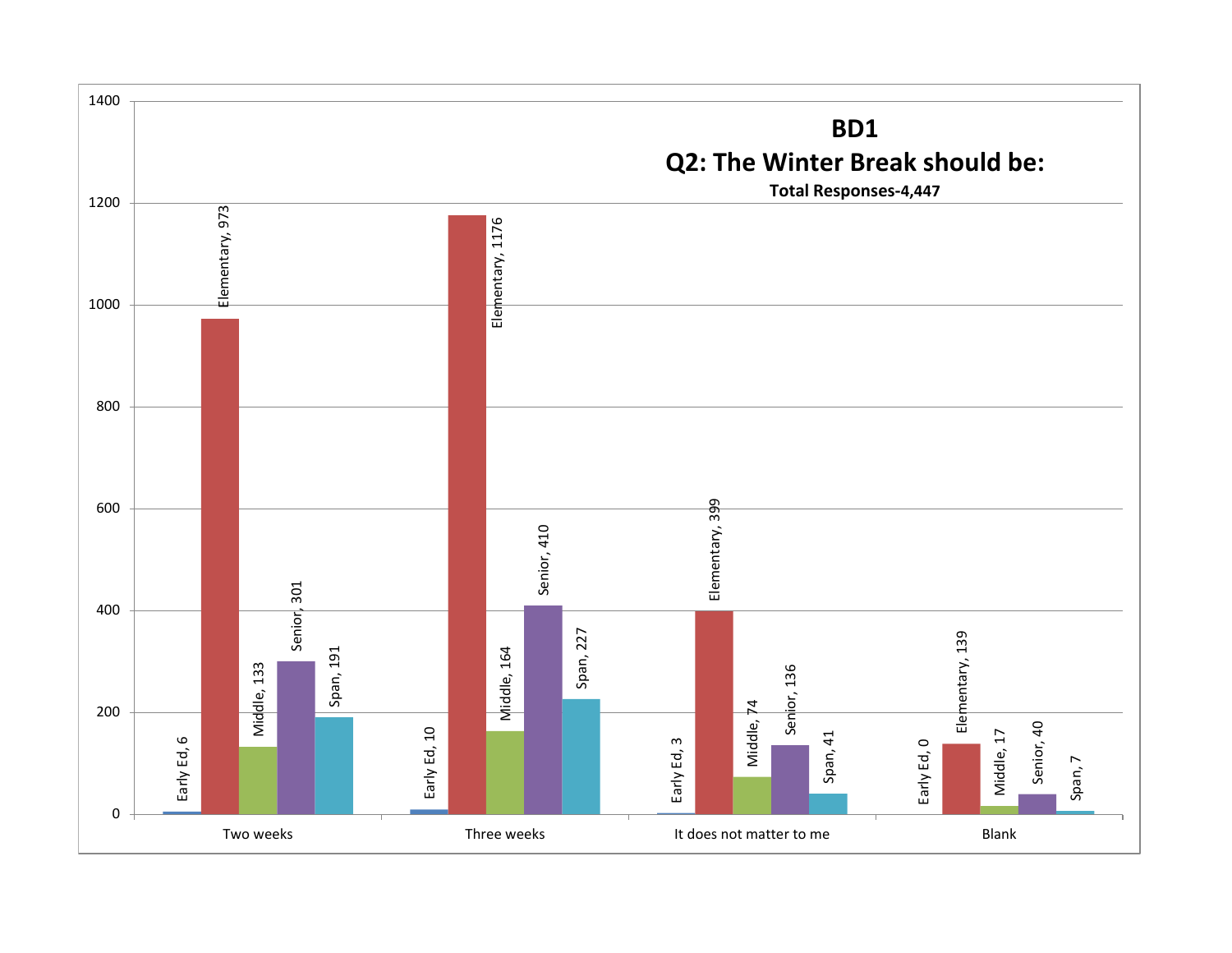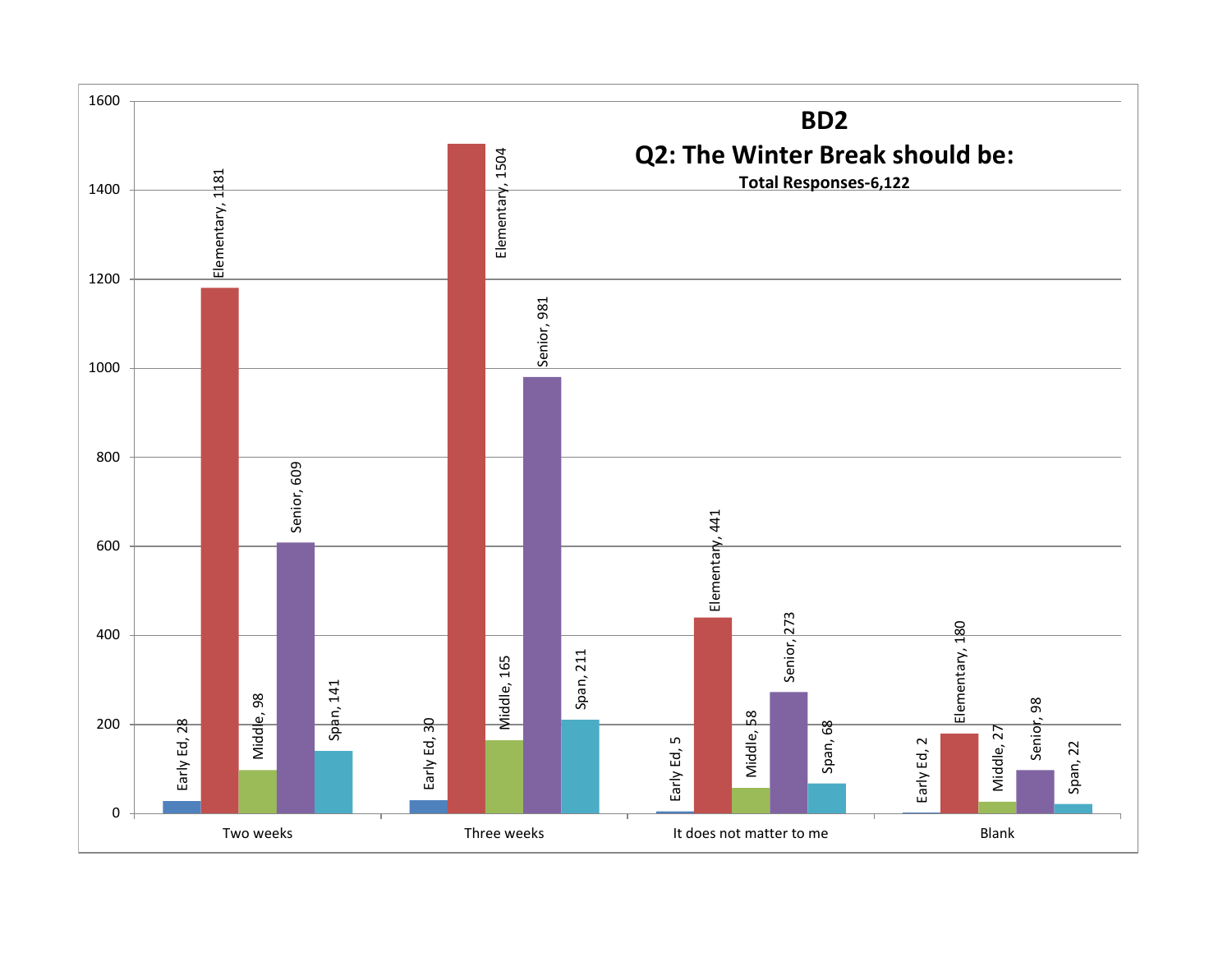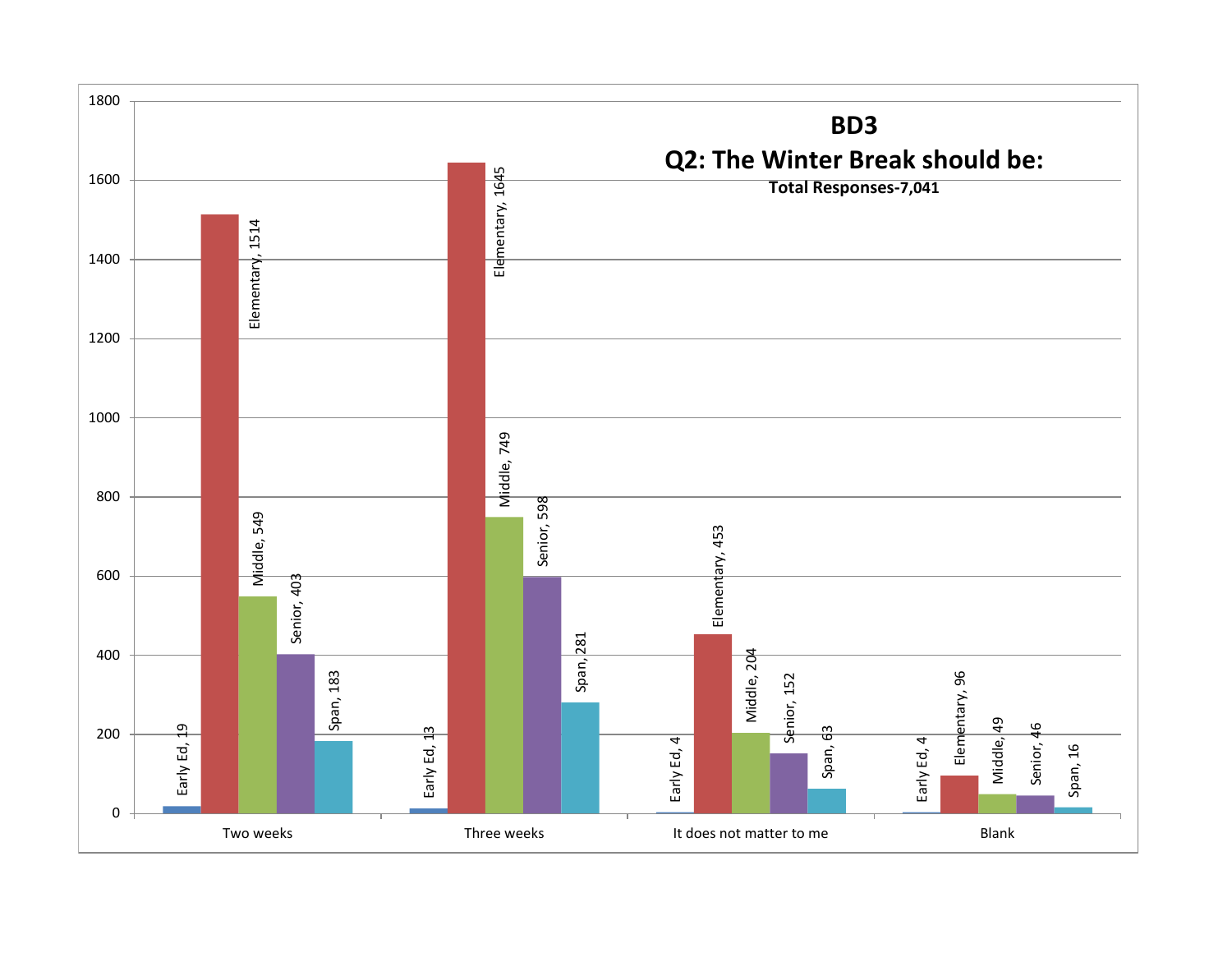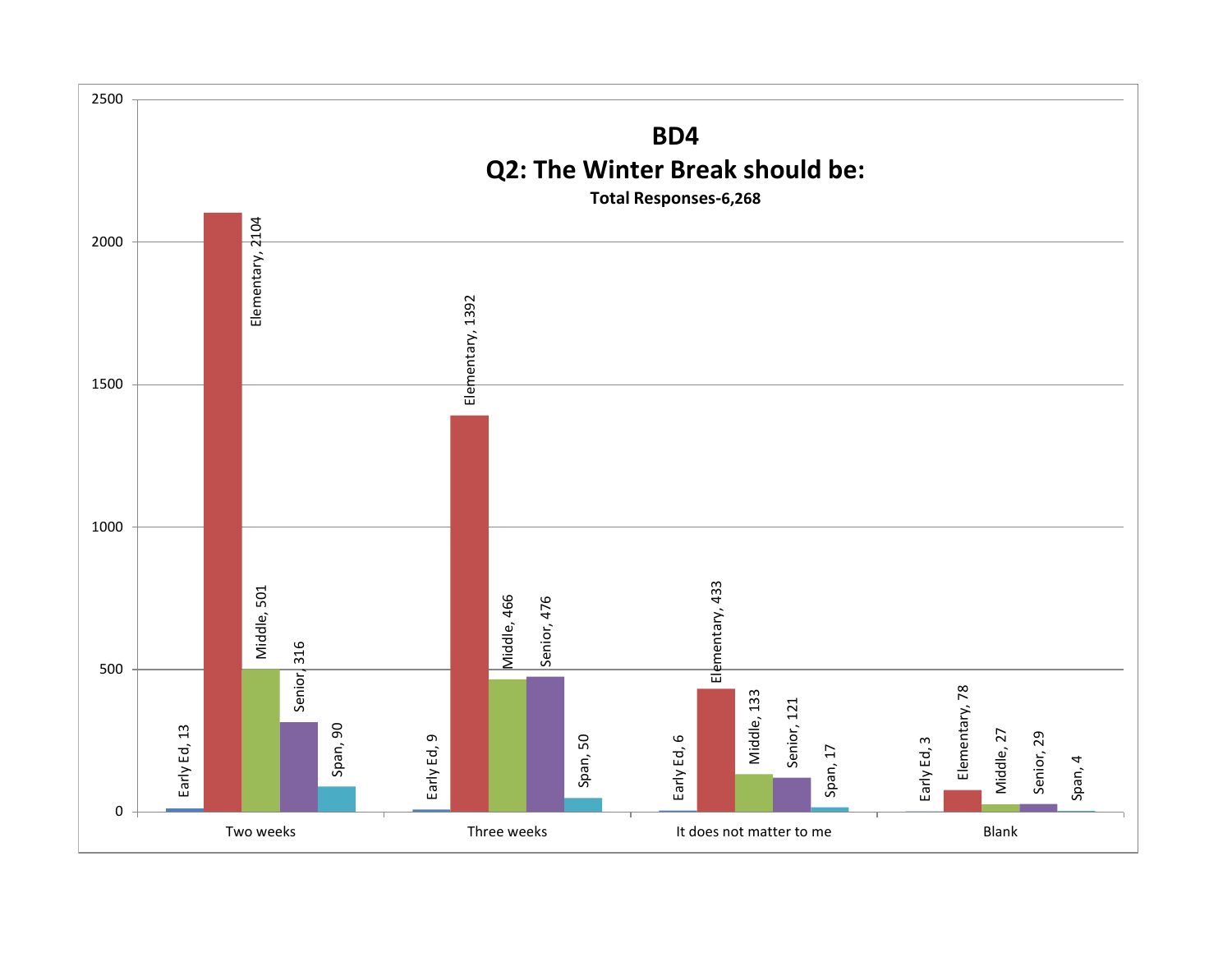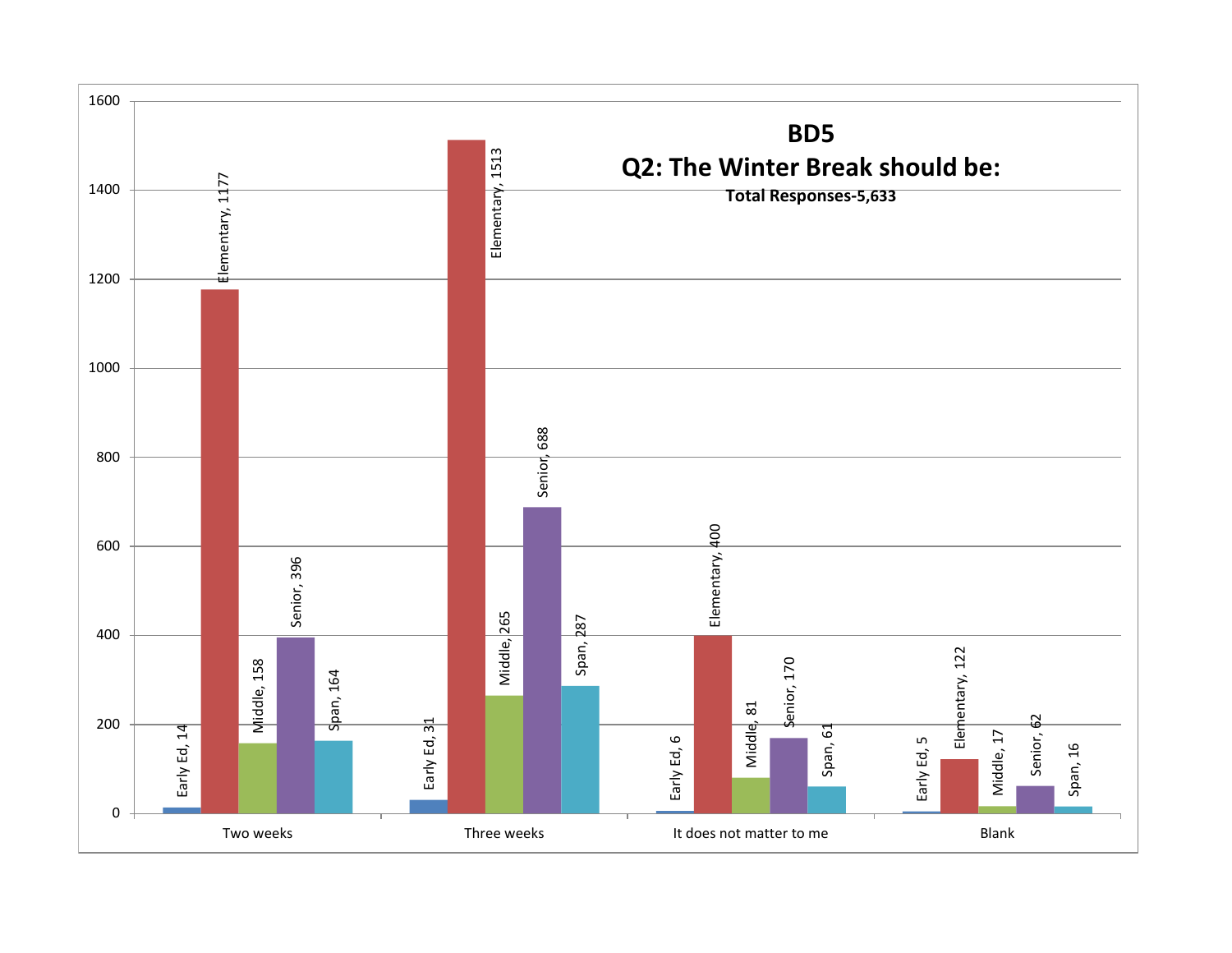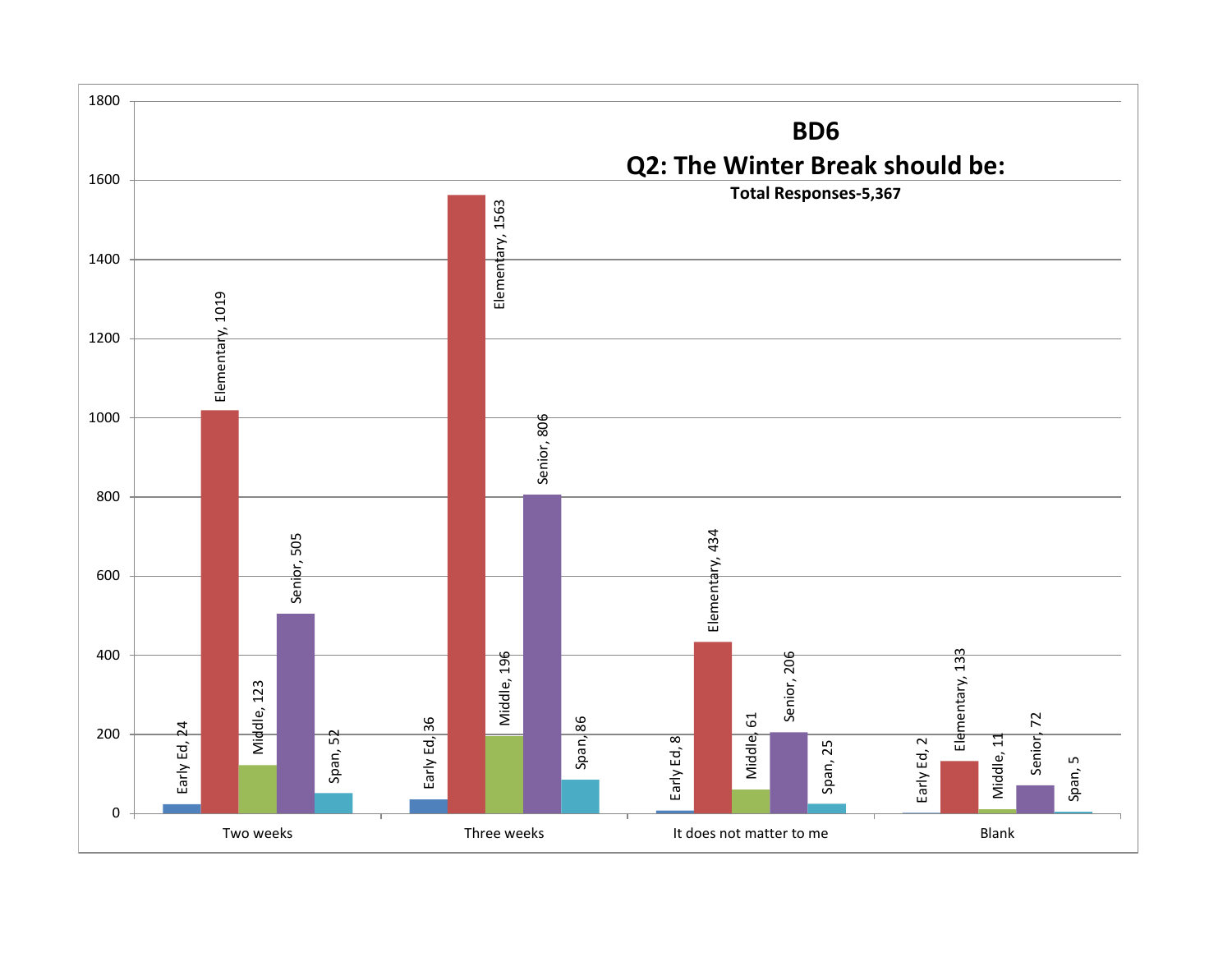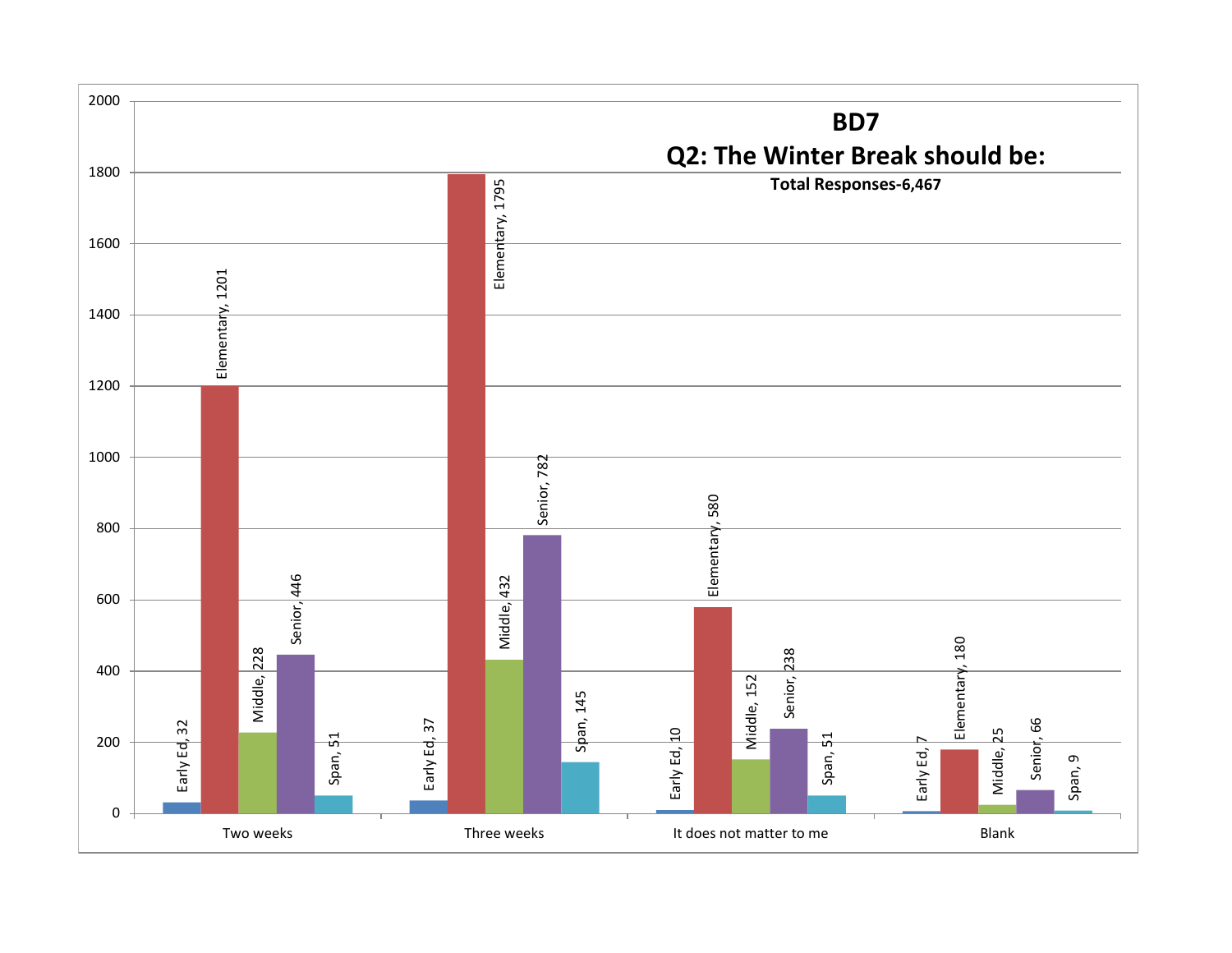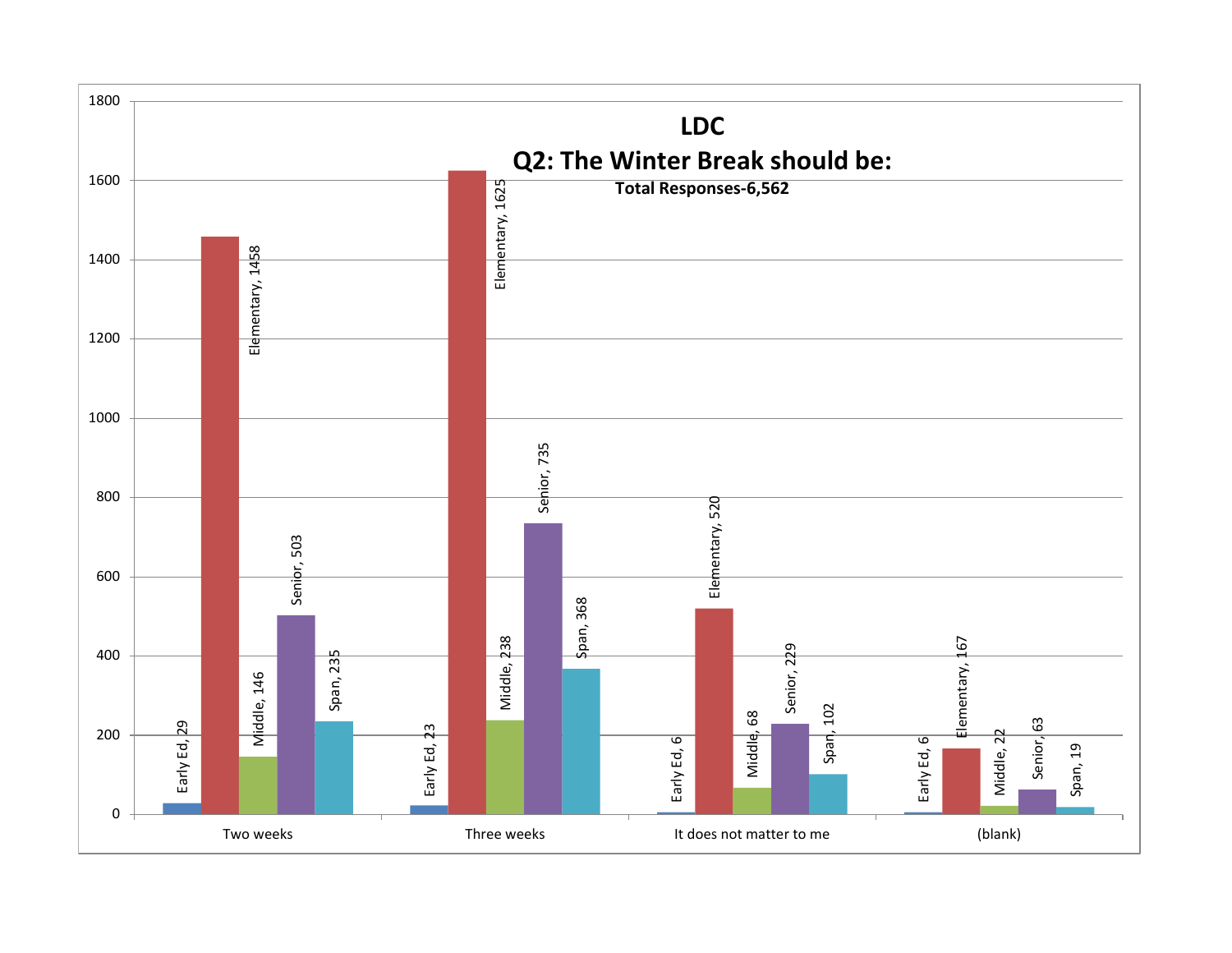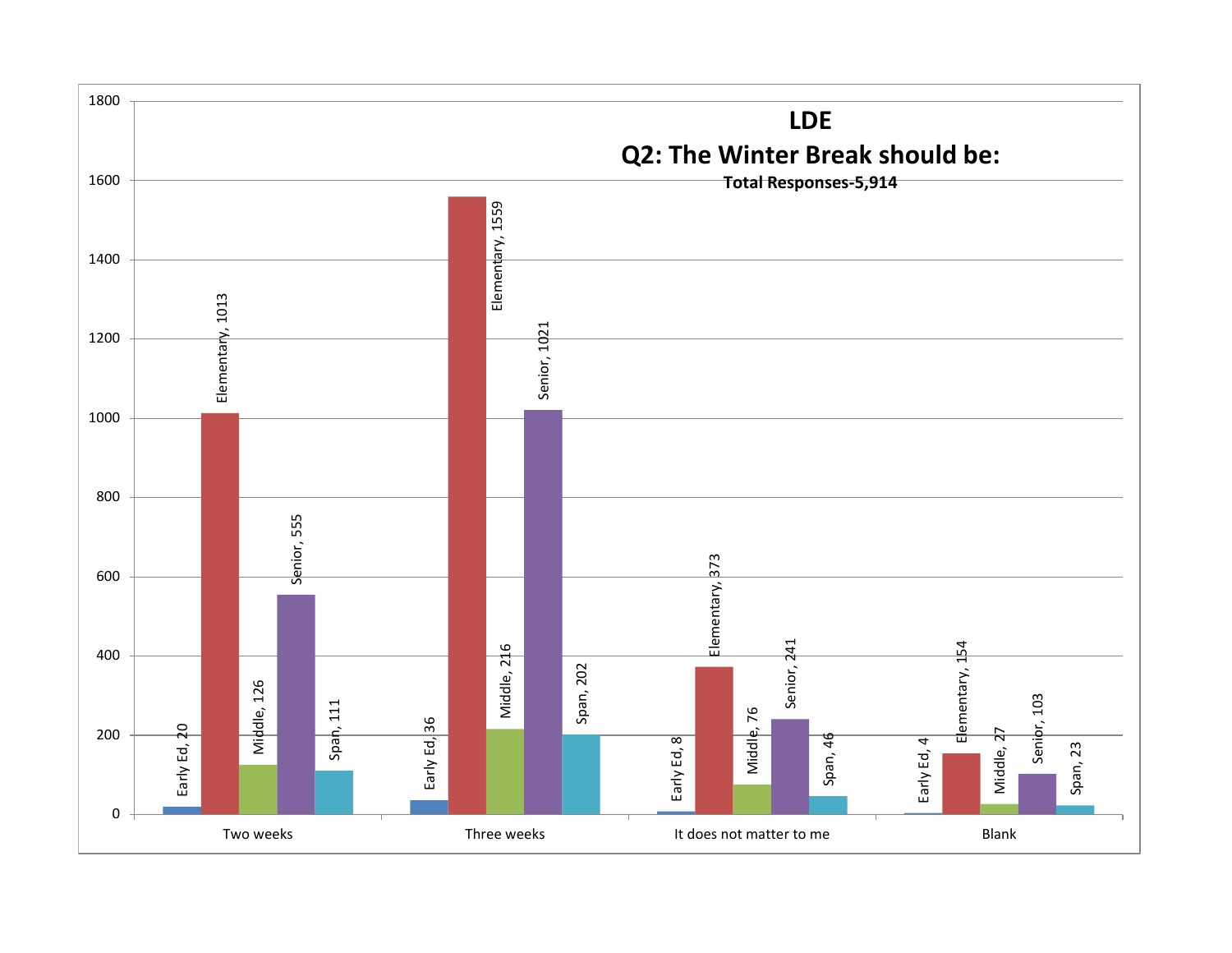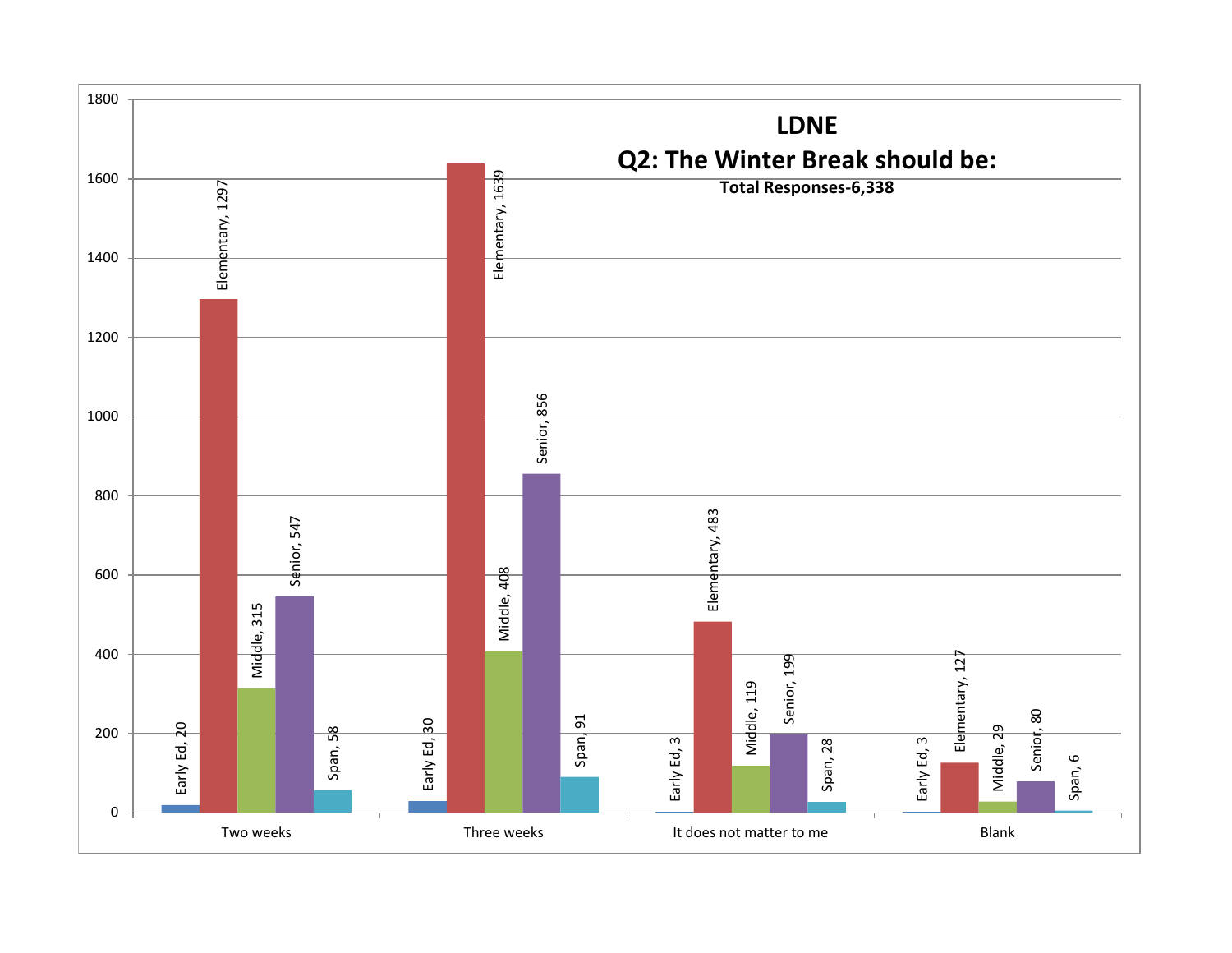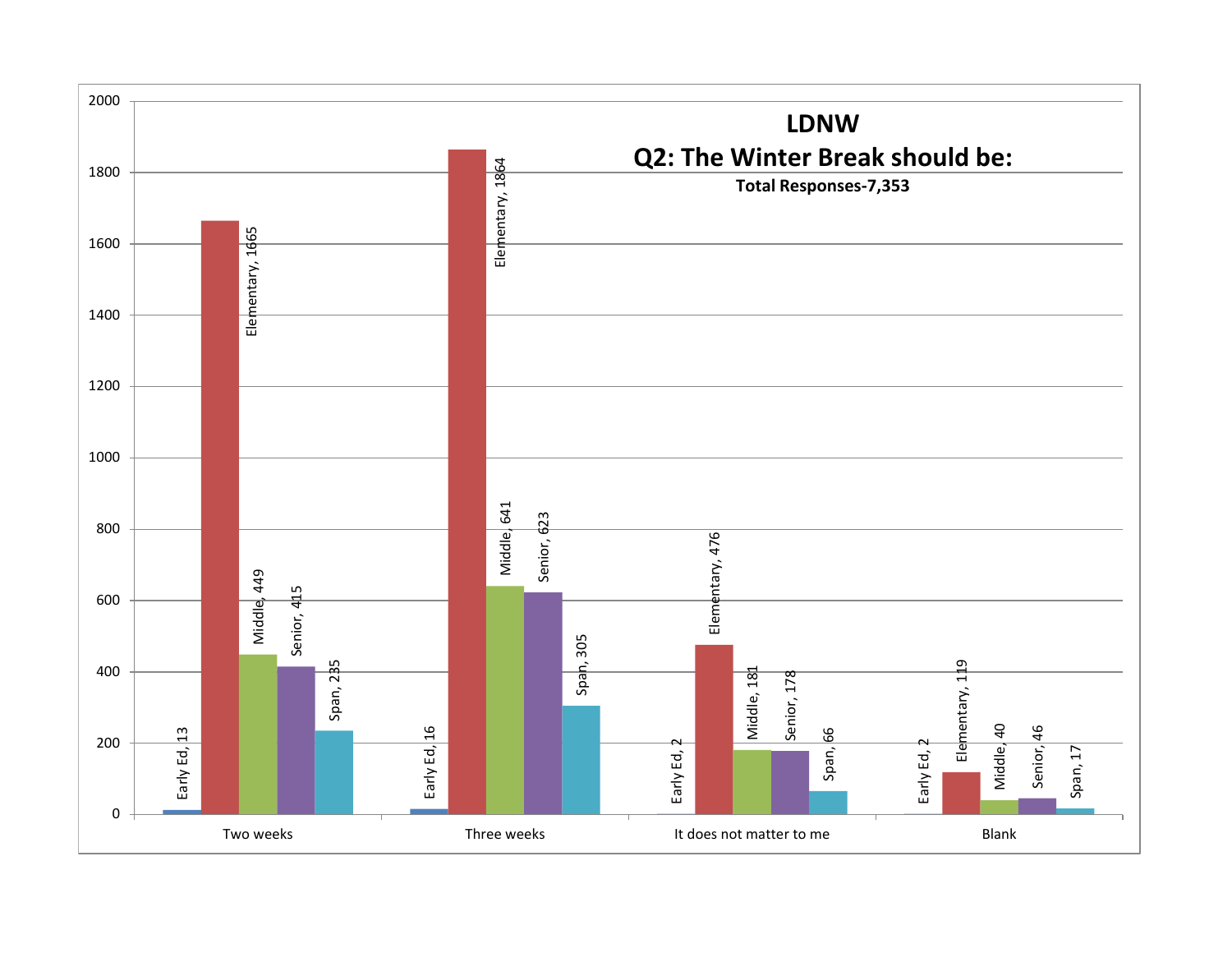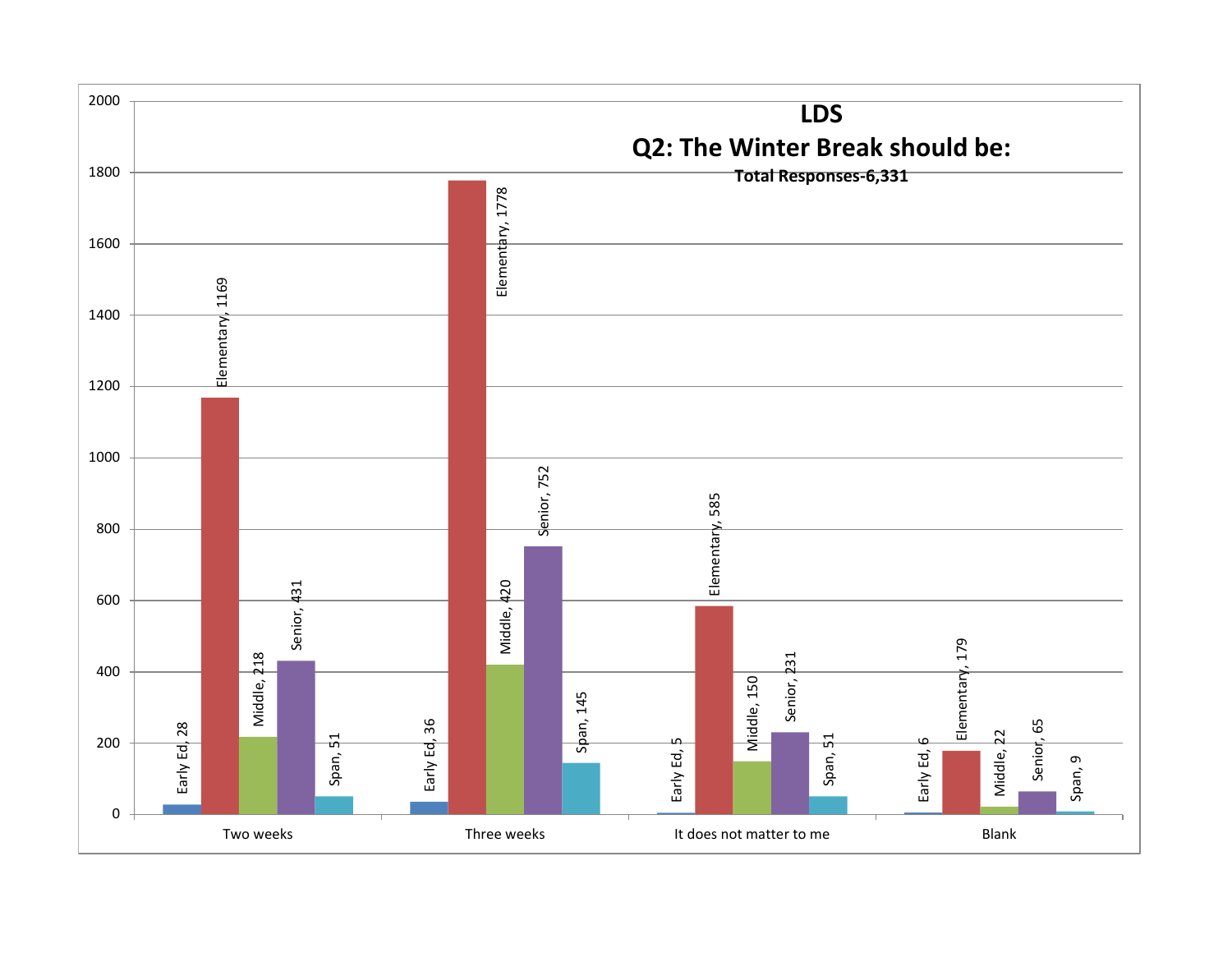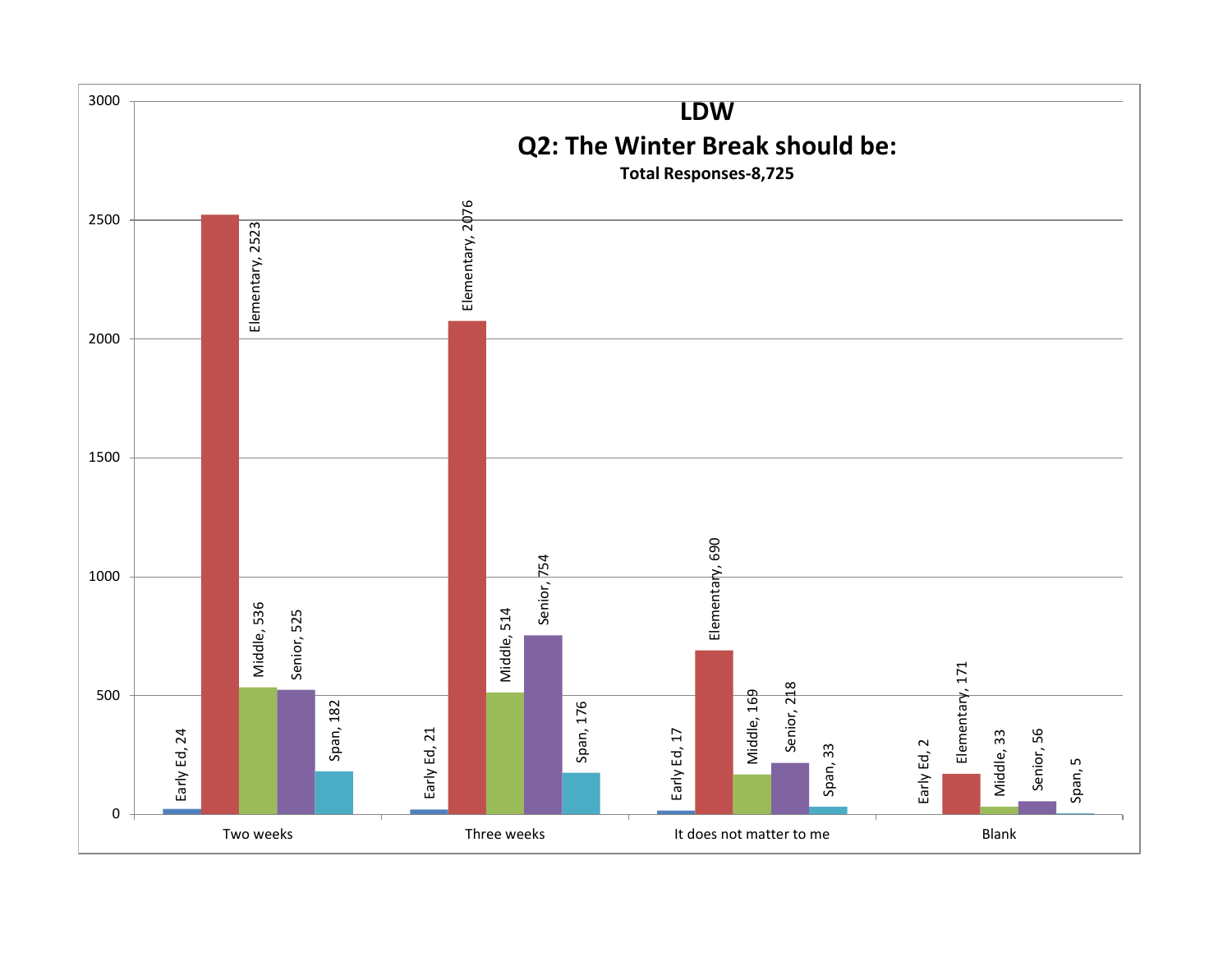Summary by **Board District** 

Question 3: The District should explore a different, "modified early August" calendar.

41,345 Survey Responses from Parents

|                         |              | Count:                   |                   |                                               |                             |                             |              | Percentage:                     |                   |                                               |                             |                                    |              |
|-------------------------|--------------|--------------------------|-------------------|-----------------------------------------------|-----------------------------|-----------------------------|--------------|---------------------------------|-------------------|-----------------------------------------------|-----------------------------|------------------------------------|--------------|
|                         | <b>Total</b> | <b>Strongly</b><br>Agree | Somewhat<br>Agree | <b>Neither</b><br>Agree or<br><b>Disagree</b> | Somewhat<br><b>Disagree</b> | Strongly<br><b>Disagree</b> | <b>Blank</b> | <b>Strongly</b><br><b>Agree</b> | Somewhat<br>Agree | <b>Neither</b><br>Agree or<br><b>Disagree</b> | Somewhat<br><b>Disagree</b> | <b>Strongly</b><br><b>Disagree</b> | <b>Blank</b> |
| <b>All Parents</b>      | 41,345       | 7,254                    | 7,152             | 6,062                                         | 2,903                       | 13,703                      | 4,271        | 18%                             | 17%               | 15%                                           | 7%                          | 33%                                | 10%          |
| <b>Board District 1</b> | 4,447        | 865                      | 767               | 697                                           | 322                         | 1,310                       | 486          | 19%                             | 17%               | 16%                                           | 7%                          | 29%                                | 11%          |
| Early Ed                | 19           | 4                        | 4                 | 0                                             | $\mathbf{1}$                | 10                          | 0            | 21%                             | 21%               | 0%                                            | 5%                          | 53%                                | 0%           |
| Elementary              | 2,687        | 559                      | 464               | 433                                           | 210                         | 692                         | 329          | 21%                             | 17%               | 16%                                           | 8%                          | 26%                                | 12%          |
| Middle                  | 388          | 57                       | 66                | 65                                            | 36                          | 134                         | 30           | 15%                             | 17%               | 17%                                           | 9%                          | 35%                                | 8%           |
| Senior                  | 887          | 189                      | 170               | 154                                           | 41                          | 226                         | 107          | 21%                             | 19%               | 17%                                           | 5%                          | 25%                                | 12%          |
| Span                    | 466          | 56                       | 63                | 45                                            | 34                          | 248                         | 20           | 12%                             | 14%               | 10%                                           | 7%                          | 53%                                | 4%           |
| <b>Board District 2</b> | 6,122        | 1,405                    | 1,386             | 1,020                                         | 400                         | 975                         | 936          | 23%                             | 23%               | 17%                                           | 7%                          | 16%                                | 15%          |
| Early Ed                | 65           | 10                       | 5                 | 4                                             | $\overline{7}$              | 33                          | 6            | 15%                             | 8%                | 6%                                            | 11%                         | 51%                                | 9%           |
| Elementary              | 3,306        | 760                      | 707               | 616                                           | 200                         | 515                         | 508          | 23%                             | 21%               | 19%                                           | 6%                          | 16%                                | 15%          |
| Middle                  | 348          | 70                       | 69                | 56                                            | 31                          | 70                          | 52           | 20%                             | 20%               | 16%                                           | 9%                          | 20%                                | 15%          |
| Senior                  | 1,961        | 468                      | 505               | 279                                           | 131                         | 267                         | 311          | 24%                             | 26%               | 14%                                           | 7%                          | 14%                                | 16%          |
| Span                    | 442          | 97                       | 100               | 65                                            | 31                          | 90                          | 59           | 22%                             | 23%               | 15%                                           | 7%                          | 20%                                | 13%          |
| <b>Board District 3</b> | 7,041        | 830                      | 885               | 828                                           | 476                         | 3,538                       | 484          | 12%                             | 13%               | 12%                                           | 7%                          | 50%                                | 7%           |
| Early Ed                | 40           | 9                        | 4                 | 3                                             | 3                           | 15                          | 6            | 23%                             | 10%               | 8%                                            | 8%                          | 38%                                | 15%          |
| Elementary              | 3,708        | 420                      | 425               | 417                                           | 268                         | 1,937                       | 241          | 11%                             | 11%               | 11%                                           | 7%                          | 52%                                | 6%           |
| Middle                  | 1,551        | 144                      | 173               | 170                                           | 92                          | 885                         | 87           | 9%                              | 11%               | 11%                                           | 6%                          | 57%                                | 6%           |
| Senior                  | 1,199        | 215                      | 205               | 179                                           | 85                          | 390                         | 125          | 18%                             | 17%               | 15%                                           | 7%                          | 33%                                | 10%          |
| Span                    | 543          | 42                       | 78                | 59                                            | 28                          | 311                         | 25           | 8%                              | 14%               | 11%                                           | 5%                          | 57%                                | 5%           |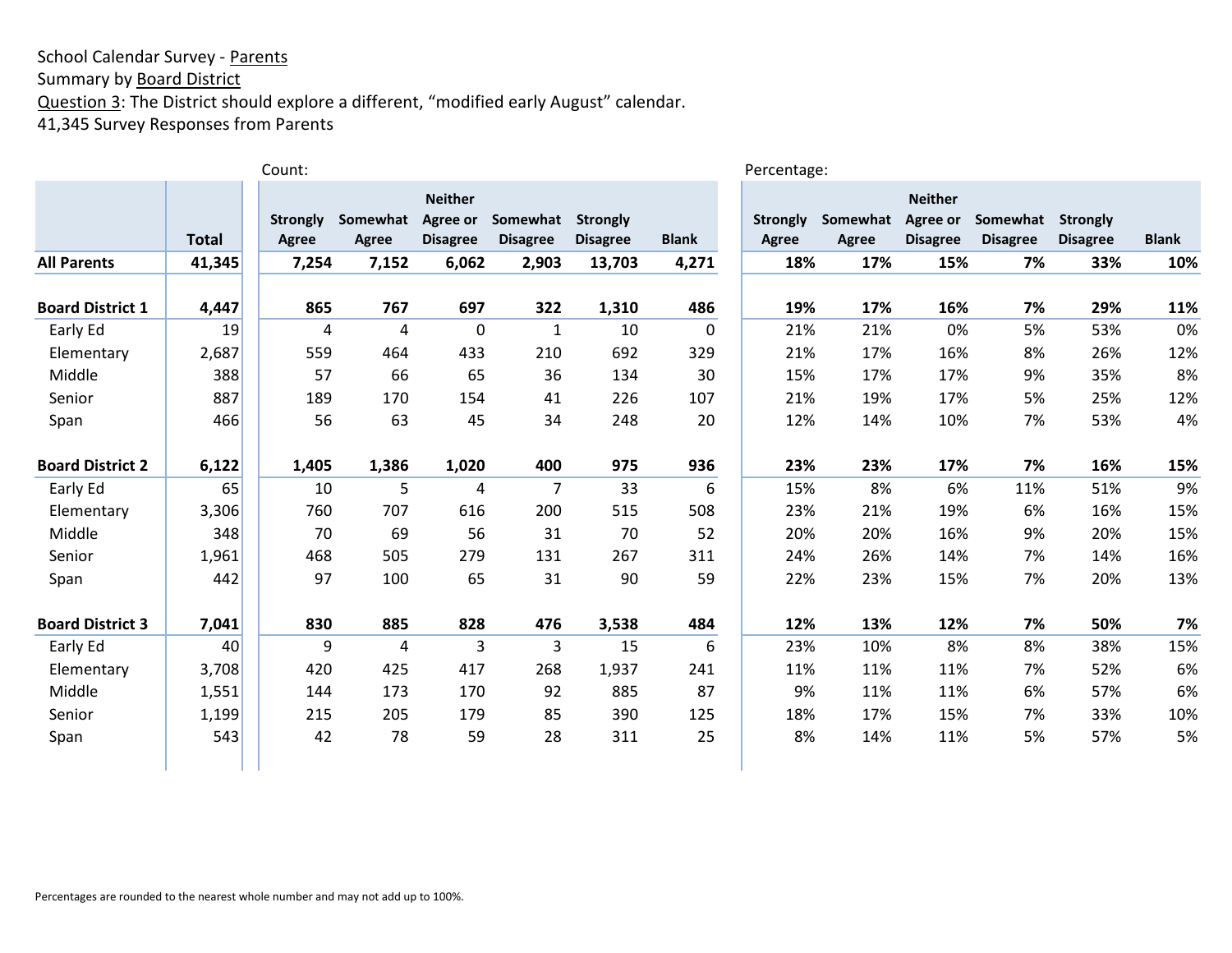Summary by **Board District** 

Question 3: The District should explore a different, "modified early August" calendar.

41,345 Survey Responses from Parents

|                         |              | Count:          |                |                 |                 |                 |              | Percentage:     |          |                 |                   |                 |              |
|-------------------------|--------------|-----------------|----------------|-----------------|-----------------|-----------------|--------------|-----------------|----------|-----------------|-------------------|-----------------|--------------|
|                         |              |                 |                | <b>Neither</b>  |                 |                 |              |                 |          | <b>Neither</b>  |                   |                 |              |
|                         |              | <b>Strongly</b> | Somewhat       | Agree or        | Somewhat        | <b>Strongly</b> |              | <b>Strongly</b> | Somewhat | Agree or        | Somewhat Strongly |                 |              |
|                         | <b>Total</b> | Agree           | Agree          | <b>Disagree</b> | <b>Disagree</b> | <b>Disagree</b> | <b>Blank</b> | Agree           | Agree    | <b>Disagree</b> | <b>Disagree</b>   | <b>Disagree</b> | <b>Blank</b> |
| <b>Board District 4</b> | 6,268        | 555             | 593            | 629             | 456             | 3,744           | 291          | 9%              | 9%       | 10%             | 7%                | 60%             | 5%           |
| Early Ed                | 31           | 6               | $\overline{7}$ | 5               | 1               | 6               | 6            | 19%             | 23%      | 16%             | 3%                | 19%             | 19%          |
| Elementary              | 4,007        | 259             | 322            | 360             | 276             | 2,614           | 176          | 6%              | 8%       | 9%              | 7%                | 65%             | 4%           |
| Middle                  | 1,127        | 94              | 98             | 103             | 99              | 701             | 32           | 8%              | 9%       | 9%              | 9%                | 62%             | 3%           |
| Senior                  | 942          | 184             | 151            | 150             | 74              | 312             | 71           | 20%             | 16%      | 16%             | 8%                | 33%             | 8%           |
| Span                    | 161          | 12              | 15             | 11              | 6               | 111             | 6            | 7%              | 9%       | 7%              | 4%                | 69%             | 4%           |
| <b>Board District 5</b> | 5,633        | 1,164           | 1,179          | 877             | 426             | 1,339           | 648          | 21%             | 21%      | 16%             | 8%                | 24%             | 12%          |
| Early Ed                | 56           | 10              | 9              | 7               | 4               | 15              | 11           | 18%             | 16%      | 13%             | 7%                | 27%             | 20%          |
| Elementary              | 3,212        | 645             | 665            | 494             | 231             | 790             | 387          | 20%             | 21%      | 15%             | 7%                | 25%             | 12%          |
| Middle                  | 521          | 82              | 84             | 83              | 41              | 200             | 31           | 16%             | 16%      | 16%             | 8%                | 38%             | 6%           |
| Senior                  | 1,316        | 315             | 314            | 218             | 103             | 196             | 170          | 24%             | 24%      | 17%             | 8%                | 15%             | 13%          |
| Span                    | 528          | 112             | 107            | 75              | 47              | 138             | 49           | 21%             | 20%      | 14%             | 9%                | 26%             | 9%           |
| <b>Board District 6</b> | 5,367        | 1,193           | 1,089          | 941             | 345             | 1,141           | 658          | 22%             | 20%      | 18%             | 6%                | 21%             | 12%          |
| Early Ed                | 70           | 10              | 11             | 11              | 4               | 31              | 3            | 14%             | 16%      | 16%             | 6%                | 44%             | 4%           |
| Elementary              | 3,149        | 681             | 624            | 585             | 205             | 656             | 398          | 22%             | 20%      | 19%             | 7%                | 21%             | 13%          |
| Middle                  | 391          | 94              | 70             | 61              | 30              | 102             | 34           | 24%             | 18%      | 16%             | 8%                | 26%             | 9%           |
| Senior                  | 1,589        | 373             | 340            | 260             | 92              | 321             | 203          | 23%             | 21%      | 16%             | 6%                | 20%             | 13%          |
| Span                    | 168          | 35              | 44             | 24              | 14              | 31              | 20           | 21%             | 26%      | 14%             | 8%                | 18%             | 12%          |
| <b>Board District 7</b> | 6,467        | 1,242           | 1,253          | 1,070           | 478             | 1,656           | 768          | 19%             | 19%      | 17%             | 7%                | 26%             | 12%          |
| Early Ed                | 86           | 10              | 12             | 20              | 11              | 21              | 12           | 12%             | 14%      | 23%             | 13%               | 24%             | 14%          |
| Elementary              | 3,756        | 737             | 726            | 613             | 267             | 934             | 479          | 20%             | 19%      | 16%             | 7%                | 25%             | 13%          |
| Middle                  | 837          | 119             | 153            | 158             | 76              | 268             | 63           | 14%             | 18%      | 19%             | 9%                | 32%             | 8%           |
| Senior                  | 1,532        | 335             | 296            | 235             | 97              | 383             | 186          | 22%             | 19%      | 15%             | 6%                | 25%             | 12%          |
| Span                    | 256          | 41              | 66             | 44              | 27              | 50              | 28           | 16%             | 26%      | 17%             | 11%               | 20%             | 11%          |

Percentages are rounded to the nearest whole number and may not add up to 100%.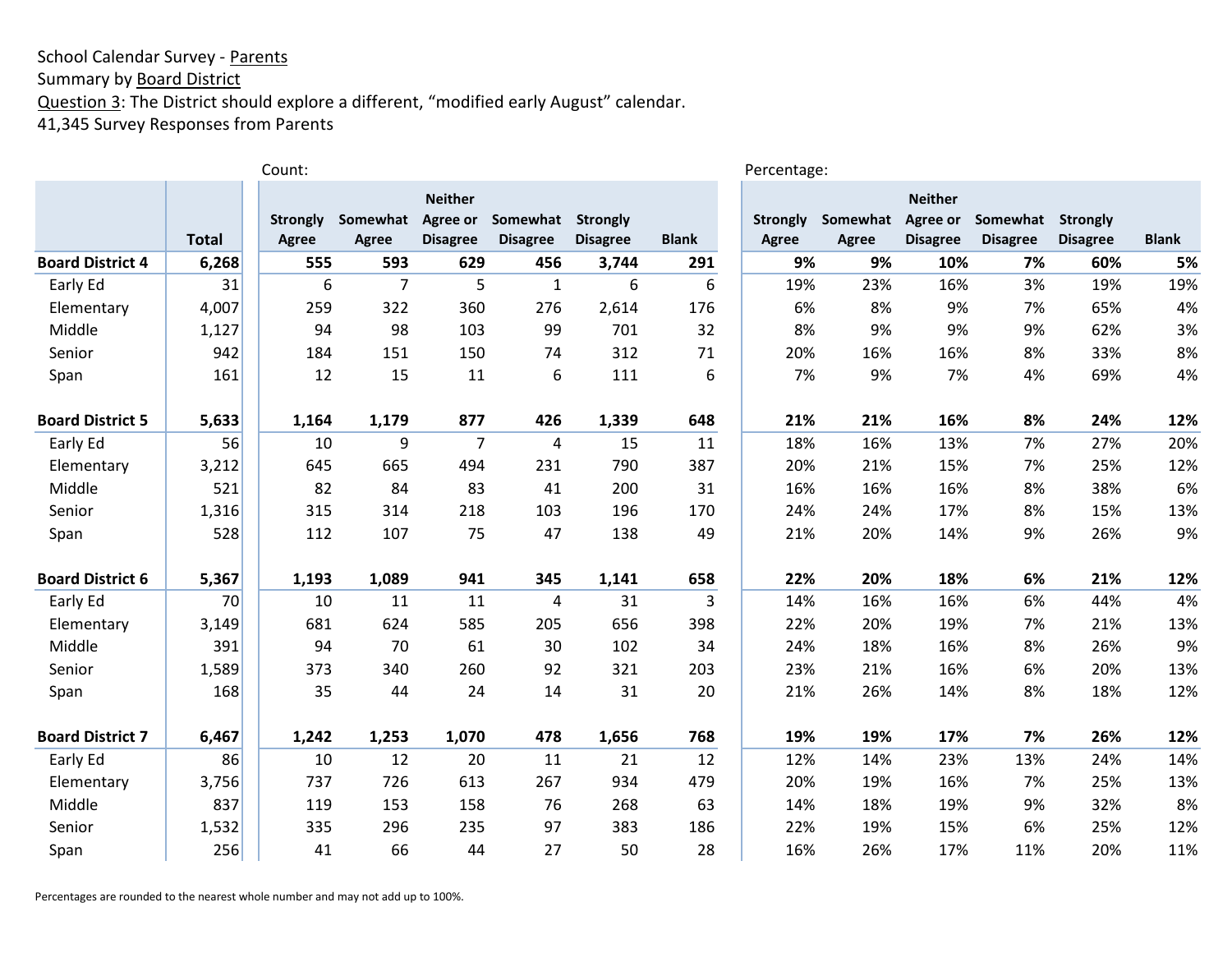Summary by Local District

Question 3: The District should explore a different, "modified early August" calendar.

41,345 Survey Responses from Parents

|                     |              | Count:                   |                   |                                               |                             |                                    |              | Percentage:                     |                   |                                                      |                             |                                    |              |
|---------------------|--------------|--------------------------|-------------------|-----------------------------------------------|-----------------------------|------------------------------------|--------------|---------------------------------|-------------------|------------------------------------------------------|-----------------------------|------------------------------------|--------------|
|                     | <b>Total</b> | <b>Strongly</b><br>Agree | Somewhat<br>Agree | <b>Neither</b><br>Agree or<br><b>Disagree</b> | Somewhat<br><b>Disagree</b> | <b>Strongly</b><br><b>Disagree</b> | <b>Blank</b> | <b>Strongly</b><br><b>Agree</b> | Somewhat<br>Agree | <b>Neither</b><br><b>Agree or</b><br><b>Disagree</b> | Somewhat<br><b>Disagree</b> | <b>Strongly</b><br><b>Disagree</b> | <b>Blank</b> |
| <b>All Parents</b>  | 41,345       | 7,254                    | 7,152             | 6,062                                         | 2,903                       | 13,703                             | 4,271        | 18%                             | 17%               | 15%                                                  | 7%                          | 33%                                | 10%          |
| <b>LD Central</b>   | 6,562        | 1,484                    | 1,371             | 1,077                                         | 440                         | 1,369                              | 821          | 23%                             | 21%               | 16%                                                  | 7%                          | 21%                                | 13%          |
| Early Ed            | 64           | 12                       | 9                 | 8                                             | 5                           | 19                                 | 11           | 19%                             | 14%               | 13%                                                  | 8%                          | 30%                                | 17%          |
| Elementary          | 3,770        | 832                      | 768               | 648                                           | 233                         | 798                                | 491          | 22%                             | 20%               | 17%                                                  | 6%                          | 21%                                | 13%          |
| Middle              | 474          | 84                       | 80                | 74                                            | 26                          | 164                                | 46           | 18%                             | 17%               | 16%                                                  | 5%                          | 35%                                | 10%          |
| Senior              | 1,530        | 405                      | 348               | 248                                           | 106                         | 220                                | 203          | 26%                             | 23%               | 16%                                                  | 7%                          | 14%                                | 13%          |
| Span                | 724          | 151                      | 166               | 99                                            | 70                          | 168                                | 70           | 21%                             | 23%               | 14%                                                  | 10%                         | 23%                                | 10%          |
| LD East             | 5,914        | 1,298                    | 1,344             | 945                                           | 431                         | 1,032                              | 864          | 22%                             | 23%               | 16%                                                  | 7%                          | 17%                                | 15%          |
| Early Ed            | 68           | 10                       | 5                 | 7                                             | 6                           | 33                                 | 7            | 15%                             | 7%                | 10%                                                  | 9%                          | 49%                                | 10%          |
| Elementary          | 3,099        | 689                      | 668               | 528                                           | 220                         | 539                                | 455          | 22%                             | 22%               | 17%                                                  | 7%                          | 17%                                | 15%          |
| Middle              | 445          | 75                       | 82                | 76                                            | 49                          | 118                                | 45           | 17%                             | 18%               | 17%                                                  | 11%                         | 27%                                | 10%          |
| Senior              | 1,920        | 438                      | 510               | 273                                           | 137                         | 254                                | 308          | 23%                             | 27%               | 14%                                                  | 7%                          | 13%                                | 16%          |
| Span                | 382          | 86                       | 79                | 61                                            | 19                          | 88                                 | 49           | 23%                             | 21%               | 16%                                                  | 5%                          | 23%                                | 13%          |
| <b>LD Northeast</b> | 6,338        | 1,168                    | 1,109             | 993                                           | 410                         | 2,016                              | 642          | 18%                             | 17%               | 16%                                                  | 6%                          | 32%                                | 10%          |
| Early Ed            | 56           | 9                        | 9                 | $\overline{7}$                                | $\overline{2}$              | 25                                 | 4            | 16%                             | 16%               | 13%                                                  | 4%                          | 45%                                | 7%           |
| Elementary          | 3,546        | 615                      | 590               | 590                                           | 249                         | 1,160                              | 342          | 17%                             | 17%               | 17%                                                  | 7%                          | 33%                                | 10%          |
| Middle              | 871          | 127                      | 120               | 101                                           | 47                          | 413                                | 63           | 15%                             | 14%               | 12%                                                  | 5%                          | 47%                                | 7%           |
| Senior              | 1,682        | 381                      | 341               | 268                                           | 98                          | 383                                | 211          | 23%                             | 20%               | 16%                                                  | 6%                          | 23%                                | 13%          |
| Span                | 183          | 36                       | 49                | 27                                            | 14                          | 35                                 | 22           | 20%                             | 27%               | 15%                                                  | 8%                          | 19%                                | 12%          |
|                     |              |                          |                   |                                               |                             |                                    |              |                                 |                   |                                                      |                             |                                    |              |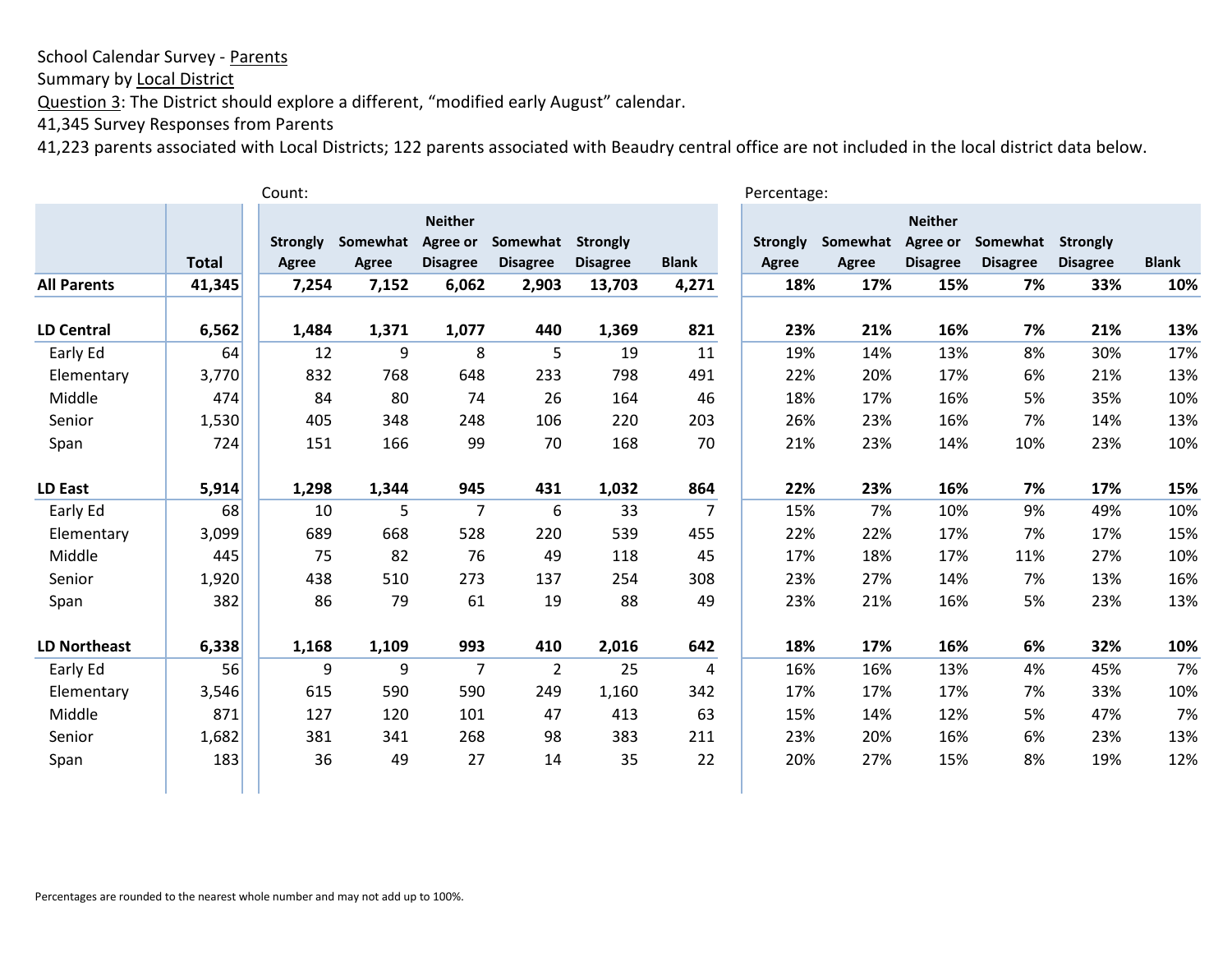Summary by Local District

Question 3: The District should explore a different, "modified early August" calendar.

41,345 Survey Responses from Parents

| Count:              |              |                 |          |                            |                 |                 |              |                 | Percentage: |                            |                 |                 |              |  |
|---------------------|--------------|-----------------|----------|----------------------------|-----------------|-----------------|--------------|-----------------|-------------|----------------------------|-----------------|-----------------|--------------|--|
|                     |              | <b>Strongly</b> | Somewhat | <b>Neither</b><br>Agree or | Somewhat        | <b>Strongly</b> |              | <b>Strongly</b> | Somewhat    | <b>Neither</b><br>Agree or | Somewhat        | <b>Strongly</b> |              |  |
|                     | <b>Total</b> | Agree           | Agree    | <b>Disagree</b>            | <b>Disagree</b> | <b>Disagree</b> | <b>Blank</b> | Agree           | Agree       | <b>Disagree</b>            | <b>Disagree</b> | <b>Disagree</b> | <b>Blank</b> |  |
| <b>LD Northwest</b> | 7,353        | 959             | 968      | 889                        | 493             | 3,487           | 557          | 13%             | 13%         | 12%                        | 7%              | 47%             | 8%           |  |
| Early Ed            | 33           | 6               | 3        | $\overline{2}$             | 5               | 14              | 3            | 18%             | 9%          | 6%                         | 15%             | 42%             | 9%           |  |
| Elementary          | 4,124        | 542             | 522      | 483                        | 272             | 1,973           | 332          | 13%             | 13%         | 12%                        | 7%              | 48%             | 8%           |  |
| Middle              | 1,311        | 141             | 151      | 150                        | 95              | 706             | 68           | 11%             | 12%         | 11%                        | 7%              | 54%             | 5%           |  |
| Senior              | 1,262        | 228             | 218      | 195                        | 89              | 403             | 129          | 18%             | 17%         | 15%                        | 7%              | 32%             | 10%          |  |
| Span                | 623          | 42              | 74       | 59                         | 32              | 391             | 25           | 7%              | 12%         | 9%                         | 5%              | 63%             | 4%           |  |
| LD South            | 6,331        | 1,203           | 1,239    | 1,039                      | 476             | 1,642           | 732          | 19%             | 20%         | 16%                        | 8%              | 26%             | 12%          |  |
| Early Ed            | 75           | 7               | 12       | 18                         | 10              | 18              | 10           | 9%              | 16%         | 24%                        | 13%             | 24%             | 13%          |  |
| Elementary          | 3,711        | 722             | 727      | 602                        | 272             | 930             | 458          | 19%             | 20%         | 16%                        | 7%              | 25%             | 12%          |  |
| Middle              | 810          | 114             | 148      | 150                        | 75              | 265             | 58           | 14%             | 18%         | 19%                        | 9%              | 33%             | 7%           |  |
| Senior              | 1,479        | 319             | 286      | 225                        | 92              | 379             | 178          | 22%             | 19%         | 15%                        | 6%              | 26%             | 12%          |  |
| Span                | 256          | 41              | 66       | 44                         | 27              | 50              | 28           | 16%             | 26%         | 17%                        | 11%             | 20%             | 11%          |  |
| LD West             | 8,725        | 1,127           | 1,108    | 1,101                      | 643             | 4,114           | 632          | 13%             | 13%         | 13%                        | 7%              | 47%             | 7%           |  |
| Early Ed            | 64           | 14              | 14       | 8                          | 3               | 16              | 9            | 22%             | 22%         | 13%                        | 5%              | 25%             | 14%          |  |
| Elementary          | 5,460        | 647             | 645      | 649                        | 401             | 2,701           | 417          | 12%             | 12%         | 12%                        | 7%              | 49%             | 8%           |  |
| Middle              | 1,252        | 119             | 132      | 145                        | 113             | 694             | 49           | 10%             | 11%         | 12%                        | 9%              | 55%             | 4%           |  |
| Senior              | 1,553        | 308             | 278      | 266                        | 101             | 456             | 144          | 20%             | 18%         | 17%                        | 7%              | 29%             | 9%           |  |
| Span                | 396          | 39              | 39       | 33                         | 25              | 247             | 13           | 10%             | 10%         | 8%                         | 6%              | 62%             | 3%           |  |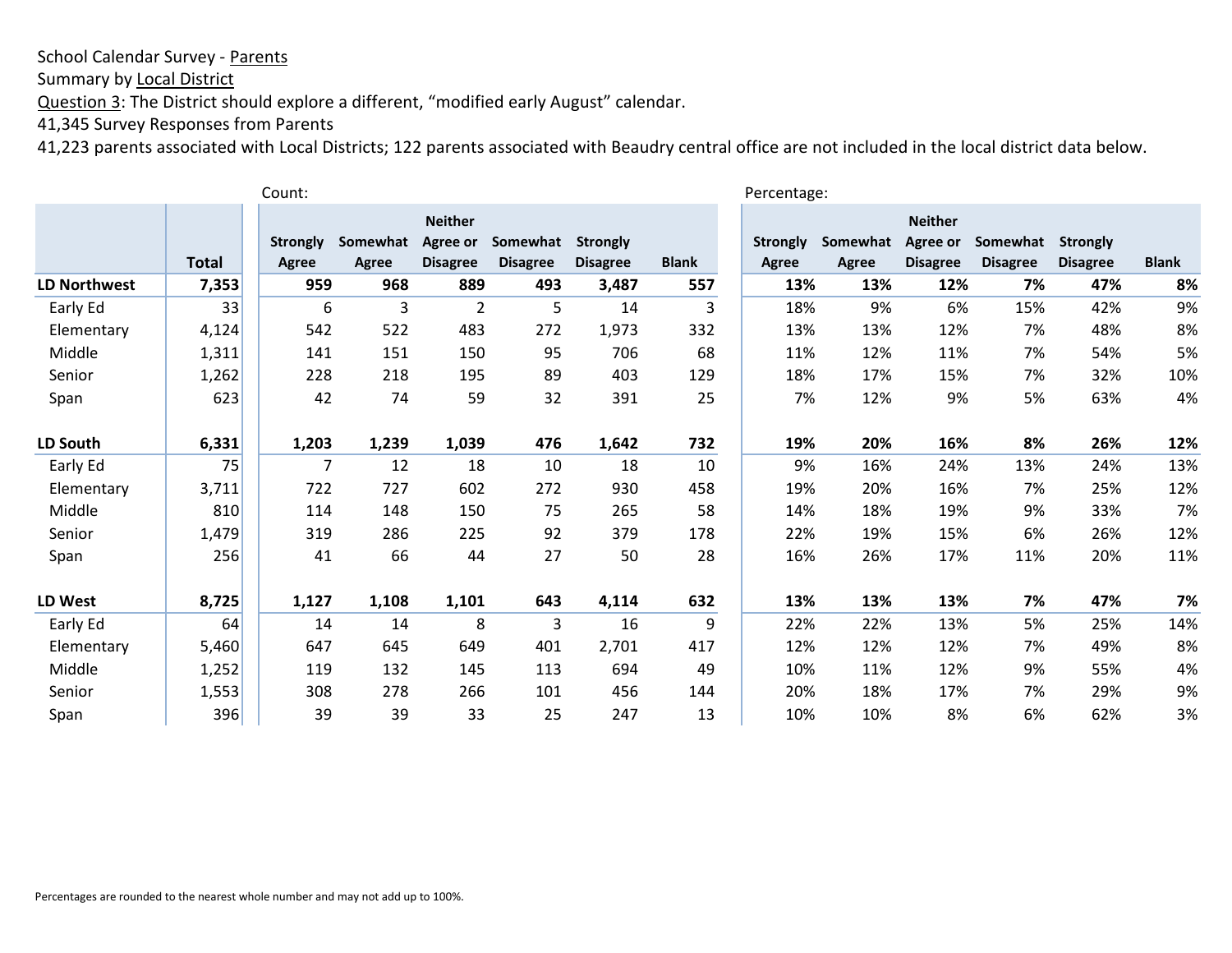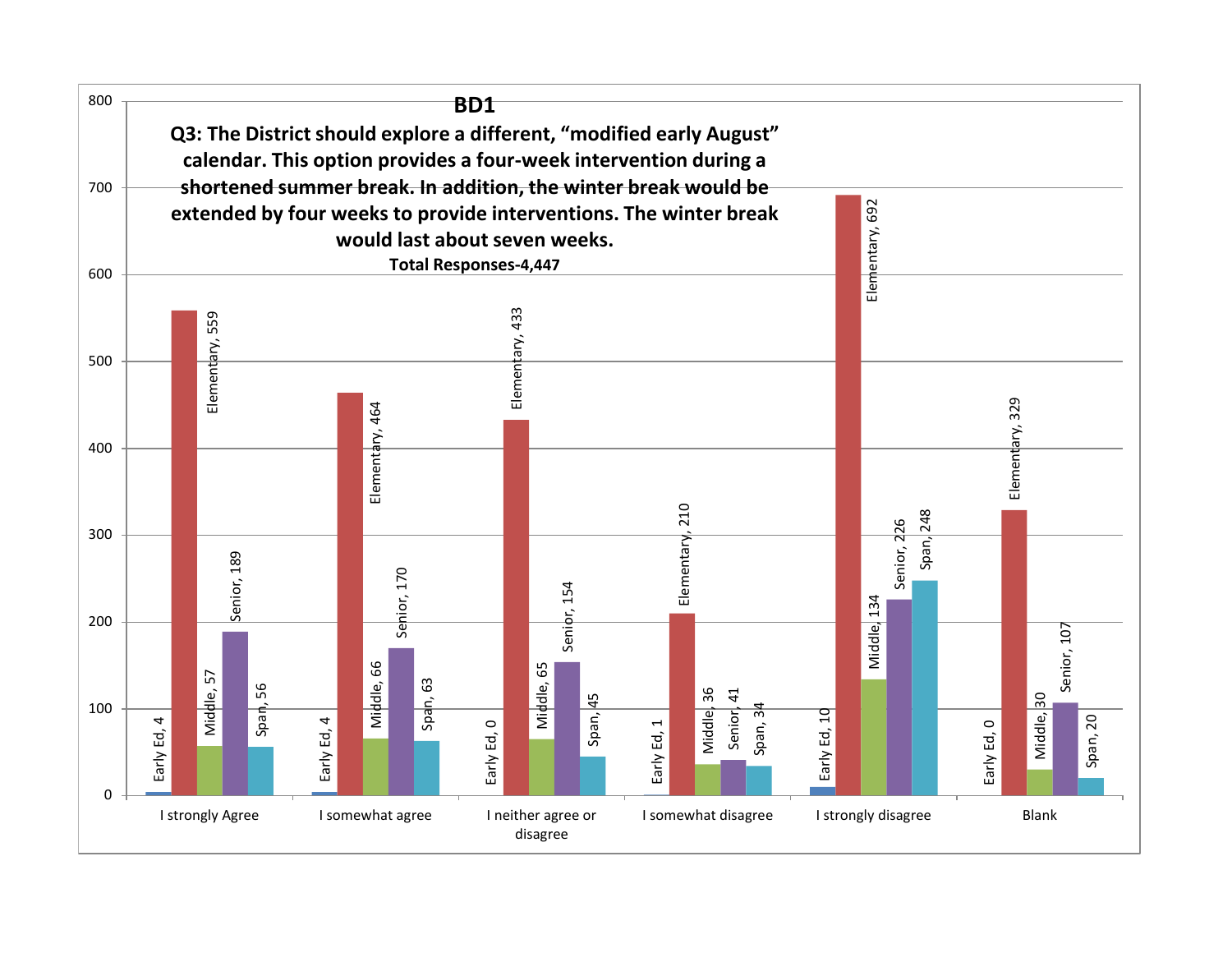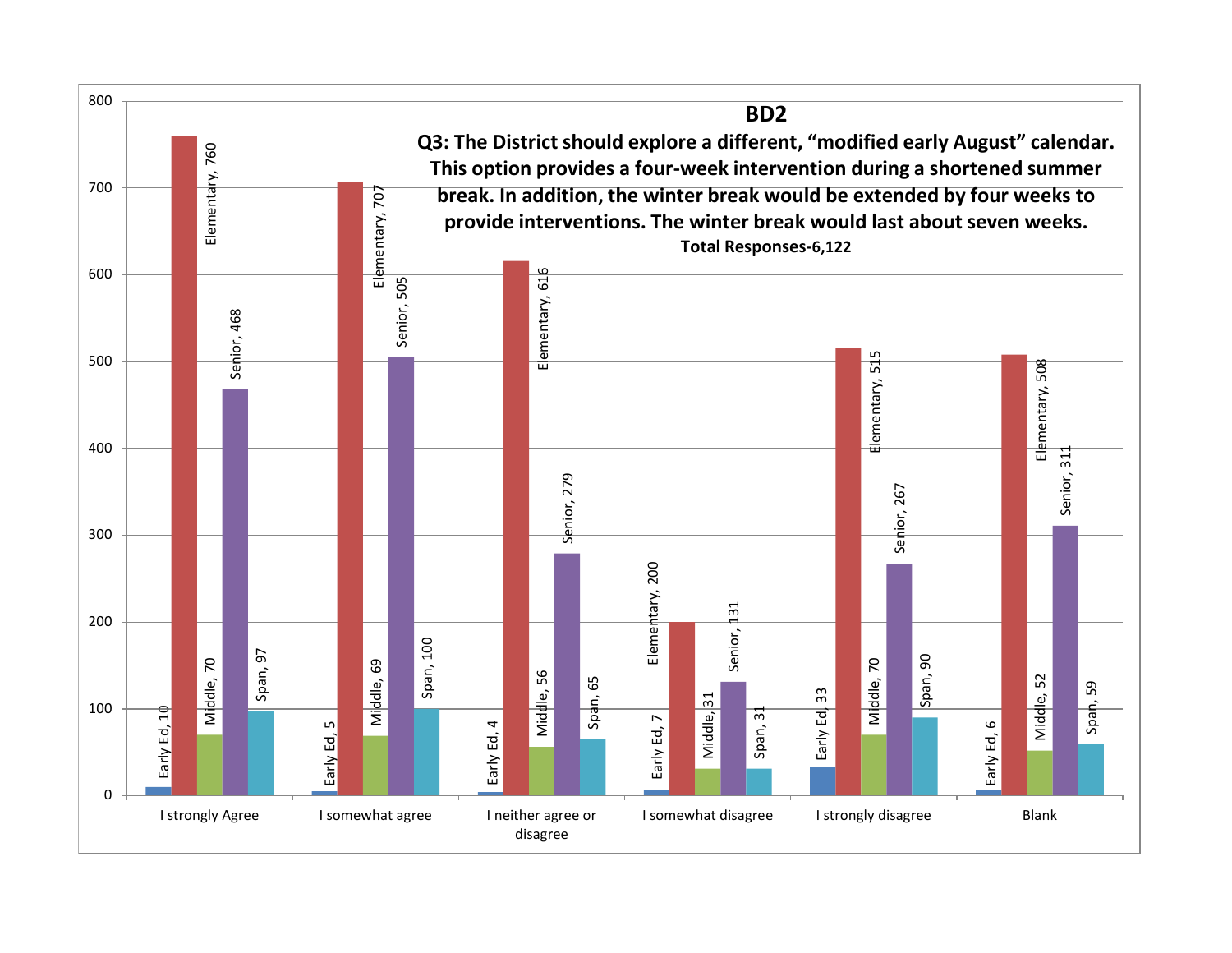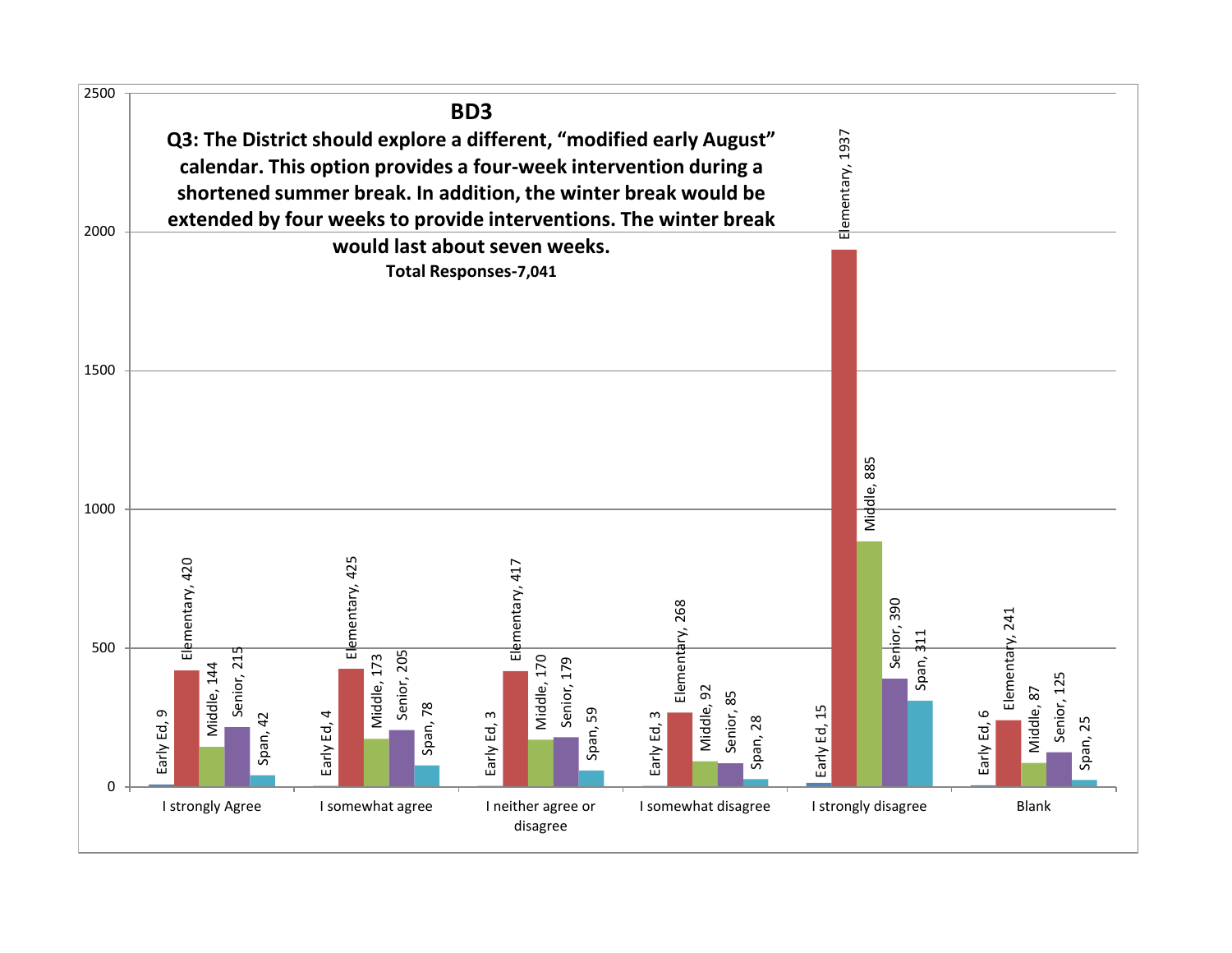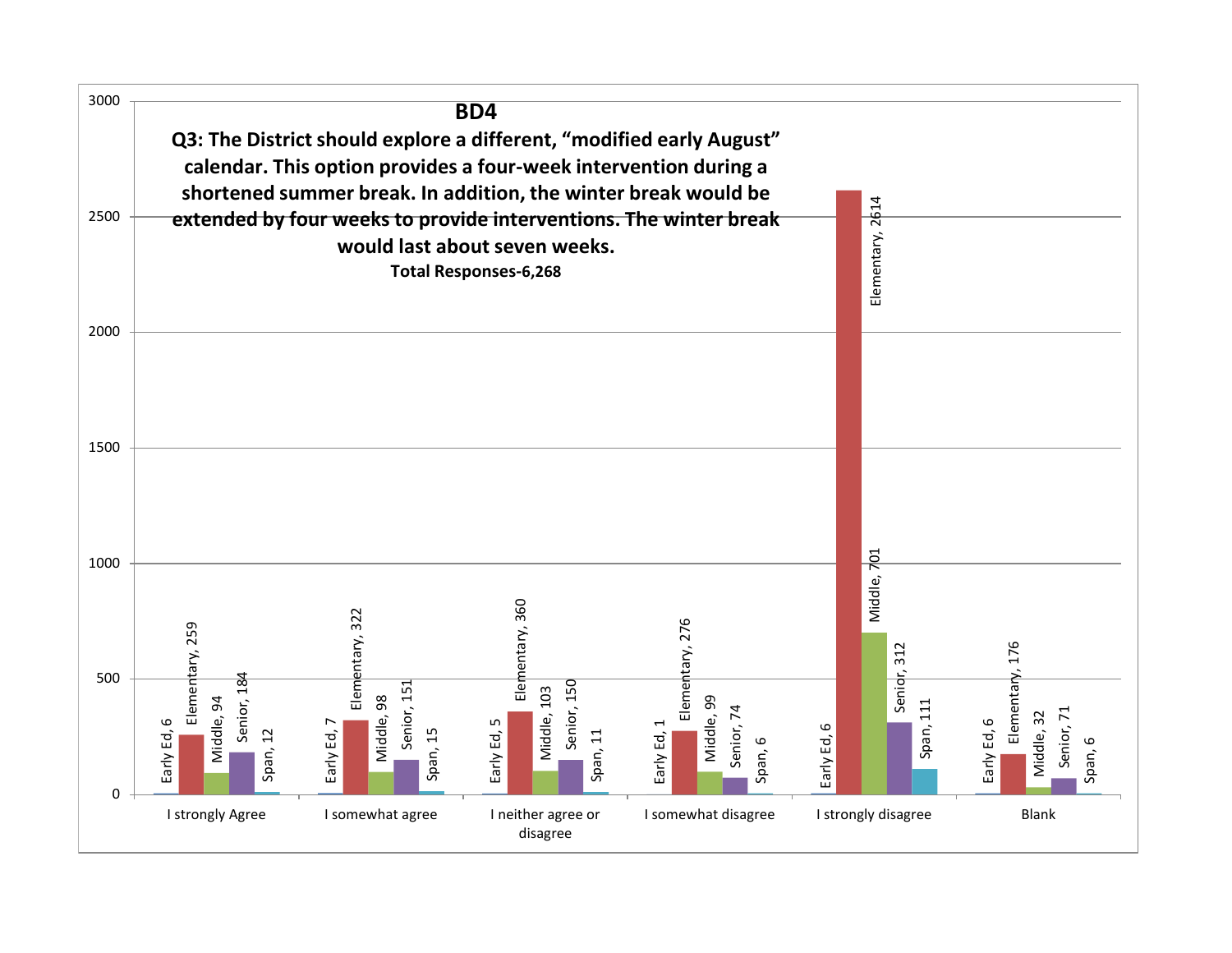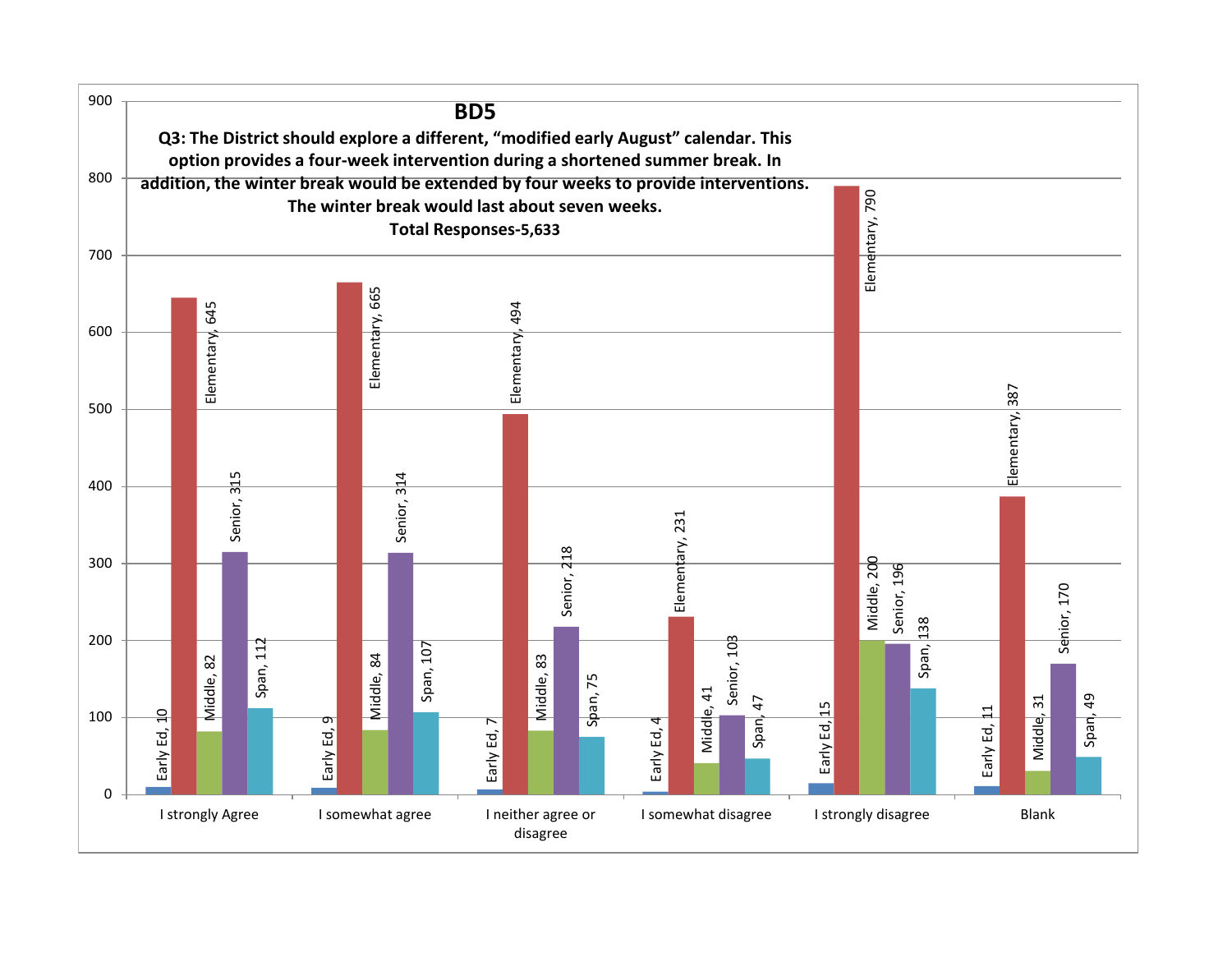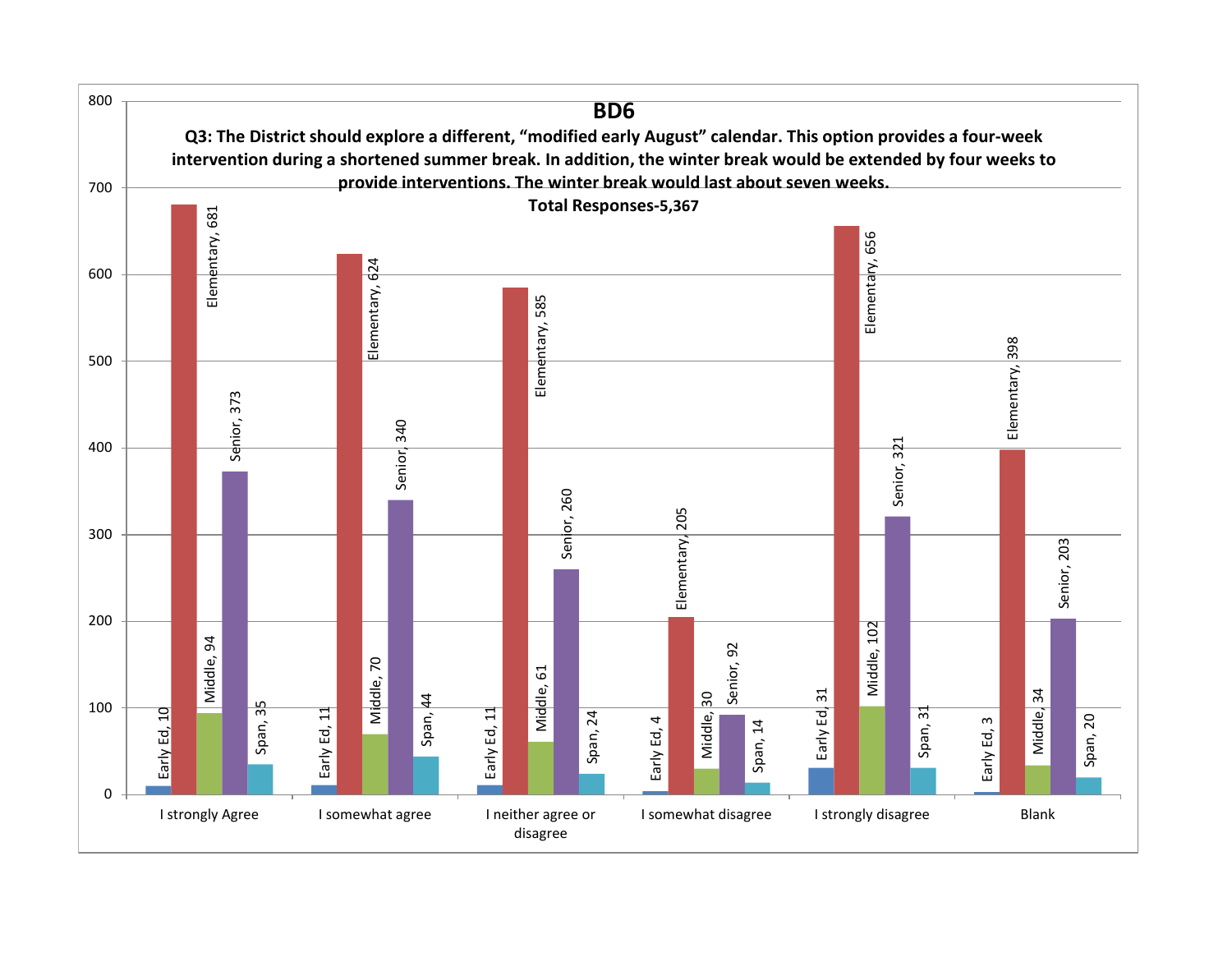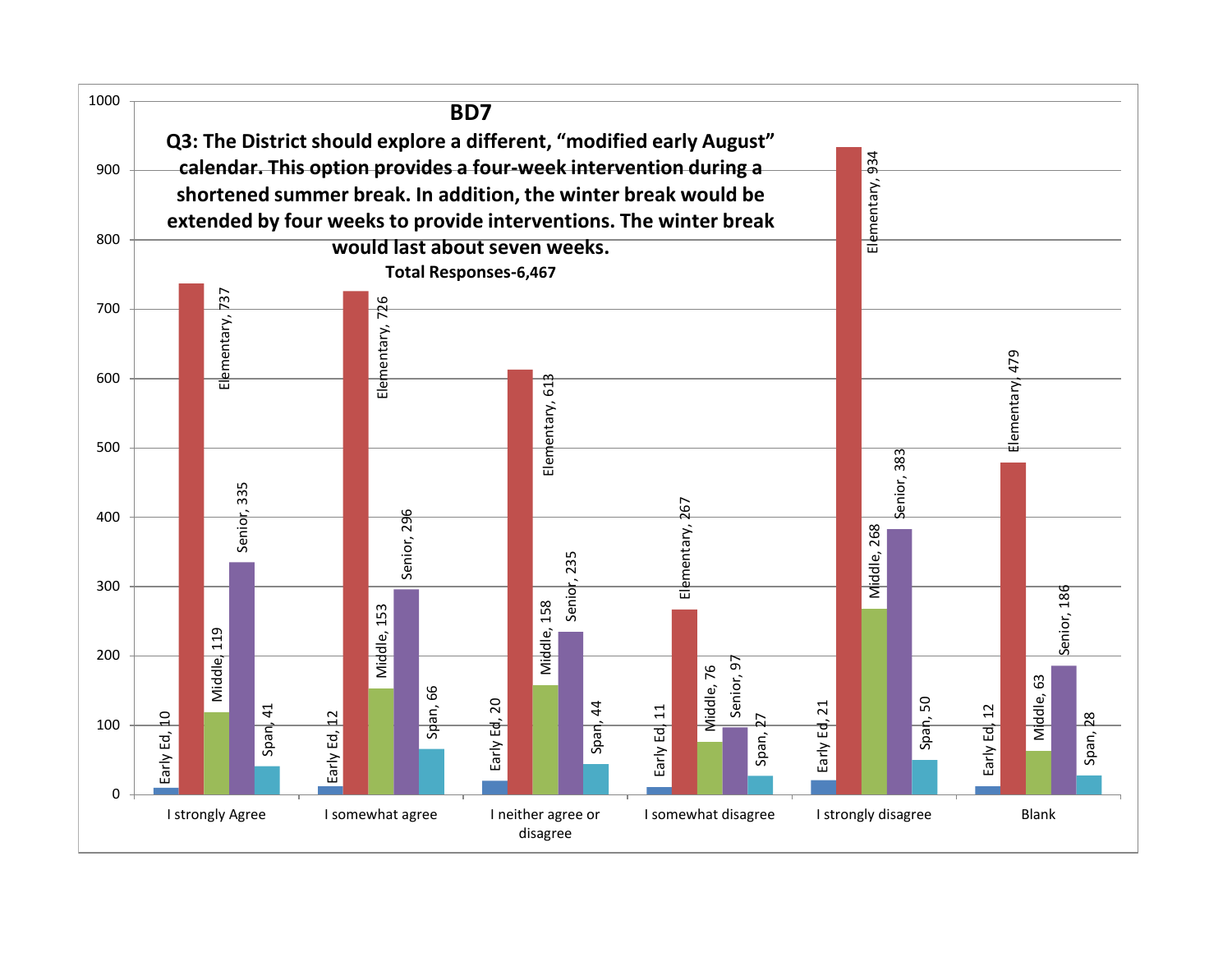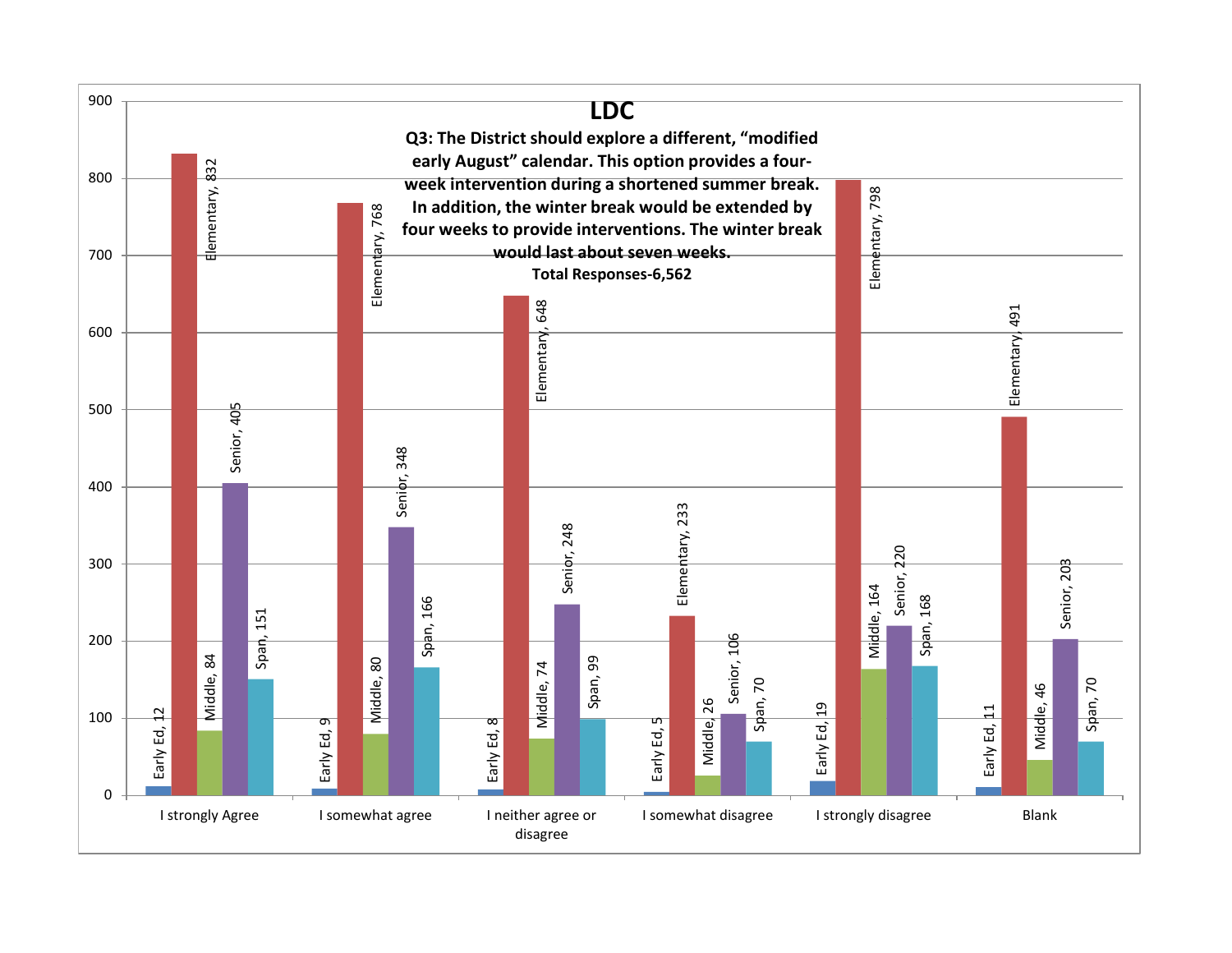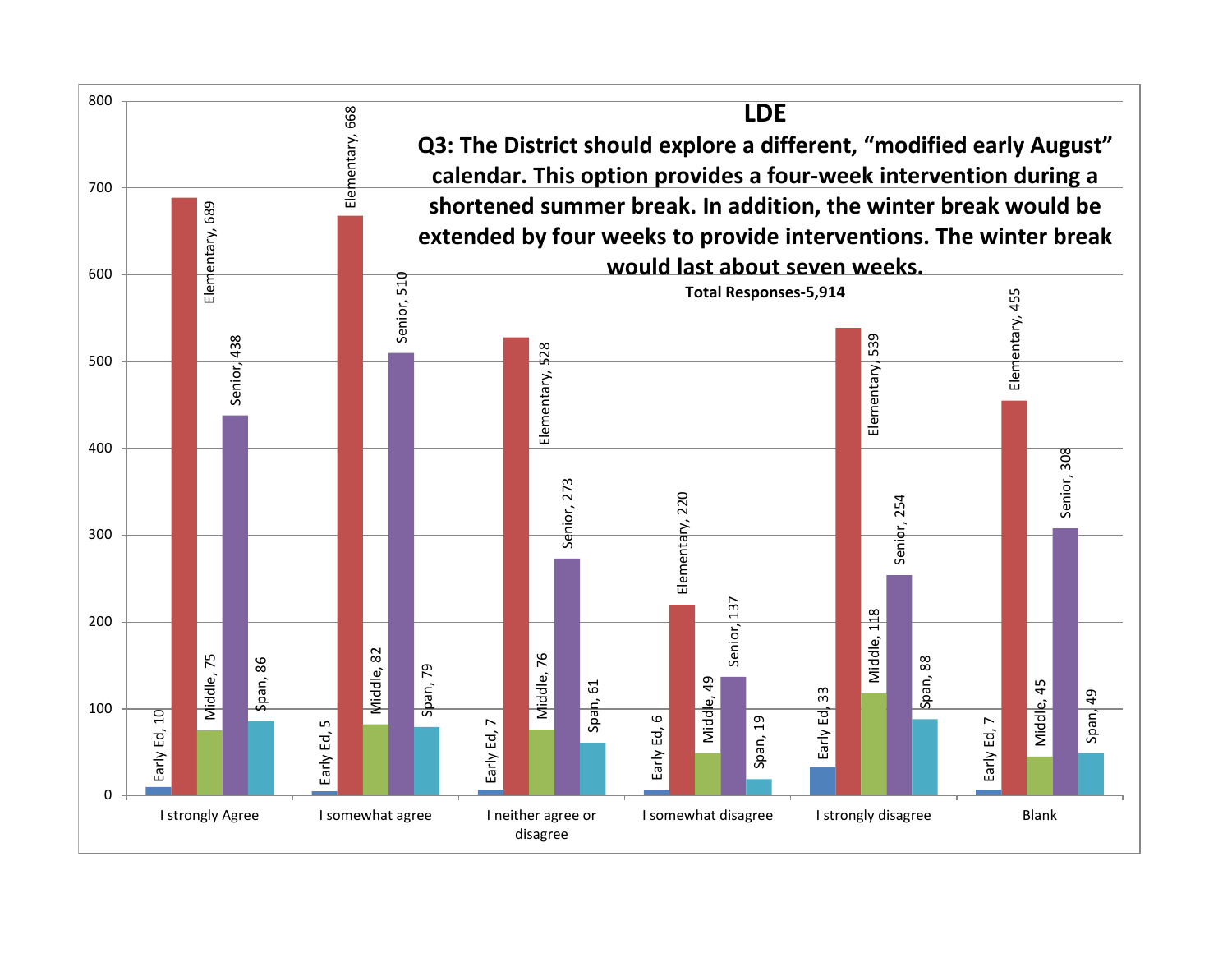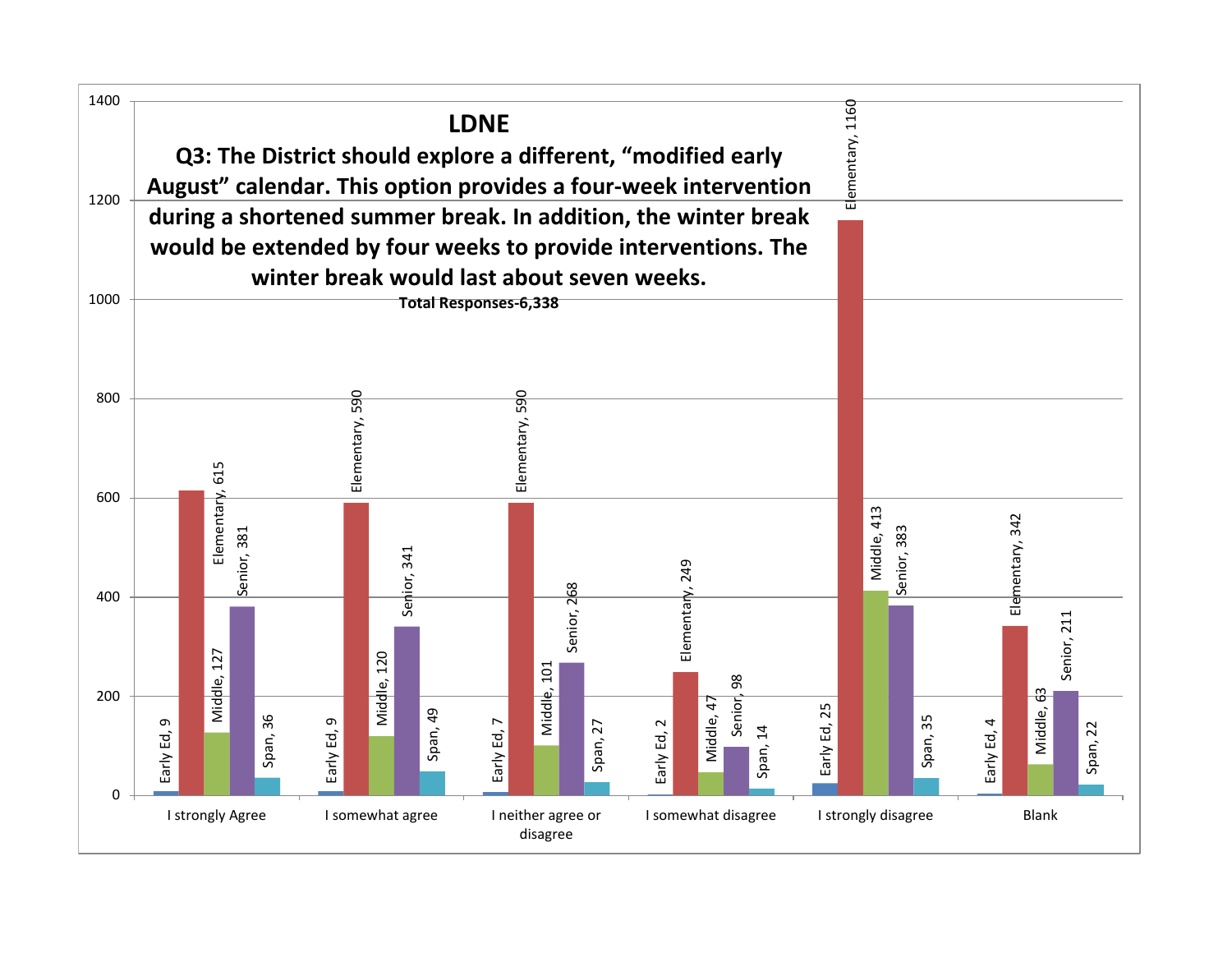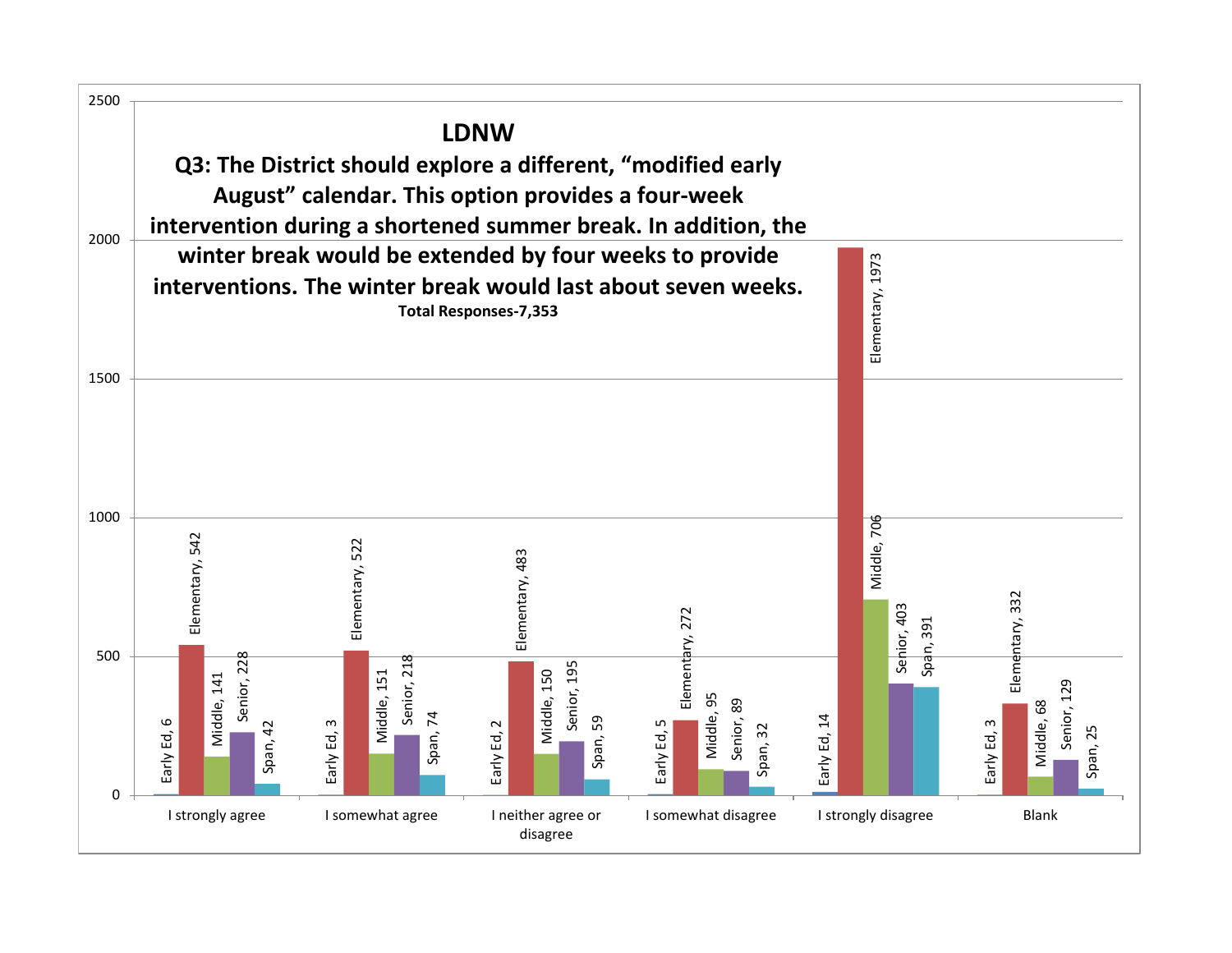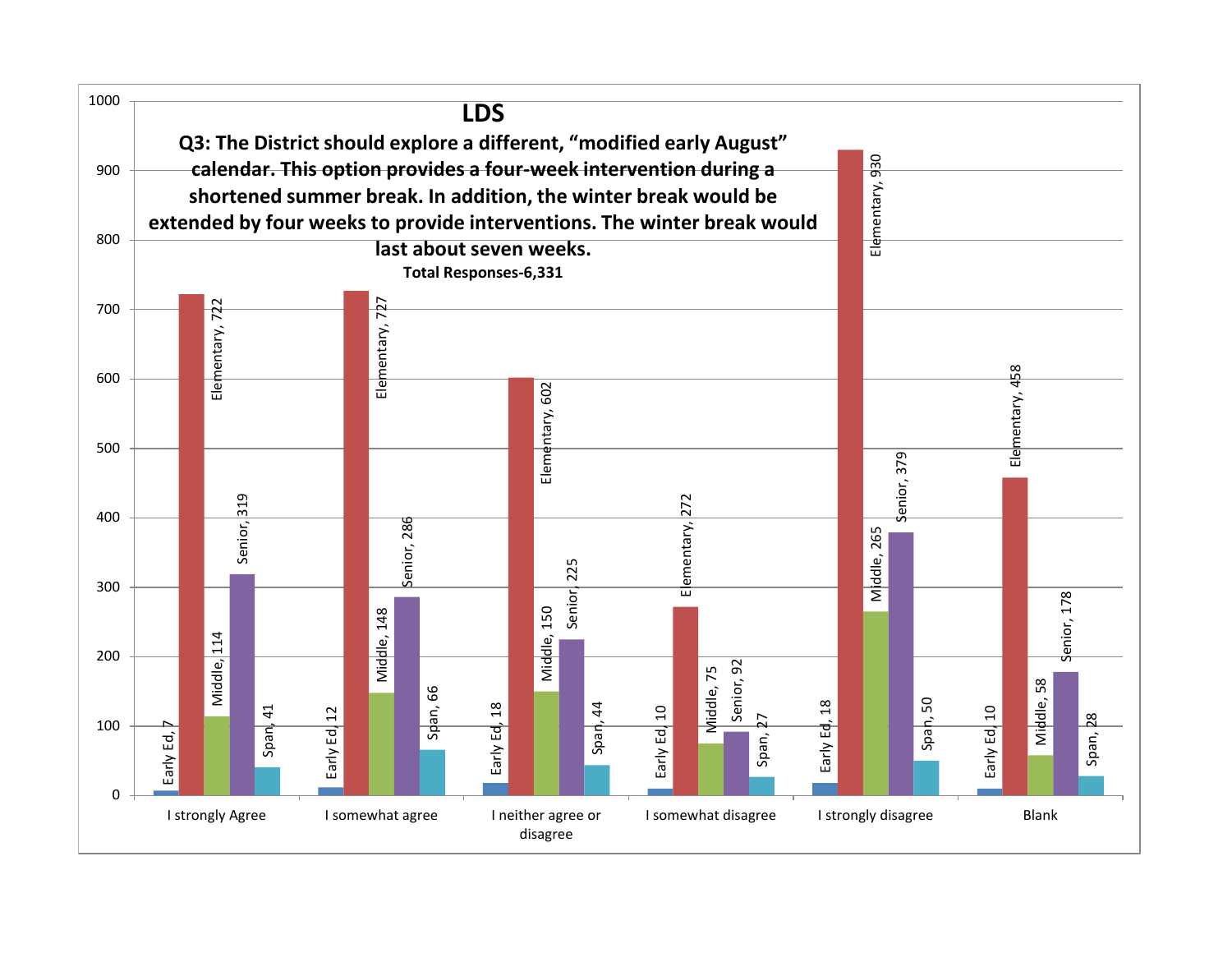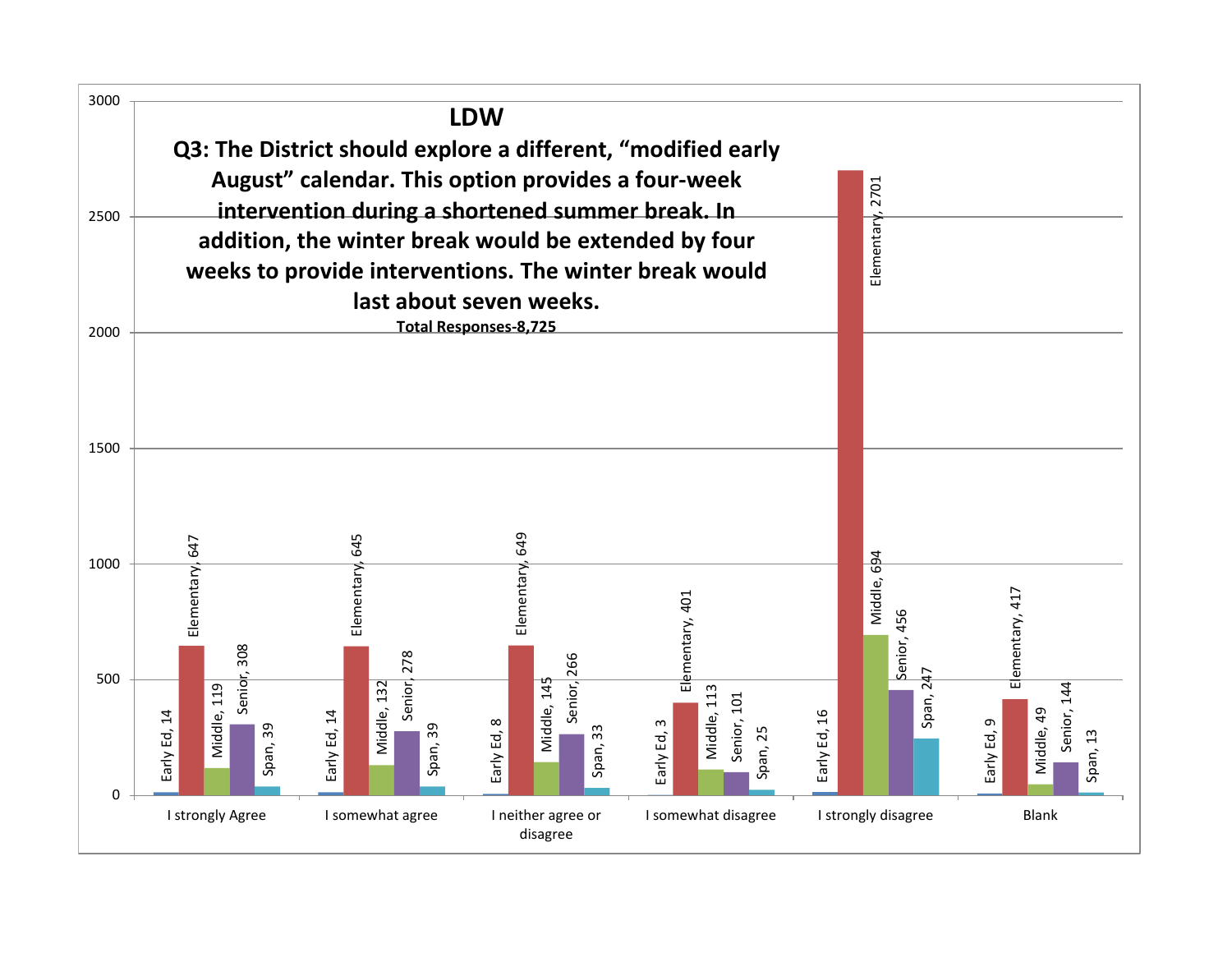Summary by **Board District** 

Question 4: It is important that both elementary and secondary schools follow the same calendar.

41,345 Survey Responses from Parents

|                         |              | Count:                   |                   |                                               |                             |                                    |              | Percentage:                     |                   |                                               |                             |                                    |              |
|-------------------------|--------------|--------------------------|-------------------|-----------------------------------------------|-----------------------------|------------------------------------|--------------|---------------------------------|-------------------|-----------------------------------------------|-----------------------------|------------------------------------|--------------|
|                         | <b>Total</b> | <b>Strongly</b><br>Agree | Somewhat<br>Agree | <b>Neither</b><br>Agree or<br><b>Disagree</b> | Somewhat<br><b>Disagree</b> | <b>Strongly</b><br><b>Disagree</b> | <b>Blank</b> | <b>Strongly</b><br><b>Agree</b> | Somewhat<br>Agree | <b>Neither</b><br>Agree or<br><b>Disagree</b> | Somewhat<br><b>Disagree</b> | <b>Strongly</b><br><b>Disagree</b> | <b>Blank</b> |
| <b>All Parents</b>      | 41,345       | 25,639                   | 4,546             | 3,083                                         | 845                         | 961                                | 6,271        | 62%                             | 11%               | 7%                                            | 2%                          | 2%                                 | 15%          |
| <b>Board District 1</b> | 4,447        | 2,736                    | 523               | 319                                           | 84                          | 81                                 | 704          | 62%                             | 12%               | 7%                                            | 2%                          | 2%                                 | 16%          |
| Early Ed                | 19           | 12                       | 3                 | $\overline{2}$                                | $\mathbf{1}$                | $\mathbf{1}$                       | 0            | 63%                             | 16%               | 11%                                           | 5%                          | 5%                                 | 0%           |
| Elementary              | 2,687        | 1,645                    | 303               | 166                                           | 50                          | 50                                 | 473          | 61%                             | 11%               | 6%                                            | 2%                          | 2%                                 | 18%          |
| Middle                  | 388          | 246                      | 57                | 33                                            | 6                           | $\overline{7}$                     | 39           | 63%                             | 15%               | 9%                                            | 2%                          | 2%                                 | 10%          |
| Senior                  | 887          | 531                      | 96                | 66                                            | 15                          | 14                                 | 165          | 60%                             | 11%               | 7%                                            | 2%                          | 2%                                 | 19%          |
| Span                    | 466          | 302                      | 64                | 52                                            | 12                          | 9                                  | 27           | 65%                             | 14%               | 11%                                           | 3%                          | 2%                                 | 6%           |
| <b>Board District 2</b> | 6,122        | 3,646                    | 579               | 345                                           | 99                          | 104                                | 1,349        | 60%                             | 9%                | 6%                                            | 2%                          | 2%                                 | 22%          |
| Early Ed                | 65           | 47                       | 6                 | $\overline{2}$                                | $\mathbf{1}$                | 3                                  | 6            | 72%                             | 9%                | 3%                                            | 2%                          | 5%                                 | 9%           |
| Elementary              | 3,306        | 1,993                    | 315               | 168                                           | 51                          | 48                                 | 731          | 60%                             | 10%               | 5%                                            | 2%                          | 1%                                 | 22%          |
| Middle                  | 348          | 213                      | 34                | 31                                            | 2                           | 10                                 | 58           | 61%                             | 10%               | 9%                                            | 1%                          | 3%                                 | 17%          |
| Senior                  | 1,961        | 1,117                    | 188               | 115                                           | 33                          | 36                                 | 472          | 57%                             | 10%               | 6%                                            | 2%                          | 2%                                 | 24%          |
| Span                    | 442          | 276                      | 36                | 29                                            | 12                          | $\overline{7}$                     | 82           | 62%                             | 8%                | 7%                                            | 3%                          | 2%                                 | 19%          |
| <b>Board District 3</b> | 7,041        | 4,524                    | 806               | 634                                           | 187                         | 218                                | 672          | 64%                             | 11%               | 9%                                            | 3%                          | 3%                                 | 10%          |
| Early Ed                | 40           | 25                       | 5                 | 2                                             | 1                           | 1                                  | 6            | 63%                             | 13%               | 5%                                            | 3%                          | 3%                                 | 15%          |
| Elementary              | 3,708        | 2,419                    | 449               | 291                                           | 94                          | 121                                | 334          | 65%                             | 12%               | 8%                                            | 3%                          | 3%                                 | 9%           |
| Middle                  | 1,551        | 1,016                    | 175               | 172                                           | 43                          | 40                                 | 105          | 66%                             | 11%               | 11%                                           | 3%                          | 3%                                 | 7%           |
| Senior                  | 1,199        | 716                      | 110               | 110                                           | 39                          | 29                                 | 195          | 60%                             | 9%                | 9%                                            | 3%                          | 2%                                 | 16%          |
| Span                    | 543          | 348                      | 67                | 59                                            | 10                          | 27                                 | 32           | 64%                             | 12%               | 11%                                           | 2%                          | 5%                                 | 6%           |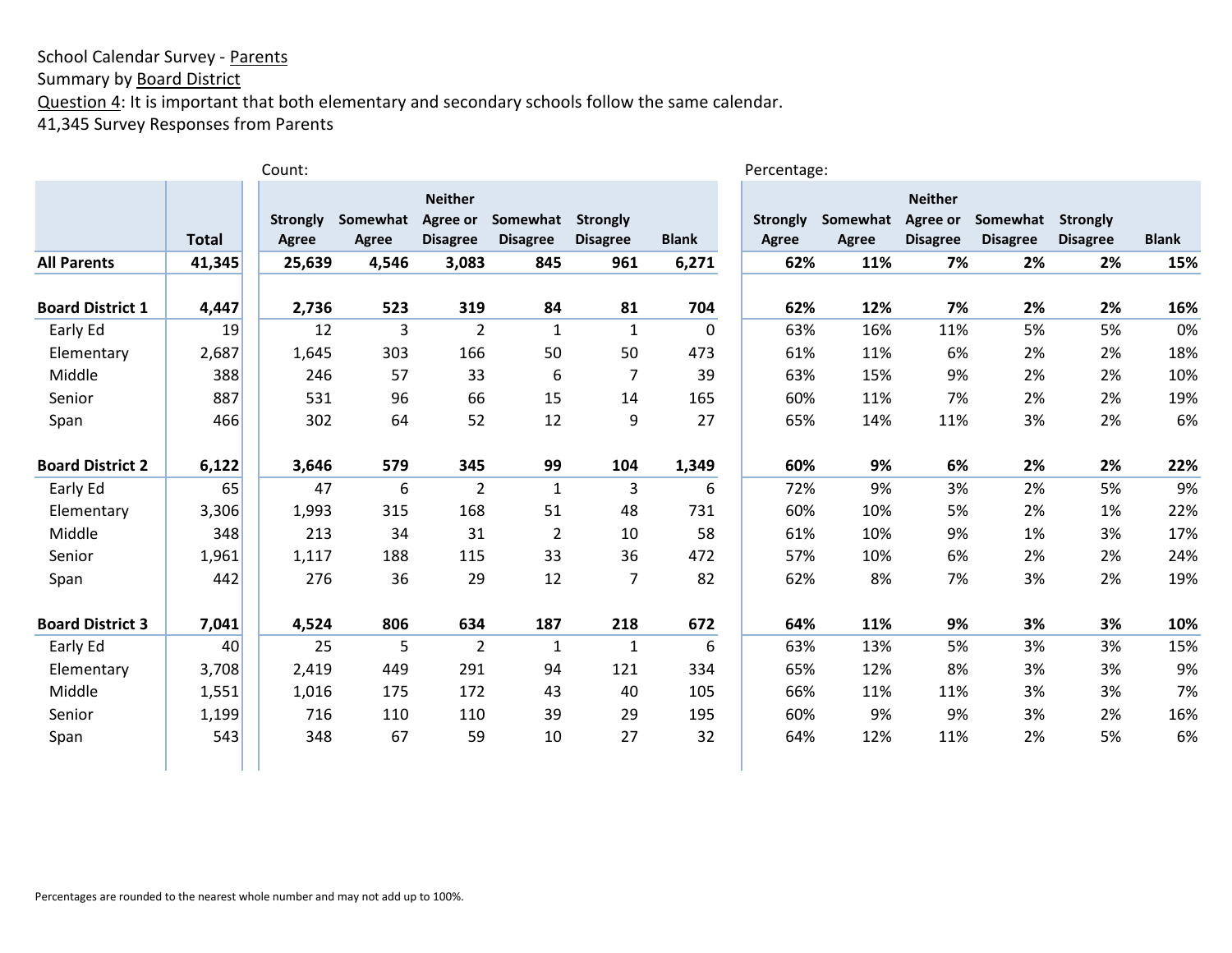Summary by **Board District** 

Question 4: It is important that both elementary and secondary schools follow the same calendar.

41,345 Survey Responses from Parents

|                         |              | Count:          |              |                 |                 |                 |              | Percentage:     |          |                 |                 |                 |              |
|-------------------------|--------------|-----------------|--------------|-----------------|-----------------|-----------------|--------------|-----------------|----------|-----------------|-----------------|-----------------|--------------|
|                         |              |                 |              | <b>Neither</b>  |                 |                 |              |                 |          | <b>Neither</b>  |                 |                 |              |
|                         |              | <b>Strongly</b> | Somewhat     | Agree or        | Somewhat        | Strongly        |              | <b>Strongly</b> | Somewhat | Agree or        | Somewhat        | <b>Strongly</b> |              |
|                         | <b>Total</b> | Agree           | <b>Agree</b> | <b>Disagree</b> | <b>Disagree</b> | <b>Disagree</b> | <b>Blank</b> | <b>Agree</b>    | Agree    | <b>Disagree</b> | <b>Disagree</b> | <b>Disagree</b> | <b>Blank</b> |
| <b>Board District 4</b> | 6,268        | 3,867           | 907          | 657             | 195             | 250             | 392          | 62%             | 14%      | 10%             | 3%              | 4%              | 6%           |
| Early Ed                | 31           | 14              | 5            | 5               | $\mathbf{1}$    | $\mathbf 0$     | 6            | 45%             | 16%      | 16%             | 3%              | 0%              | 19%          |
| Elementary              | 4,007        | 2,440           | 620          | 407             | 134             | 178             | 228          | 61%             | 15%      | 10%             | 3%              | 4%              | 6%           |
| Middle                  | 1,127        | 723             | 157          | 134             | 39              | 36              | 38           | 64%             | 14%      | 12%             | 3%              | 3%              | 3%           |
| Senior                  | 942          | 585             | 106          | 93              | 16              | 30              | 112          | 62%             | 11%      | 10%             | 2%              | 3%              | 12%          |
| Span                    | 161          | 105             | 19           | 18              | 5               | $6\,$           | 8            | 65%             | 12%      | 11%             | 3%              | 4%              | 5%           |
| <b>Board District 5</b> | 5,633        | 3,418           | 600          | 379             | 108             | 117             | 1,011        | 61%             | 11%      | 7%              | 2%              | 2%              | 18%          |
| Early Ed                | 56           | 28              | 4            | 6               | 3               | 3               | 12           | 50%             | 7%       | 11%             | 5%              | 5%              | 21%          |
| Elementary              | 3,212        | 1,946           | 336          | 218             | 65              | 55              | 592          | 61%             | 10%      | 7%              | 2%              | 2%              | 18%          |
| Middle                  | 521          | 344             | 63           | 44              | 9               | 20              | 41           | 66%             | 12%      | 8%              | 2%              | 4%              | 8%           |
| Senior                  | 1,316        | 772             | 136          | 74              | 25              | 20              | 289          | 59%             | 10%      | 6%              | 2%              | 2%              | 22%          |
| Span                    | 528          | 328             | 61           | 37              | 6               | 19              | 77           | 62%             | 12%      | 7%              | 1%              | 4%              | 15%          |
| <b>Board District 6</b> | 5,367        | 3,387           | 503          | 306             | 79              | 77              | 1,015        | 63%             | 9%       | 6%              | 1%              | 1%              | 19%          |
| Early Ed                | 70           | 46              | 8            | 8               | 3               | $\overline{2}$  | 3            | 66%             | 11%      | 11%             | 4%              | 3%              | 4%           |
| Elementary              | 3,149        | 1,983           | 285          | 160             | 41              | 48              | 632          | 63%             | 9%       | 5%              | 1%              | 2%              | 20%          |
| Middle                  | 391          | 274             | 37           | 21              | 3               | 11              | 45           | 70%             | 9%       | 5%              | 1%              | 3%              | 12%          |
| Senior                  | 1,589        | 976             | 156          | 107             | 30              | 14              | 306          | 61%             | 10%      | 7%              | 2%              | 1%              | 19%          |
| Span                    | 168          | 108             | 17           | 10              | $\overline{2}$  | $\overline{2}$  | 29           | 64%             | 10%      | 6%              | 1%              | 1%              | 17%          |
| <b>Board District 7</b> | 6,467        | 4,061           | 628          | 443             | 93              | 114             | 1,128        | 63%             | 10%      | 7%              | 1%              | 2%              | 17%          |
| Early Ed                | 86           | 50              | 6            | 10              | $\overline{2}$  | 5               | 13           | 58%             | 7%       | 12%             | 2%              | 6%              | 15%          |
| Elementary              | 3,756        | 2,316           | 374          | 224             | 61              | 62              | 719          | 62%             | 10%      | 6%              | 2%              | 2%              | 19%          |
| Middle                  | 837          | 553             | 81           | 92              | 13              | 20              | 78           | 66%             | 10%      | 11%             | 2%              | 2%              | 9%           |
| Senior                  | 1,532        | 975             | 140          | 92              | 17              | 25              | 283          | 64%             | 9%       | 6%              | 1%              | 2%              | 18%          |
| Span                    | 256          | 167             | 27           | 25              | $\mathbf{0}$    | $\overline{2}$  | 35           | 65%             | 11%      | 10%             | 0%              | 1%              | 14%          |

Percentages are rounded to the nearest whole number and may not add up to 100%.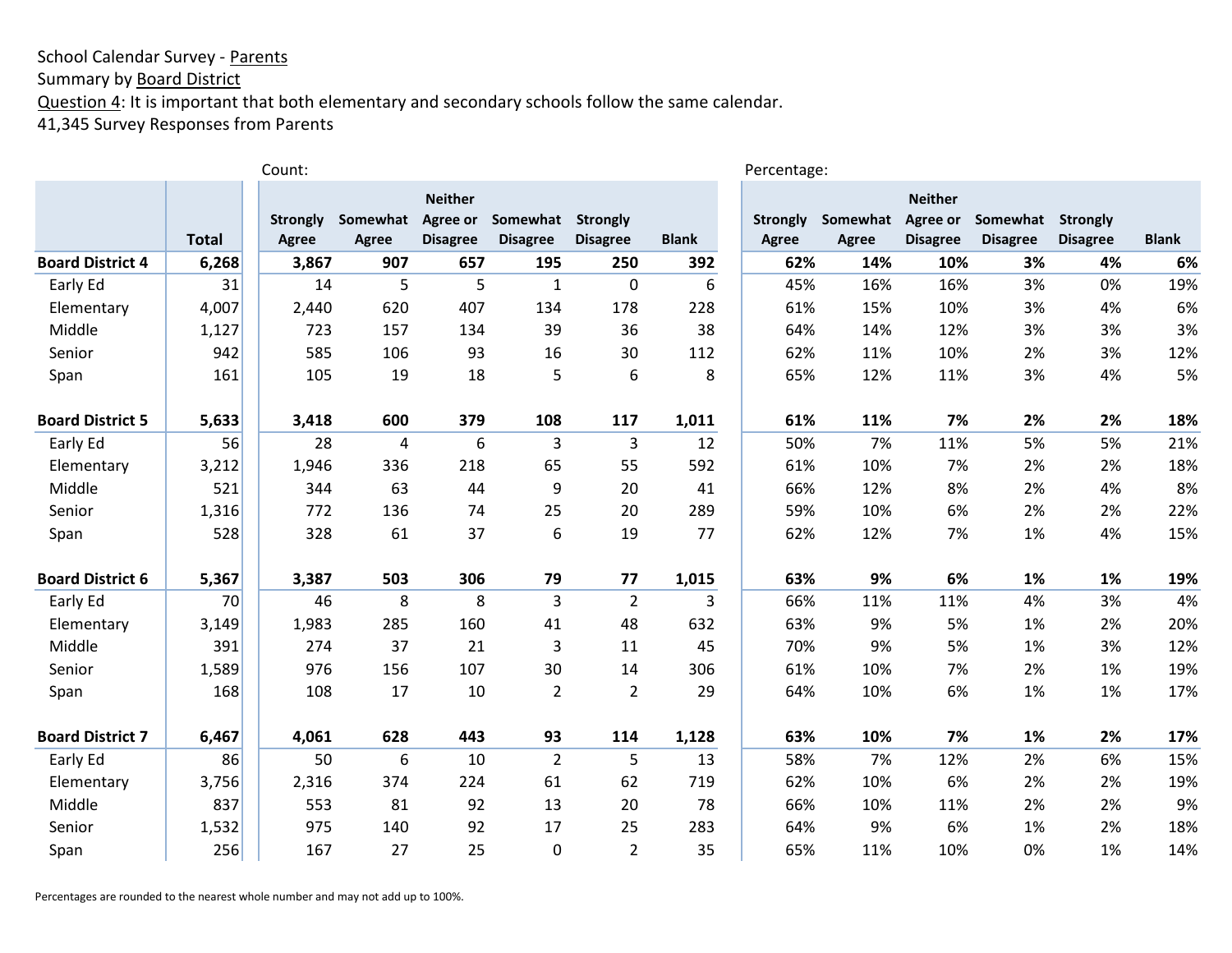Summary by Local District

Question 4: It is important that both elementary and secondary schools follow the same calendar.

41,345 Survey Responses from Parents

|                     |              | Count:                   |                          |                                               |                             |                                    |              | Percentage:                     |                          |                                                      |                             |                                    |              |
|---------------------|--------------|--------------------------|--------------------------|-----------------------------------------------|-----------------------------|------------------------------------|--------------|---------------------------------|--------------------------|------------------------------------------------------|-----------------------------|------------------------------------|--------------|
|                     | <b>Total</b> | <b>Strongly</b><br>Agree | Somewhat<br><b>Agree</b> | <b>Neither</b><br>Agree or<br><b>Disagree</b> | Somewhat<br><b>Disagree</b> | <b>Strongly</b><br><b>Disagree</b> | <b>Blank</b> | <b>Strongly</b><br><b>Agree</b> | Somewhat<br><b>Agree</b> | <b>Neither</b><br><b>Agree or</b><br><b>Disagree</b> | Somewhat<br><b>Disagree</b> | <b>Strongly</b><br><b>Disagree</b> | <b>Blank</b> |
| <b>All Parents</b>  | 41,345       | 25,639                   | 4,546                    | 3,083                                         | 845                         | 961                                | 6,271        | 62%                             | 11%                      | 7%                                                   | 2%                          | 2%                                 | 15%          |
| <b>LD Central</b>   | 6,562        | 3,985                    | 676                      | 433                                           | 117                         | 131                                | 1,220        | 61%                             | 10%                      | 7%                                                   | 2%                          | 2%                                 | 19%          |
| Early Ed            | 64           | 35                       | 9                        | 4                                             | 3                           | $\overline{2}$                     | 11           | 55%                             | 14%                      | 6%                                                   | 5%                          | 3%                                 | 17%          |
| Elementary          | 3,770        | 2,300                    | 382                      | 228                                           | 66                          | 70                                 | 724          | 61%                             | 10%                      | 6%                                                   | 2%                          | 2%                                 | 19%          |
| Middle              | 474          | 284                      | 69                       | 43                                            | 8                           | 17                                 | 53           | 60%                             | 15%                      | 9%                                                   | 2%                          | 4%                                 | 11%          |
| Senior              | 1,530        | 892                      | 148                      | 105                                           | 26                          | 30                                 | 329          | 58%                             | 10%                      | 7%                                                   | 2%                          | 2%                                 | 22%          |
| Span                | 724          | 474                      | 68                       | 53                                            | 14                          | 12                                 | 103          | 65%                             | 9%                       | 7%                                                   | 2%                          | 2%                                 | 14%          |
| LD East             | 5,914        | 3,522                    | 581                      | 330                                           | 89                          | 101                                | 1,291        | 60%                             | 10%                      | 6%                                                   | 2%                          | 2%                                 | 22%          |
| Early Ed            | 68           | 49                       | $\overline{4}$           | $\overline{2}$                                | $\mathbf{1}$                | 4                                  | 8            | 72%                             | 6%                       | 3%                                                   | 1%                          | 6%                                 | 12%          |
| Elementary          | 3,099        | 1,864                    | 302                      | 171                                           | 46                          | 42                                 | 674          | 60%                             | 10%                      | 6%                                                   | 1%                          | 1%                                 | 22%          |
| Middle              | 445          | 300                      | 36                       | 37                                            | 3                           | 14                                 | 55           | 67%                             | 8%                       | 8%                                                   | 1%                          | 3%                                 | 12%          |
| Senior              | 1,920        | 1,087                    | 198                      | 96                                            | 33                          | 26                                 | 480          | 57%                             | 10%                      | 5%                                                   | 2%                          | 1%                                 | 25%          |
| Span                | 382          | 222                      | 41                       | 24                                            | 6                           | 15                                 | 74           | 58%                             | 11%                      | 6%                                                   | 2%                          | 4%                                 | 19%          |
| <b>LD Northeast</b> | 6,338        | 3,949                    | 676                      | 464                                           | 121                         | 132                                | 996          | 62%                             | 11%                      | 7%                                                   | 2%                          | 2%                                 | 16%          |
| Early Ed            | 56           | 33                       | 8                        | $\overline{7}$                                | $\overline{2}$              | $\overline{2}$                     | 4            | 59%                             | 14%                      | 13%                                                  | 4%                          | 4%                                 | 7%           |
| Elementary          | 3,546        | 2,228                    | 376                      | 242                                           | 67                          | 79                                 | 554          | 63%                             | 11%                      | 7%                                                   | 2%                          | 2%                                 | 16%          |
| Middle              | 871          | 565                      | 101                      | 79                                            | 17                          | 30                                 | 79           | 65%                             | 12%                      | 9%                                                   | 2%                          | 3%                                 | 9%           |
| Senior              | 1,682        | 1,005                    | 174                      | 125                                           | 33                          | 18                                 | 327          | 60%                             | 10%                      | 7%                                                   | 2%                          | 1%                                 | 19%          |
| Span                | 183          | 118                      | 17                       | 11                                            | $\overline{2}$              | 3                                  | 32           | 64%                             | 9%                       | 6%                                                   | 1%                          | 2%                                 | 17%          |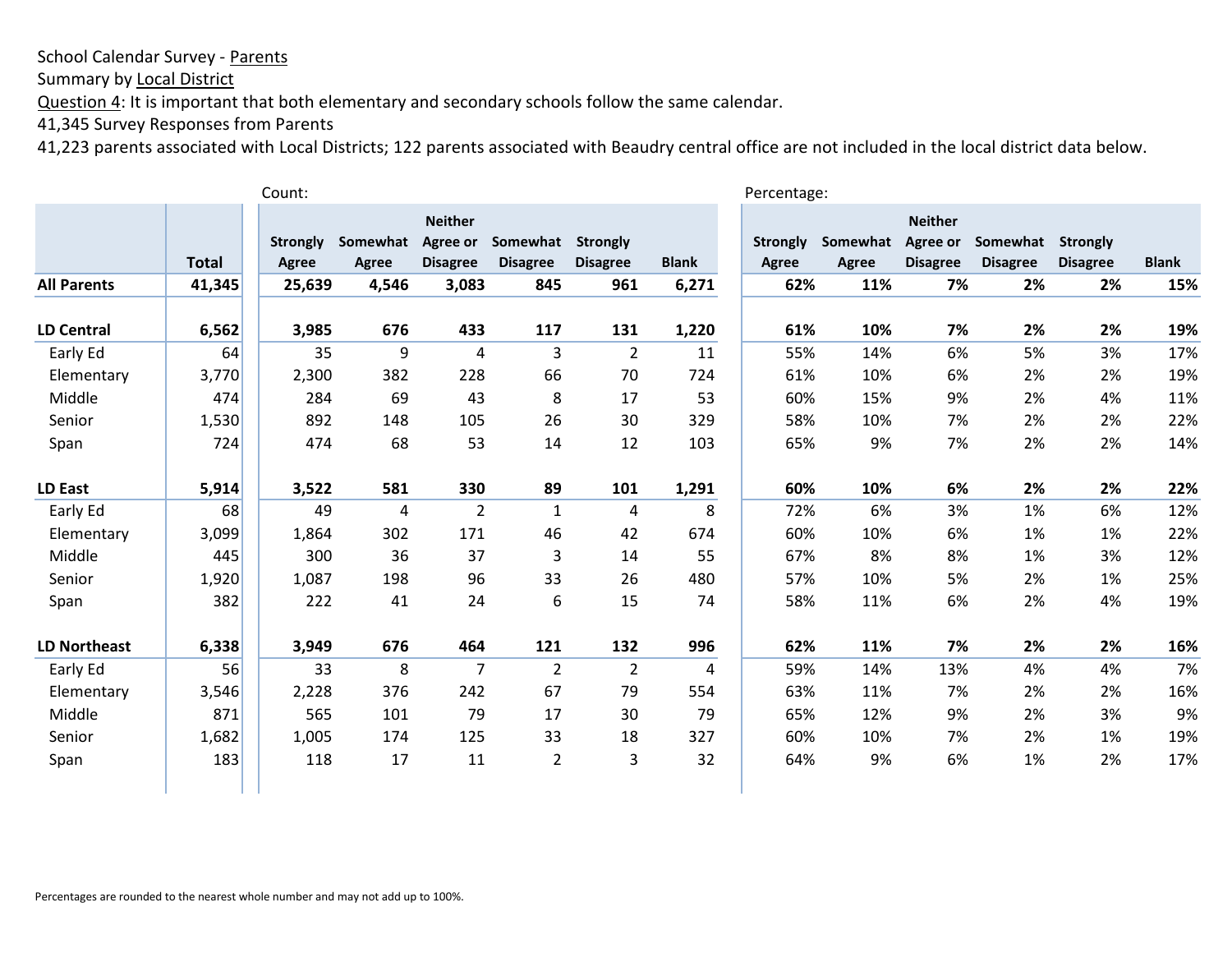Summary by Local District

Question 4: It is important that both elementary and secondary schools follow the same calendar.

41,345 Survey Responses from Parents

|                 | Count:       |                 |                |                            |                 |                 |              |                 |          | Percentage:                |                 |                 |              |  |  |
|-----------------|--------------|-----------------|----------------|----------------------------|-----------------|-----------------|--------------|-----------------|----------|----------------------------|-----------------|-----------------|--------------|--|--|
|                 |              | <b>Strongly</b> | Somewhat       | <b>Neither</b><br>Agree or | Somewhat        | <b>Strongly</b> |              | <b>Strongly</b> | Somewhat | <b>Neither</b><br>Agree or | Somewhat        | <b>Strongly</b> |              |  |  |
|                 | <b>Total</b> | <b>Agree</b>    | Agree          | <b>Disagree</b>            | <b>Disagree</b> | <b>Disagree</b> | <b>Blank</b> | Agree           | Agree    | <b>Disagree</b>            | <b>Disagree</b> | <b>Disagree</b> | <b>Blank</b> |  |  |
| LD Northwest    | 7,353        | 4,759           | 793            | 628                        | 193             | 217             | 763          | 65%             | 11%      | 9%                         | 3%              | 3%              | 10%          |  |  |
| Early Ed        | 33           | 21              | 3              | 3                          | $\overline{2}$  |                 | 4            | 64%             | 9%       | 9%                         | 6%              | 0%              | 12%          |  |  |
| Elementary      | 4,124        | 2,681           | 465            | 295                        | 97              | 131             | 455          | 65%             | 11%      | 7%                         | 2%              | 3%              | 11%          |  |  |
| Middle          | 1,311        | 878             | 140            | 144                        | 40              | 26              | 83           | 67%             | 11%      | 11%                        | 3%              | 2%              | 6%           |  |  |
| Senior          | 1,262        | 781             | 107            | 116                        | 39              | 29              | 190          | 62%             | 8%       | 9%                         | 3%              | 2%              | 15%          |  |  |
| Span            | 623          | 398             | 78             | 70                         | 15              | 31              | 31           | 64%             | 13%      | 11%                        | 2%              | 5%              | 5%           |  |  |
| <b>LD South</b> | 6,331        | 4,013           | 604            | 430                        | 95              | 113             | 1,076        | 63%             | 10%      | 7%                         | 2%              | 2%              | 17%          |  |  |
| Early Ed        | 75           | 45              | 5              | 9                          | $\overline{2}$  | 4               | 10           | 60%             | 7%       | 12%                        | 3%              | 5%              | 13%          |  |  |
| Elementary      | 3,711        | 2,311           | 364            | 221                        | 62              | 61              | 692          | 62%             | 10%      | 6%                         | 2%              | 2%              | 19%          |  |  |
| Middle          | 810          | 539             | 77             | 88                         | 13              | 20              | 73           | 67%             | 10%      | 11%                        | 2%              | 2%              | 9%           |  |  |
| Senior          | 1,479        | 951             | 131            | 87                         | 18              | 26              | 266          | 64%             | 9%       | 6%                         | 1%              | 2%              | 18%          |  |  |
| Span            | 256          | 167             | 27             | 25                         |                 | $\overline{2}$  | 35           | 65%             | 11%      | 10%                        | 0%              | 1%              | 14%          |  |  |
| LD West         | 8,725        | 5,349           | 1,203          | 786                        | 227             | 262             | 898          | 61%             | 14%      | 9%                         | 3%              | 3%              | 10%          |  |  |
| Early Ed        | 64           | 35              | $\overline{7}$ | 9                          | $\overline{2}$  | $\overline{2}$  | 9            | 55%             | 11%      | 14%                        | 3%              | 3%              | 14%          |  |  |
| Elementary      | 5,460        | 3,300           | 781            | 466                        | 155             | 175             | 583          | 60%             | 14%      | 9%                         | 3%              | 3%              | 11%          |  |  |
| Middle          | 1,252        | 803             | 181            | 136                        | 34              | 37              | 61           | 64%             | 14%      | 11%                        | 3%              | 3%              | 5%           |  |  |
| Senior          | 1,553        | 956             | 174            | 128                        | 26              | 39              | 230          | 62%             | 11%      | 8%                         | 2%              | 3%              | 15%          |  |  |
| Span            | 396          | 255             | 60             | 47                         | 10              | 9               | 15           | 64%             | 15%      | 12%                        | 3%              | 2%              | 4%           |  |  |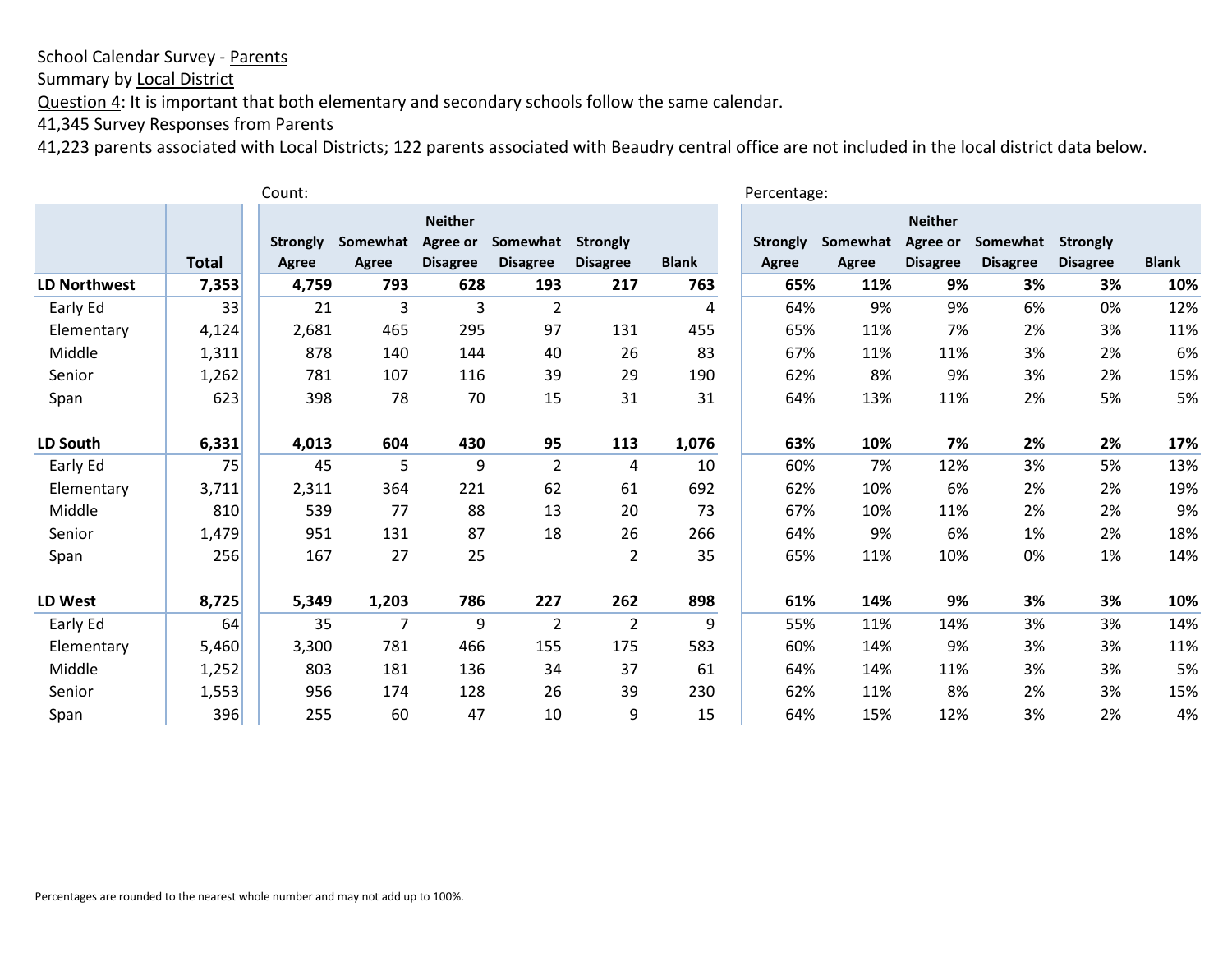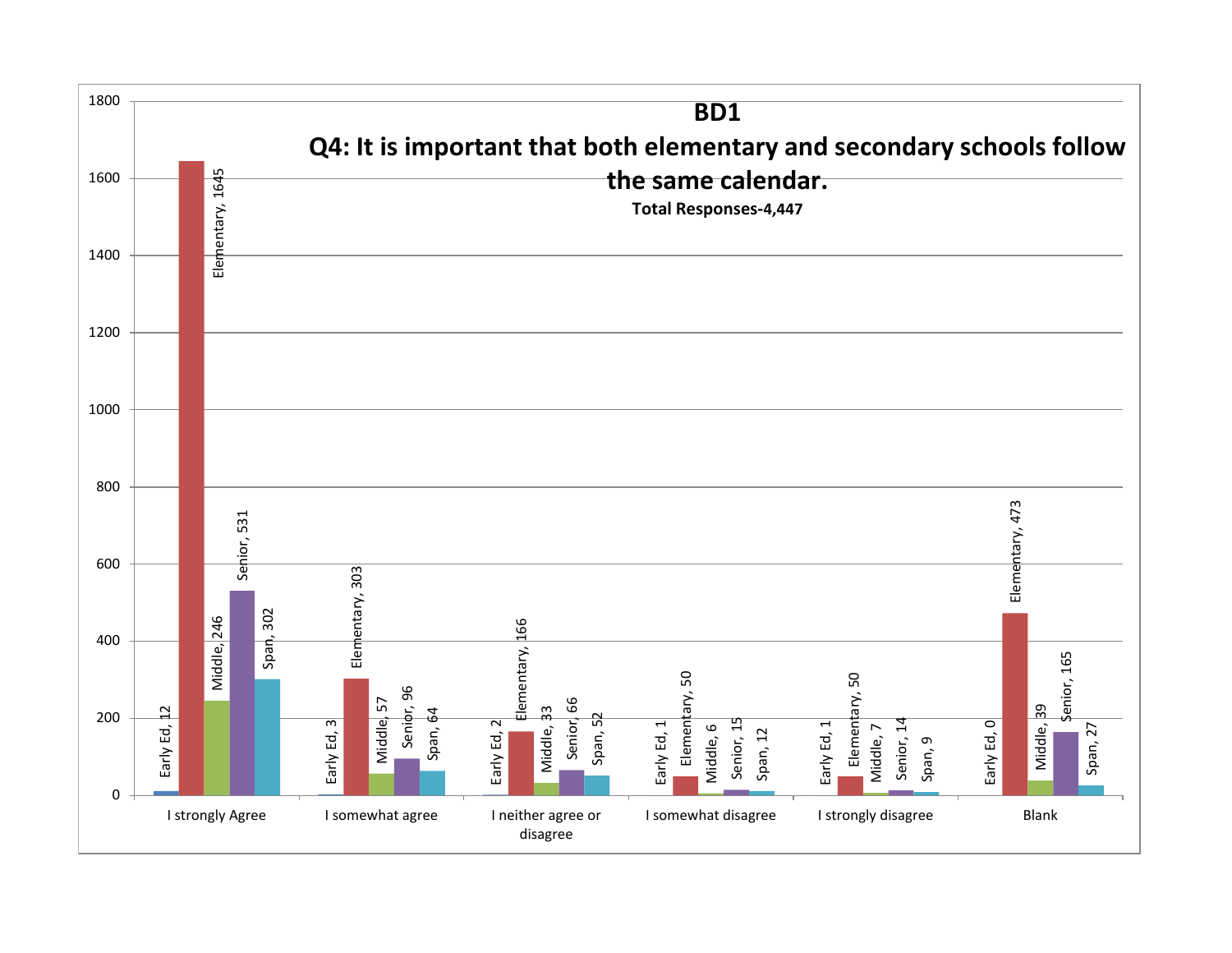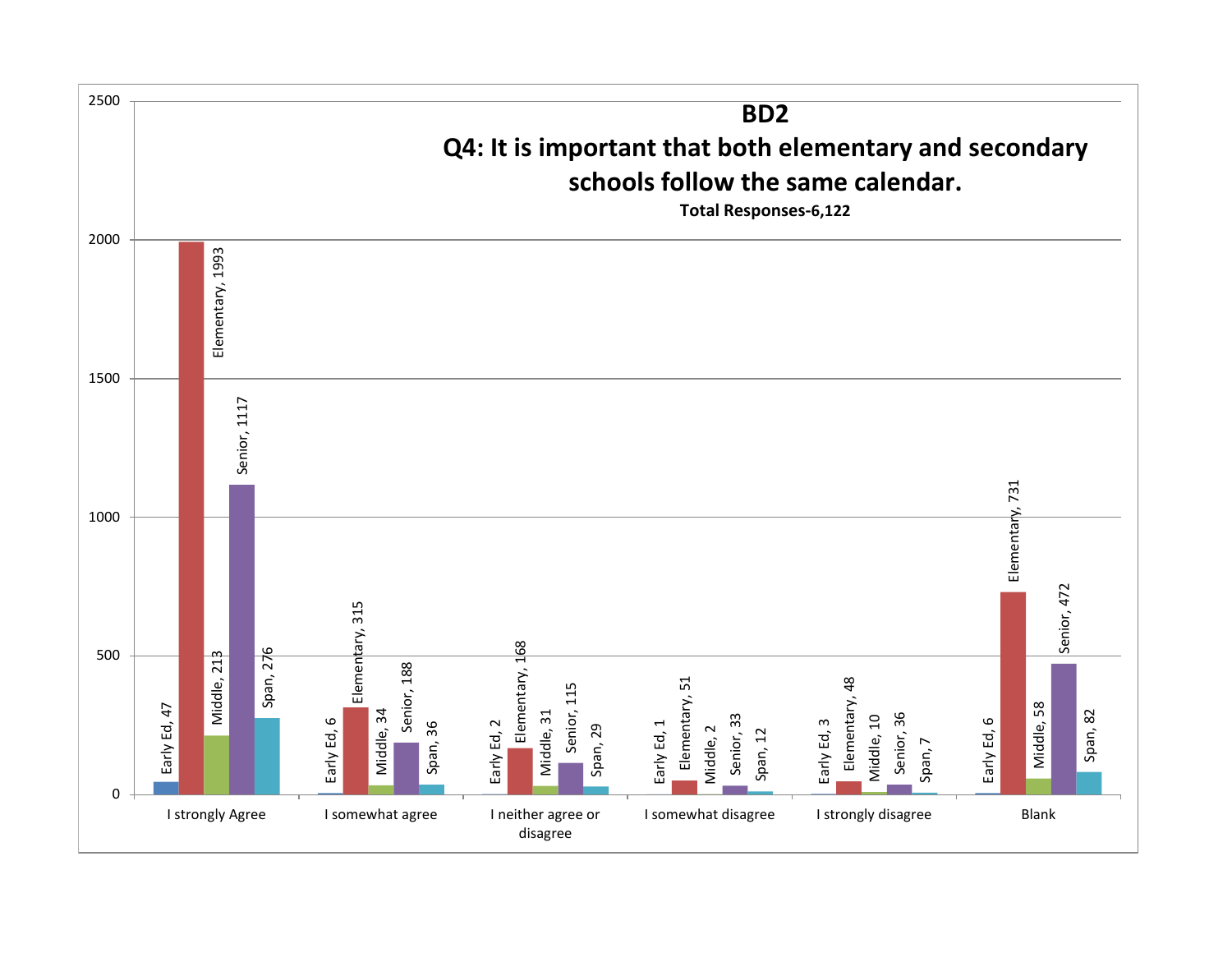![](_page_57_Figure_0.jpeg)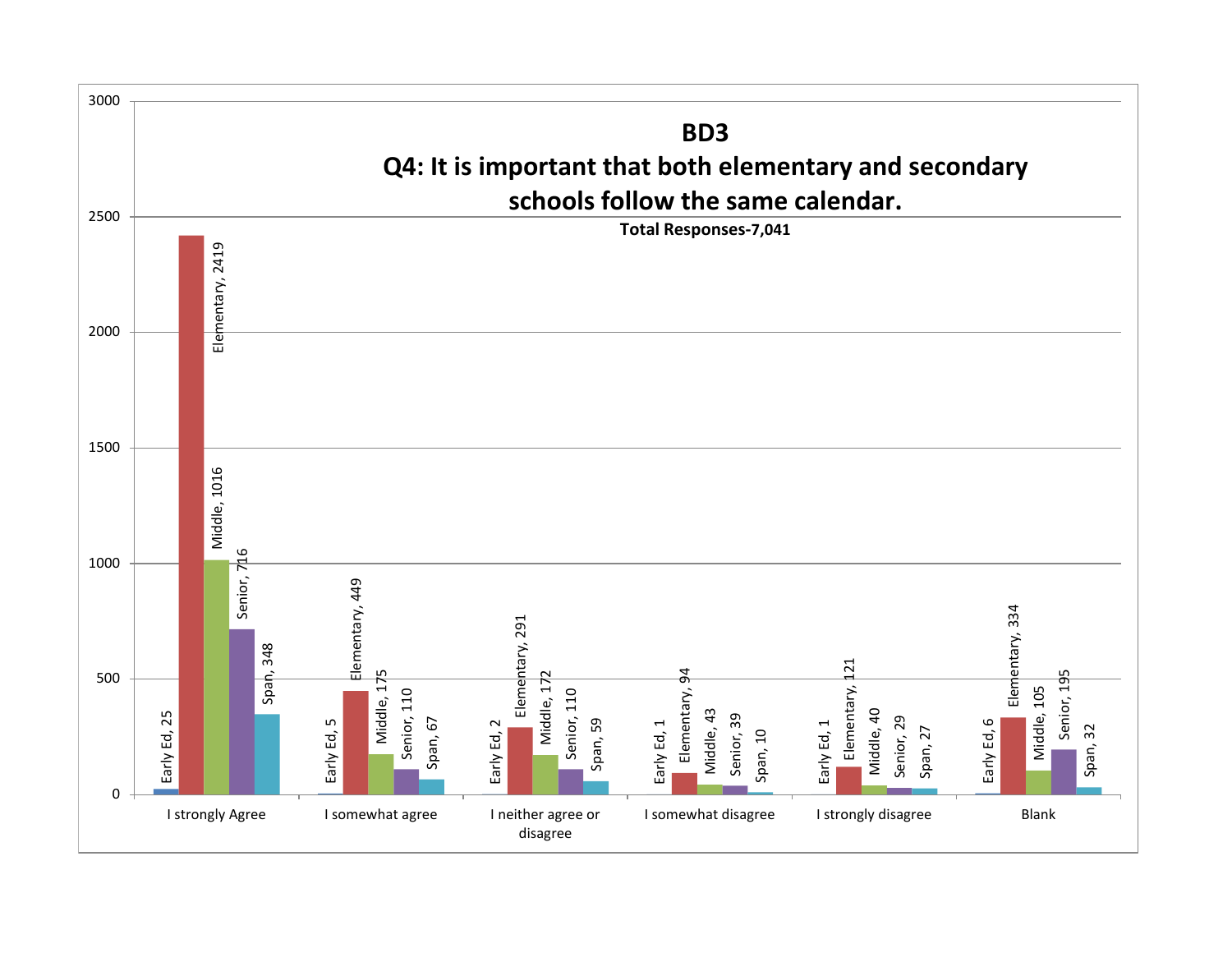![](_page_58_Figure_0.jpeg)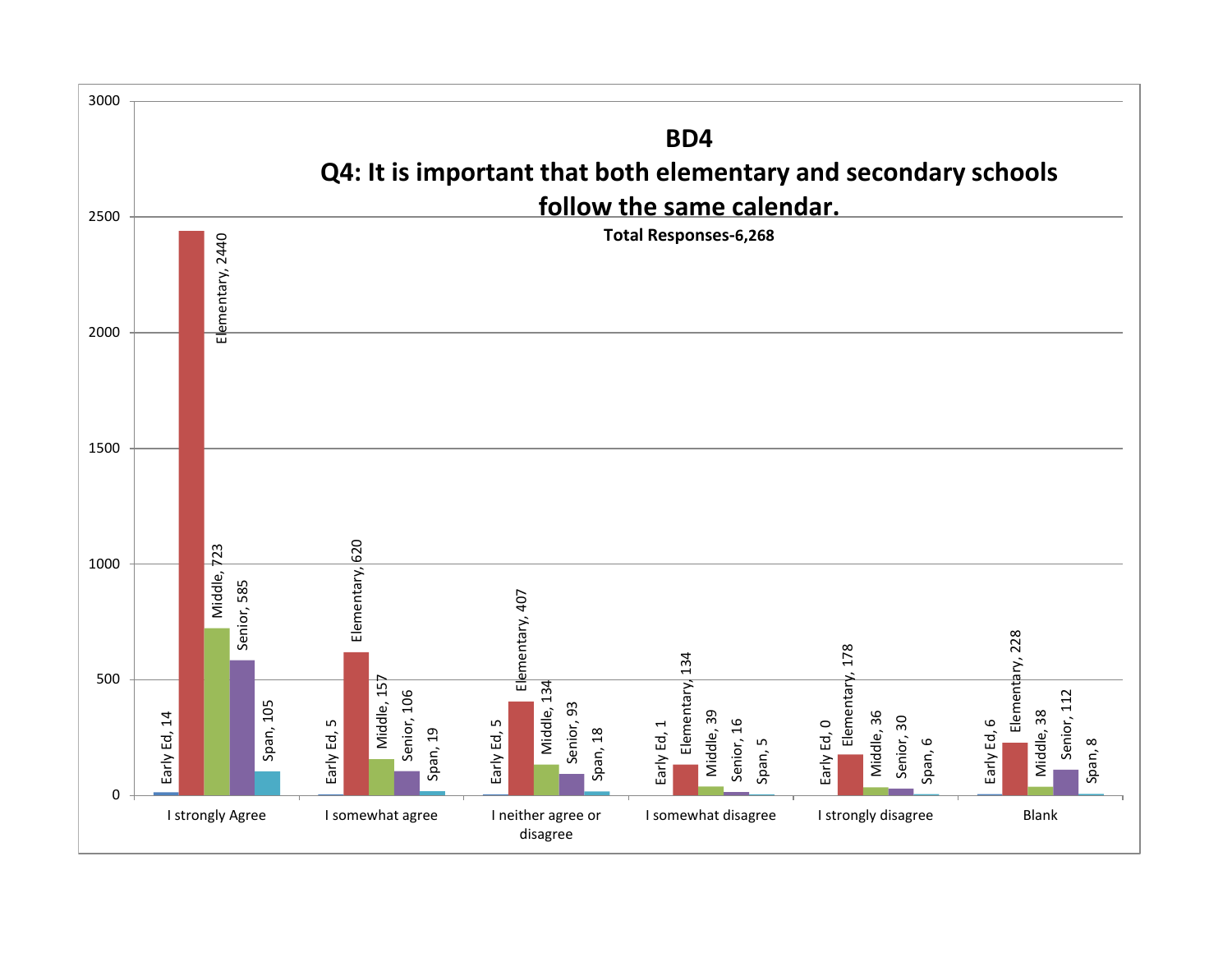![](_page_59_Figure_0.jpeg)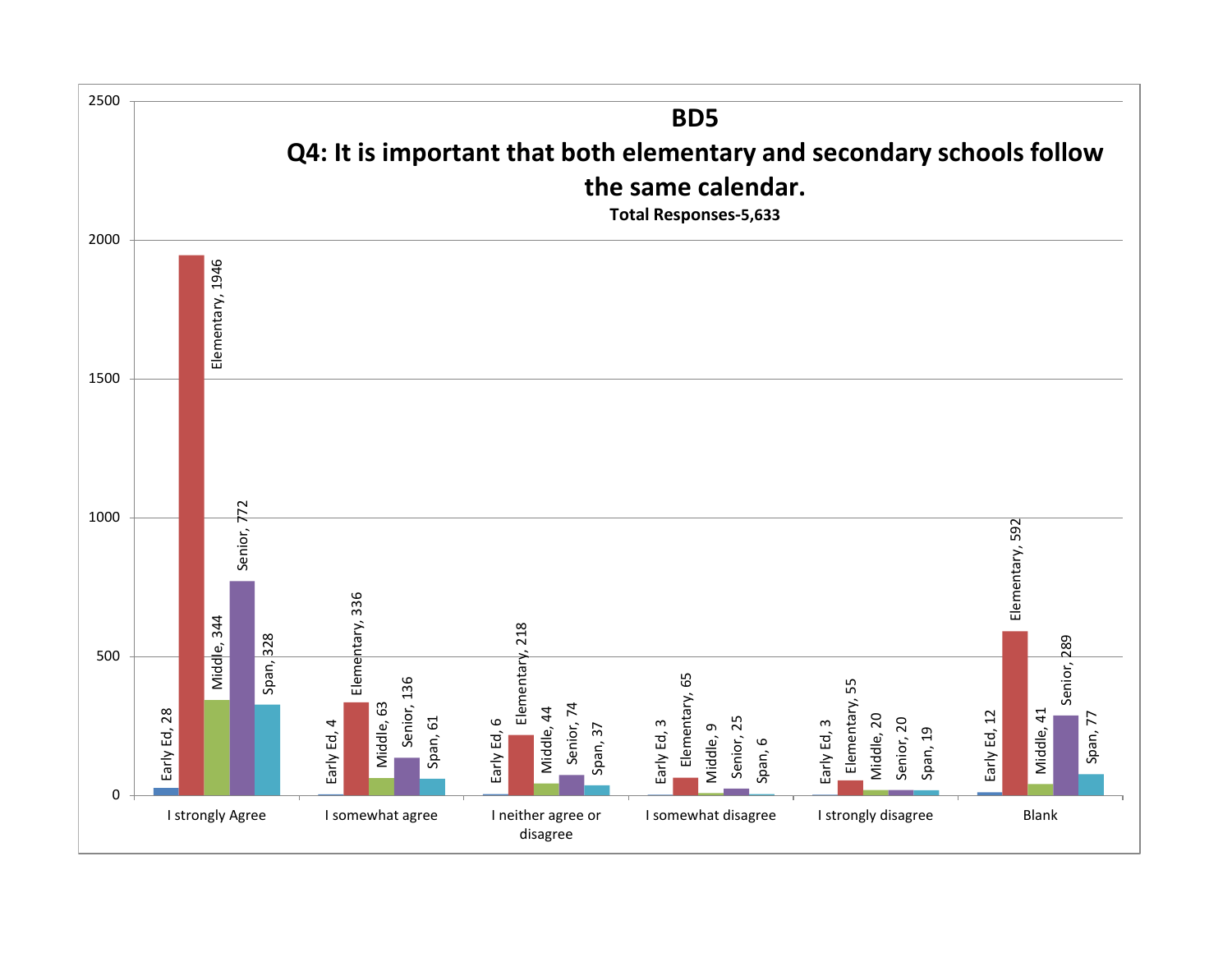![](_page_60_Figure_0.jpeg)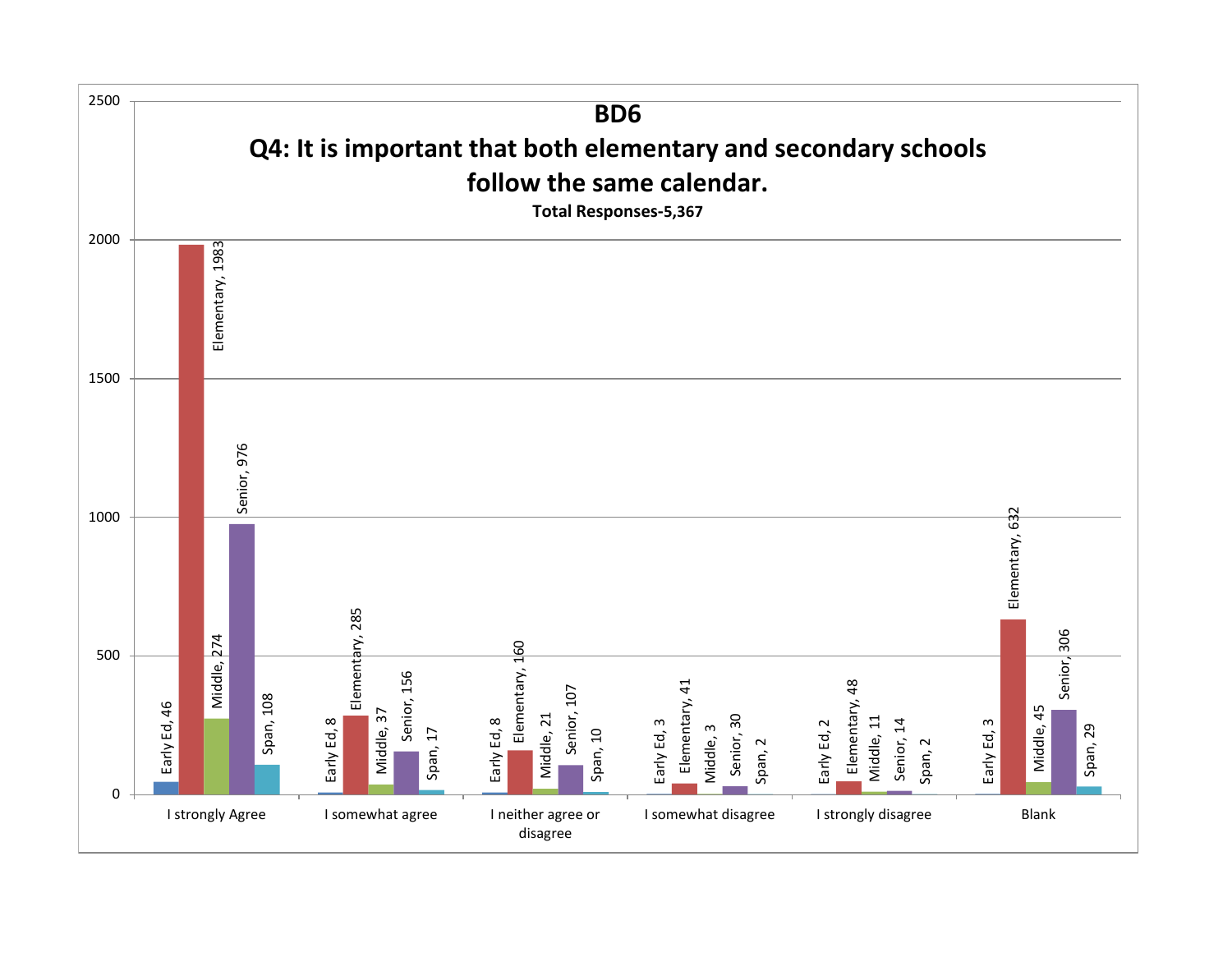![](_page_61_Figure_0.jpeg)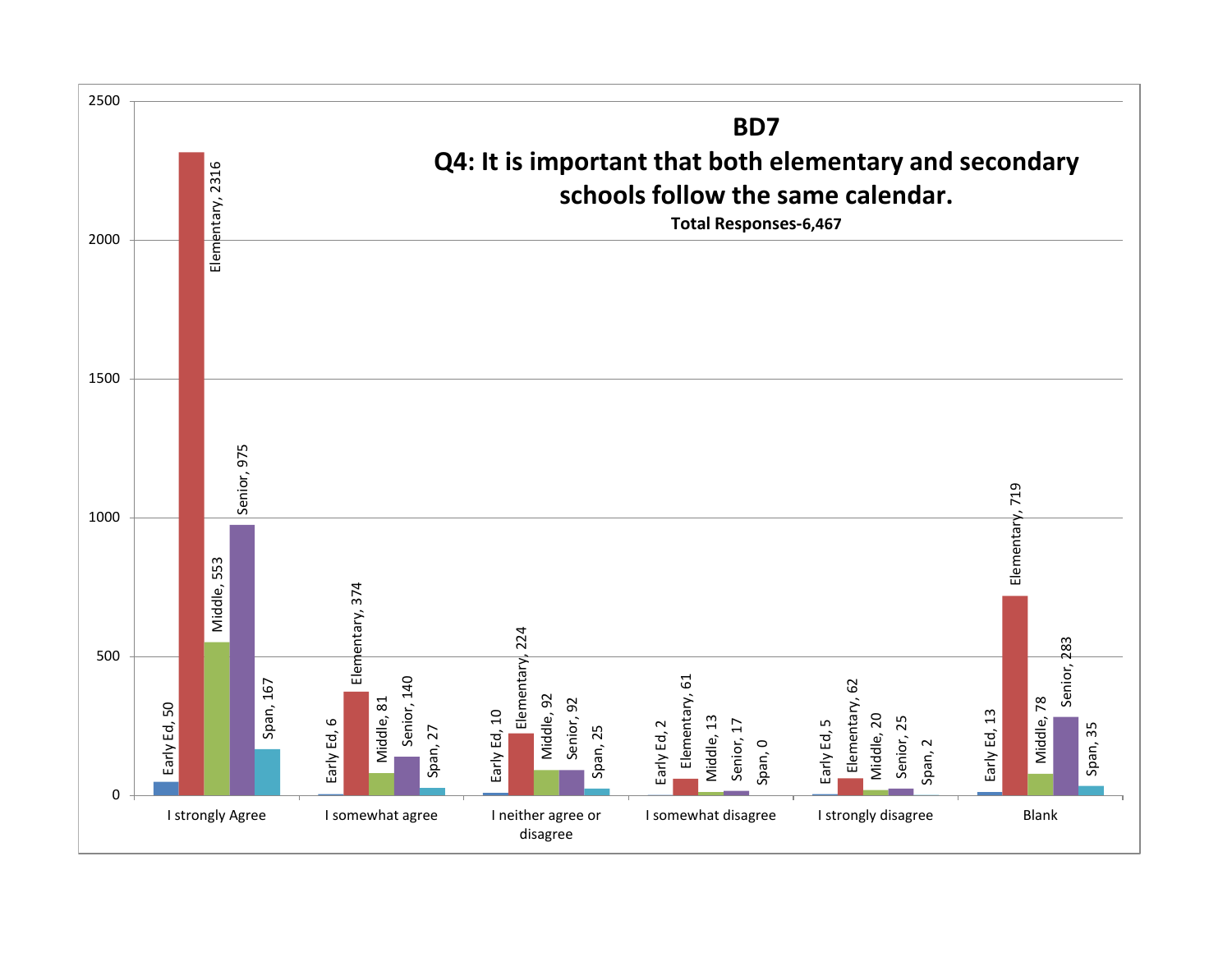![](_page_62_Figure_0.jpeg)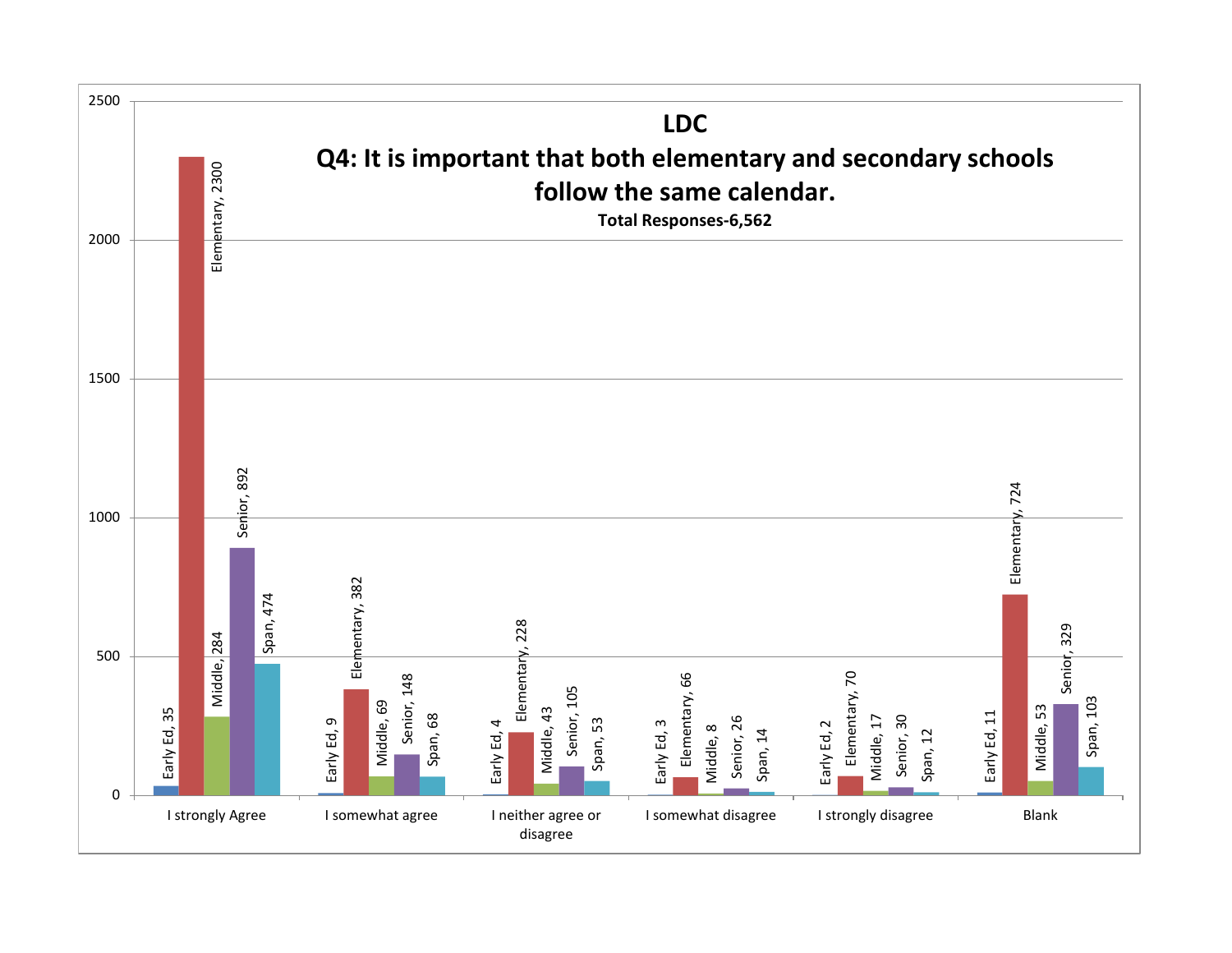![](_page_63_Figure_0.jpeg)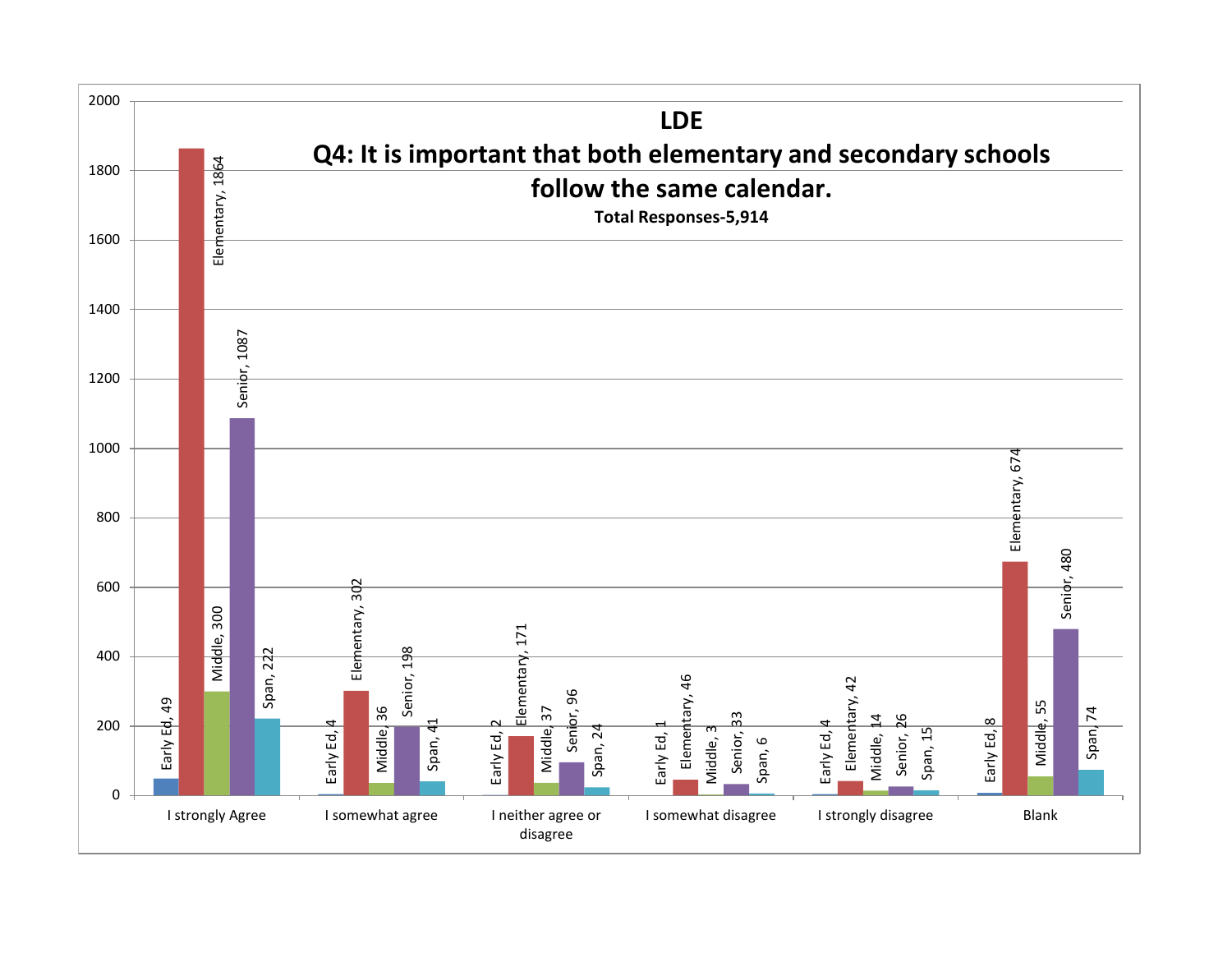![](_page_64_Figure_0.jpeg)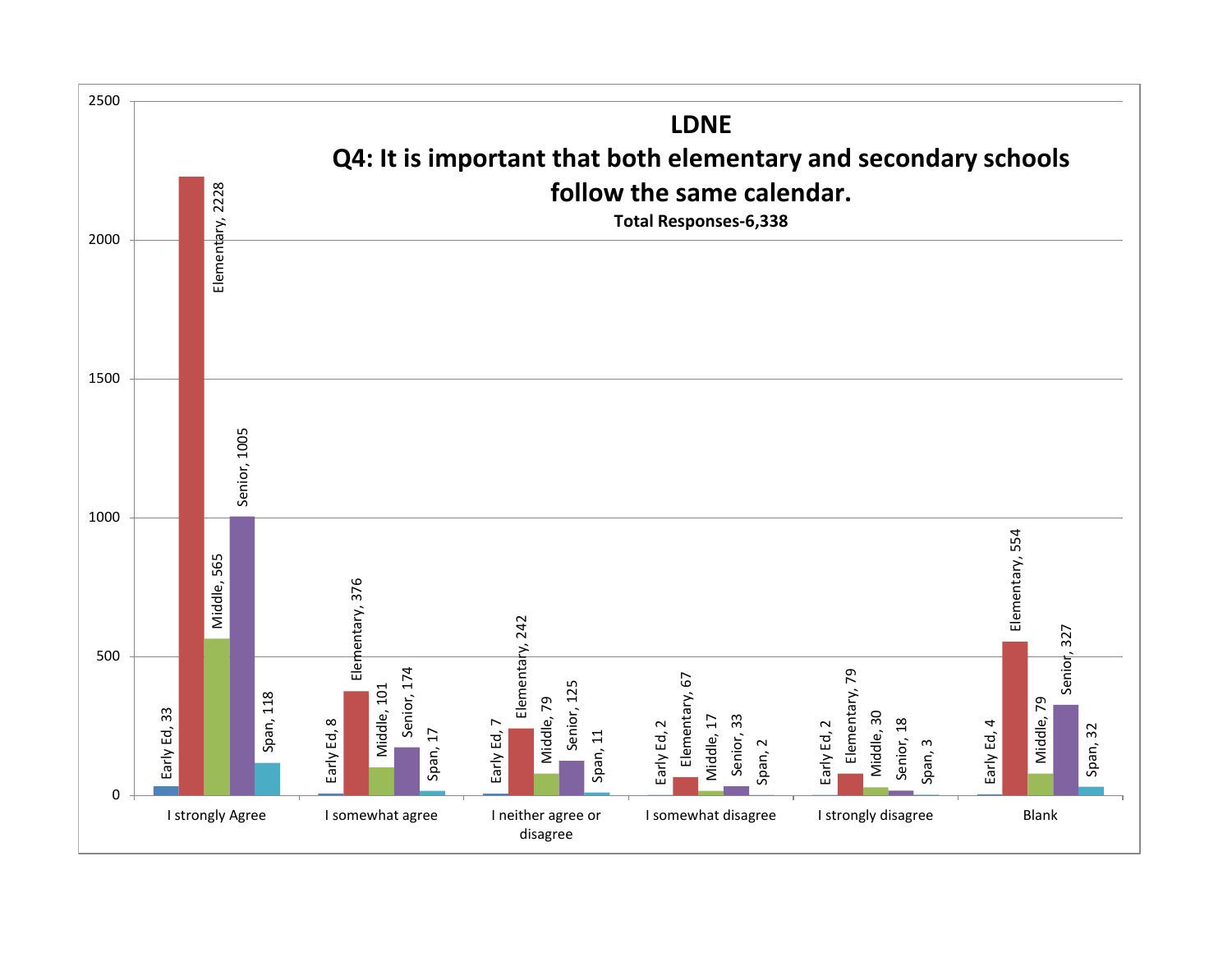![](_page_65_Figure_0.jpeg)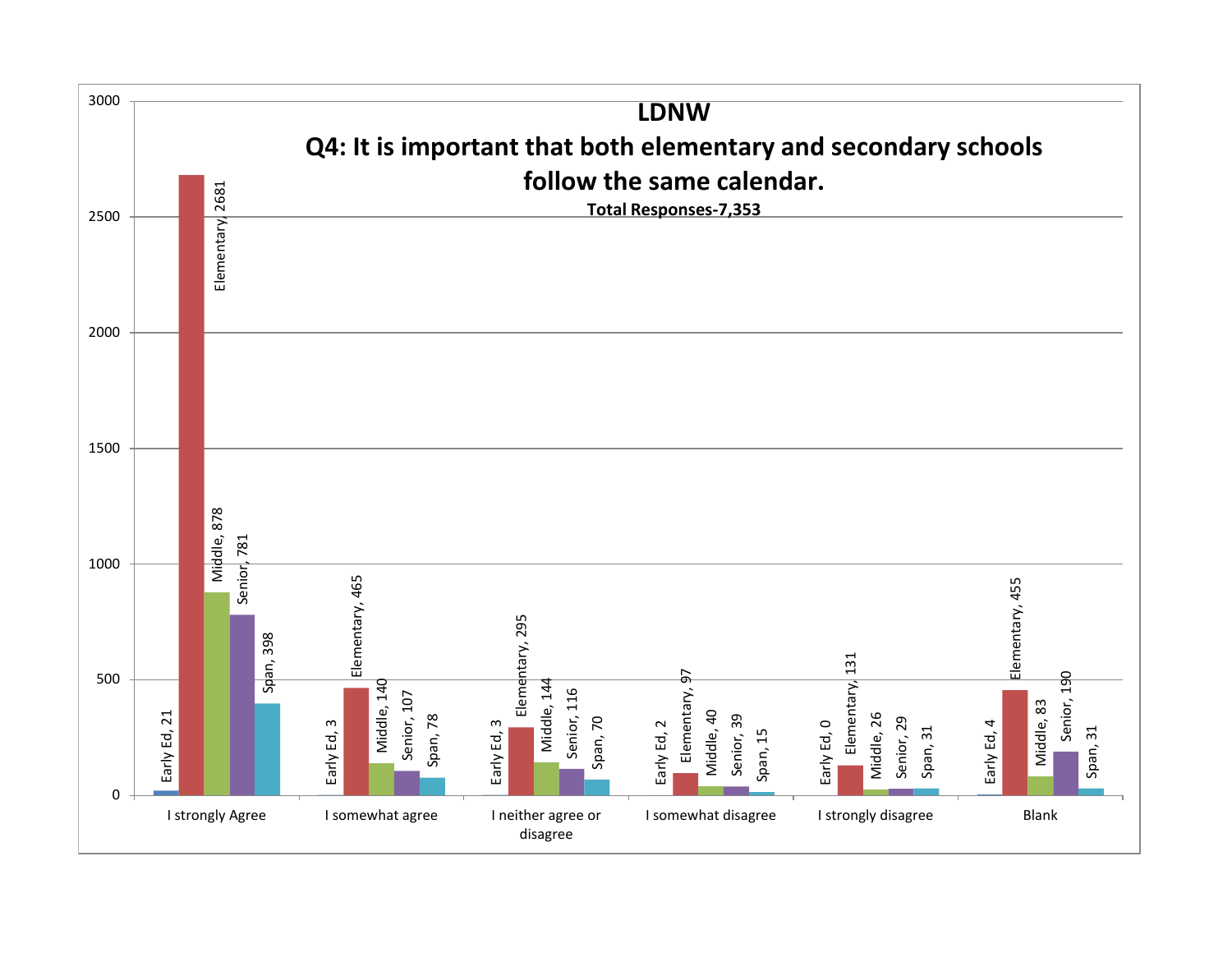![](_page_66_Figure_0.jpeg)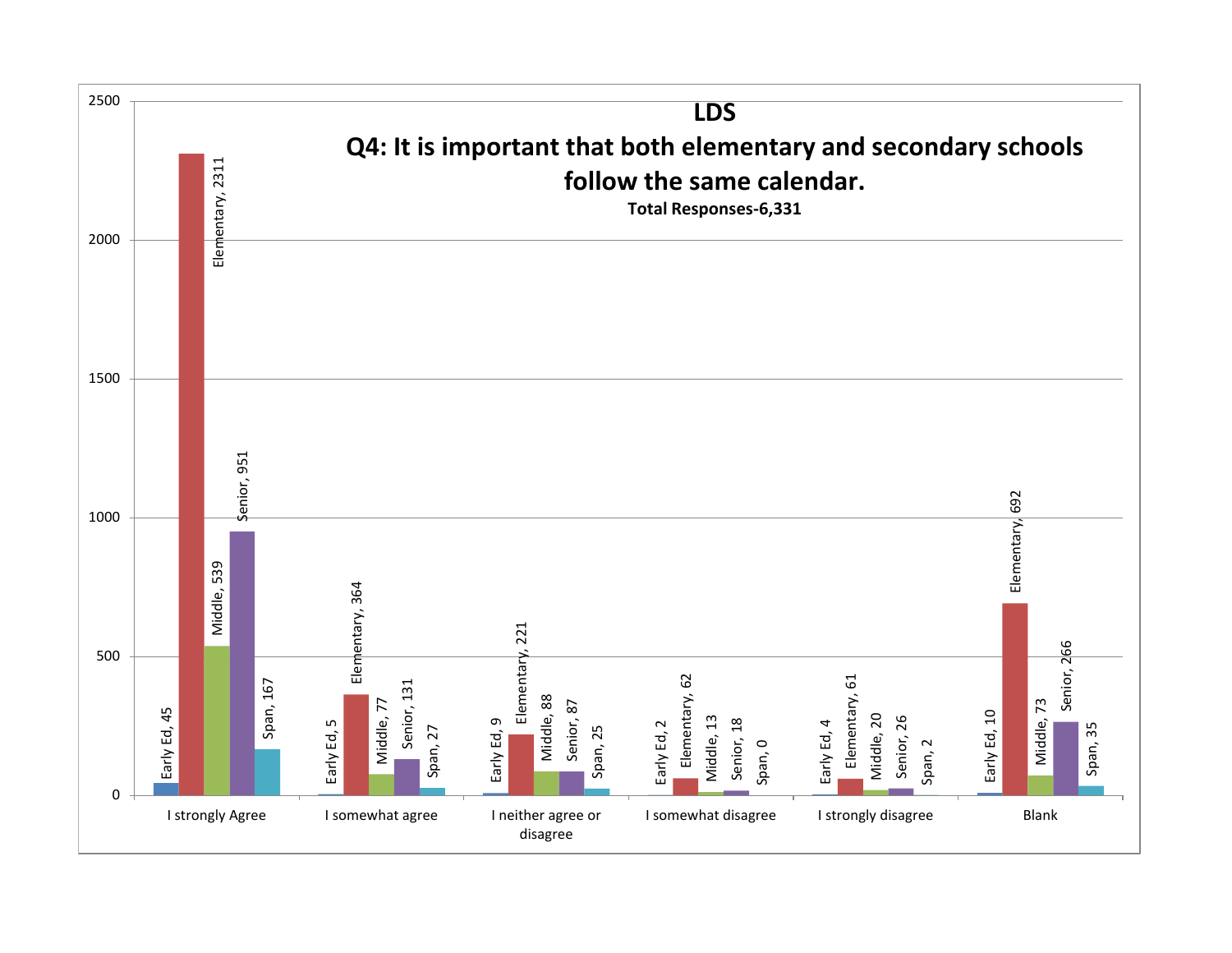![](_page_67_Figure_0.jpeg)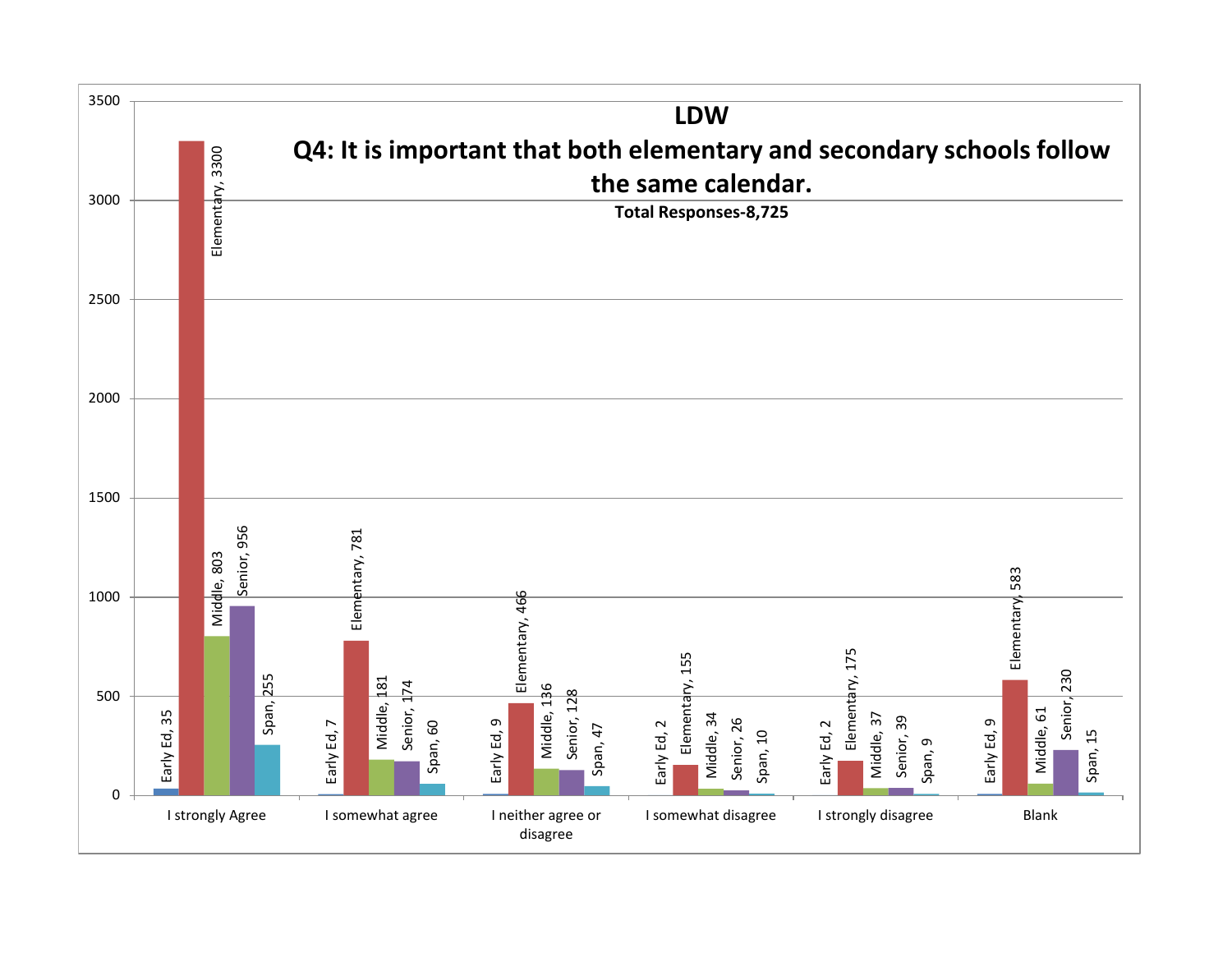Summary by **Board District** 

Question 5: The first semester should end before the winter break.

41,345 Survey Responses from Parents

|                         |              | Count:                   |                   |                                               |                             |                                    |                | Percentage:              |                   |                                               |                             |                                    |              |
|-------------------------|--------------|--------------------------|-------------------|-----------------------------------------------|-----------------------------|------------------------------------|----------------|--------------------------|-------------------|-----------------------------------------------|-----------------------------|------------------------------------|--------------|
|                         | <b>Total</b> | <b>Strongly</b><br>Agree | Somewhat<br>Agree | <b>Neither</b><br>Agree or<br><b>Disagree</b> | Somewhat<br><b>Disagree</b> | <b>Strongly</b><br><b>Disagree</b> | <b>Blank</b>   | <b>Strongly</b><br>Agree | Somewhat<br>Agree | <b>Neither</b><br>Agree or<br><b>Disagree</b> | Somewhat<br><b>Disagree</b> | <b>Strongly</b><br><b>Disagree</b> | <b>Blank</b> |
| <b>All Parents</b>      | 41,345       | 17,622                   | 6,774             | 5,937                                         | 1,118                       | 1,567                              | 8,327          | 43%                      | 16%               | 14%                                           | 3%                          | 4%                                 | 20%          |
| <b>Board District 1</b> | 4,447        | 1,888                    | 739               | 579                                           | 129                         | 169                                | 943            | 42%                      | 17%               | 13%                                           | 3%                          | 4%                                 | 21%          |
| Early Ed                | 19           | 11                       | $\mathbf{1}$      | $\overline{2}$                                | 3                           | $\overline{2}$                     | 0              | 58%                      | 5%                | 11%                                           | 16%                         | 11%                                | 0%           |
| Elementary              | 2,687        | 1,060                    | 447               | 381                                           | 77                          | 99                                 | 623            | 39%                      | 17%               | 14%                                           | 3%                          | 4%                                 | 23%          |
| Middle                  | 388          | 189                      | 70                | 46                                            | 9                           | 23                                 | 51             | 49%                      | 18%               | 12%                                           | 2%                          | 6%                                 | 13%          |
| Senior                  | 887          | 384                      | 141               | 87                                            | 23                          | 29                                 | 223            | 43%                      | 16%               | 10%                                           | 3%                          | 3%                                 | 25%          |
| Span                    | 466          | 244                      | 80                | 63                                            | 17                          | 16                                 | 46             | 52%                      | 17%               | 14%                                           | 4%                          | 3%                                 | 10%          |
| <b>Board District 2</b> | 6,122        | 2,383                    | 1,017             | 648                                           | 119                         | 202                                | 1,753          | 39%                      | 17%               | 11%                                           | 2%                          | 3%                                 | 29%          |
| Early Ed                | 65           | 29                       | 18                | 8                                             | 3                           | $\mathbf{1}$                       | 6              | 45%                      | 28%               | 12%                                           | 5%                          | 2%                                 | 9%           |
| Elementary              | 3,306        | 1,236                    | 563               | 389                                           | 61                          | 110                                | 947            | 37%                      | 17%               | 12%                                           | 2%                          | 3%                                 | 29%          |
| Middle                  | 348          | 153                      | 63                | 44                                            | 11                          | 14                                 | 63             | 44%                      | 18%               | 13%                                           | 3%                          | 4%                                 | 18%          |
| Senior                  | 1,961        | 784                      | 308               | 156                                           | 36                          | 52                                 | 625            | 40%                      | 16%               | 8%                                            | 2%                          | 3%                                 | 32%          |
| Span                    | 442          | 181                      | 65                | 51                                            | 8                           | 25                                 | 112            | 41%                      | 15%               | 12%                                           | 2%                          | 6%                                 | 25%          |
| <b>Board District 3</b> | 7,041        | 3,408                    | 1,069             | 1,204                                         | 217                         | 287                                | 856            | 48%                      | 15%               | 17%                                           | 3%                          | 4%                                 | 12%          |
| Early Ed                | 40           | 15                       | 7                 | 7                                             | 3                           | $\mathbf{1}$                       | $\overline{7}$ | 38%                      | 18%               | 18%                                           | 8%                          | 3%                                 | 18%          |
| Elementary              | 3,708        | 1,685                    | 590               | 739                                           | 117                         | 143                                | 434            | 45%                      | 16%               | 20%                                           | 3%                          | 4%                                 | 12%          |
| Middle                  | 1,551        | 827                      | 225               | 260                                           | 51                          | 66                                 | 122            | 53%                      | 15%               | 17%                                           | 3%                          | 4%                                 | 8%           |
| Senior                  | 1,199        | 562                      | 182               | 125                                           | 29                          | 48                                 | 253            | 47%                      | 15%               | 10%                                           | 2%                          | 4%                                 | 21%          |
| Span                    | 543          | 319                      | 65                | 73                                            | 17                          | 29                                 | 40             | 59%                      | 12%               | 13%                                           | 3%                          | 5%                                 | 7%           |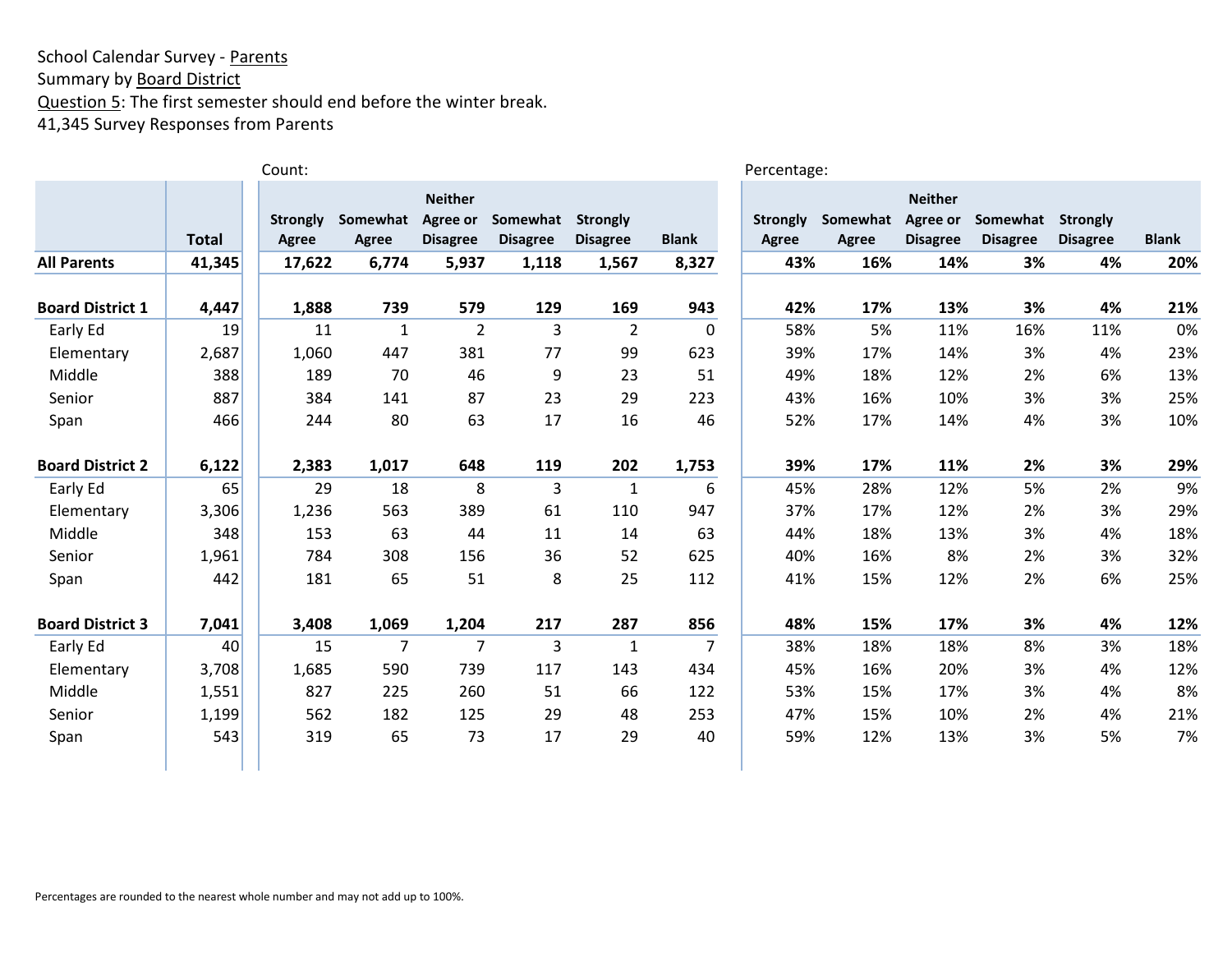Summary by **Board District** 

Question 5: The first semester should end before the winter break.

41,345 Survey Responses from Parents

|                         |              | Count:          |          |                 |                 |                         |                | Percentage:     |          |                 |                 |                 |              |
|-------------------------|--------------|-----------------|----------|-----------------|-----------------|-------------------------|----------------|-----------------|----------|-----------------|-----------------|-----------------|--------------|
|                         |              |                 |          | <b>Neither</b>  |                 |                         |                |                 |          | <b>Neither</b>  |                 |                 |              |
|                         |              | <b>Strongly</b> | Somewhat | Agree or        | Somewhat        | <b>Strongly</b>         |                | <b>Strongly</b> | Somewhat | Agree or        | Somewhat        | Strongly        |              |
|                         | <b>Total</b> | <b>Agree</b>    | Agree    | <b>Disagree</b> | <b>Disagree</b> | <b>Disagree</b>         | <b>Blank</b>   | <b>Agree</b>    | Agree    | <b>Disagree</b> | <b>Disagree</b> | <b>Disagree</b> | <b>Blank</b> |
| <b>Board District 4</b> | 6,268        | 2,790           | 1,053    | 1,359           | 228             | 305                     | 533            | 45%             | 17%      | 22%             | 4%              | 5%              | 9%           |
| Early Ed                | 31           | 15              | 5        | $\overline{2}$  | $\mathbf{1}$    | $\mathbf 0$             | 8              | 48%             | 16%      | 6%              | 3%              | 0%              | 26%          |
| Elementary              | 4,007        | 1,682           | 692      | 992             | 147             | 198                     | 296            | 42%             | 17%      | 25%             | 4%              | 5%              | 7%           |
| Middle                  | 1,127        | 568             | 178      | 241             | 36              | 47                      | 57             | 50%             | 16%      | 21%             | 3%              | 4%              | 5%           |
| Senior                  | 942          | 448             | 146      | 95              | 36              | 55                      | 162            | 48%             | 15%      | 10%             | 4%              | 6%              | 17%          |
| Span                    | 161          | 77              | 32       | 29              | 8               | 5                       | 10             | 48%             | 20%      | 18%             | 5%              | 3%              | 6%           |
| <b>Board District 5</b> | 5,633        | 2,201           | 966      | 717             | 147             | 214                     | 1,388          | 39%             | 17%      | 13%             | 3%              | 4%              | 25%          |
| Early Ed                | 56           | 17              | 10       | 11              | $\mathbf{1}$    | 5                       | 12             | 30%             | 18%      | 20%             | 2%              | 9%              | 21%          |
| Elementary              | 3,212        | 1,247           | 544      | 421             | 86              | 110                     | 804            | 39%             | 17%      | 13%             | 3%              | 3%              | 25%          |
| Middle                  | 521          | 235             | 80       | 103             | 17              | 33                      | 53             | 45%             | 15%      | 20%             | 3%              | 6%              | 10%          |
| Senior                  | 1,316        | 469             | 227      | 124             | 35              | 45                      | 416            | 36%             | 17%      | 9%              | 3%              | 3%              | 32%          |
| Span                    | 528          | 233             | 105      | 58              | 8               | 21                      | 103            | 44%             | 20%      | 11%             | 2%              | 4%              | 20%          |
| <b>Board District 6</b> | 5,367        | 2,269           | 889      | 558             | 104             | 161                     | 1,386          | 42%             | 17%      | 10%             | 2%              | 3%              | 26%          |
| Early Ed                | 70           | 40              | 12       | 9               | $\overline{2}$  | $\overline{\mathbf{4}}$ | $\overline{3}$ | 57%             | 17%      | 13%             | 3%              | 6%              | 4%           |
| Elementary              | 3,149        | 1,249           | 532      | 349             | 64              | 93                      | 862            | 40%             | 17%      | 11%             | 2%              | 3%              | 27%          |
| Middle                  | 391          | 206             | 60       | 43              | 10              | 19                      | 53             | 53%             | 15%      | 11%             | 3%              | 5%              | 14%          |
| Senior                  | 1,589        | 707             | 256      | 135             | 26              | 42                      | 423            | 44%             | 16%      | 8%              | 2%              | 3%              | 27%          |
| Span                    | 168          | 67              | 29       | 22              | $\overline{2}$  | 3                       | 45             | 40%             | 17%      | 13%             | 1%              | 2%              | 27%          |
| <b>Board District 7</b> | 6,467        | 2,683           | 1,041    | 872             | 174             | 229                     | 1,468          | 41%             | 16%      | 13%             | 3%              | 4%              | 23%          |
| Early Ed                | 86           | 32              | 12       | 22              | $\overline{2}$  | $\overline{\mathbf{4}}$ | 14             | 37%             | 14%      | 26%             | 2%              | 5%              | 16%          |
| Elementary              | 3,756        | 1,495           | 596      | 528             | 92              | 120                     | 925            | 40%             | 16%      | 14%             | 2%              | 3%              | 25%          |
| Middle                  | 837          | 386             | 156      | 137             | 28              | 32                      | 98             | 46%             | 19%      | 16%             | 3%              | 4%              | 12%          |
| Senior                  | 1,532        | 641             | 240      | 158             | 49              | 62                      | 382            | 42%             | 16%      | 10%             | 3%              | 4%              | 25%          |
| Span                    | 256          | 129             | 37       | 27              | 3               | 11                      | 49             | 50%             | 14%      | 11%             | 1%              | 4%              | 19%          |

Percentages are rounded to the nearest whole number and may not add up to 100%.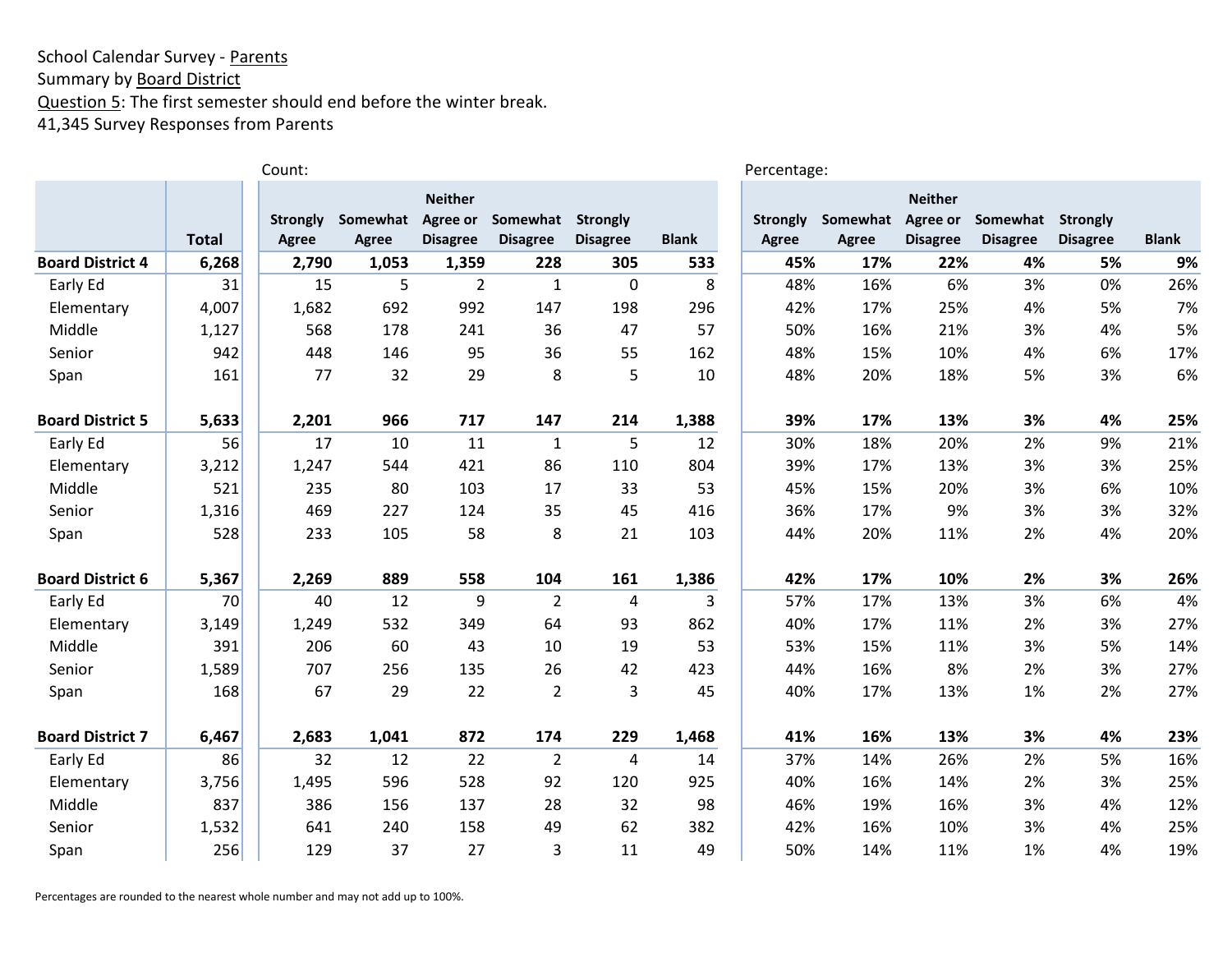Summary by Local District

Question 5: The first semester should end before the winter break.

41,345 Survey Responses from Parents

|                     |              | Count:                   |                          |                                               |                             |                                    |              | Percentage:                     |                   |                                               |                             |                                    |              |
|---------------------|--------------|--------------------------|--------------------------|-----------------------------------------------|-----------------------------|------------------------------------|--------------|---------------------------------|-------------------|-----------------------------------------------|-----------------------------|------------------------------------|--------------|
|                     | <b>Total</b> | <b>Strongly</b><br>Agree | Somewhat<br><b>Agree</b> | <b>Neither</b><br>Agree or<br><b>Disagree</b> | Somewhat<br><b>Disagree</b> | <b>Strongly</b><br><b>Disagree</b> | <b>Blank</b> | <b>Strongly</b><br><b>Agree</b> | Somewhat<br>Agree | <b>Neither</b><br>Agree or<br><b>Disagree</b> | Somewhat<br><b>Disagree</b> | <b>Strongly</b><br><b>Disagree</b> | <b>Blank</b> |
| <b>All Parents</b>  | 41,345       | 17,622                   | 6,774                    | 5,937                                         | 1,118                       | 1,567                              | 8,327        | 43%                             | 16%               | 14%                                           | 3%                          | 4%                                 | 20%          |
| <b>LD Central</b>   | 6,562        | 2,611                    | 1,142                    | 811                                           | 159                         | 242                                | 1,597        | 40%                             | 17%               | 12%                                           | 2%                          | 4%                                 | 24%          |
| Early Ed            | 64           | 23                       | 13                       | 13                                            | $\overline{2}$              | $\mathbf{1}$                       | 12           | 36%                             | 20%               | 20%                                           | 3%                          | 2%                                 | 19%          |
| Elementary          | 3,770        | 1,442                    | 657                      | 491                                           | 88                          | 140                                | 952          | 38%                             | 17%               | 13%                                           | 2%                          | 4%                                 | 25%          |
| Middle              | 474          | 210                      | 82                       | 82                                            | 15                          | 26                                 | 59           | 44%                             | 17%               | 17%                                           | 3%                          | 5%                                 | 12%          |
| Senior              | 1,530        | 608                      | 267                      | 140                                           | 39                          | 37                                 | 439          | 40%                             | 17%               | 9%                                            | 3%                          | 2%                                 | 29%          |
| Span                | 724          | 328                      | 123                      | 85                                            | 15                          | 38                                 | 135          | 45%                             | 17%               | 12%                                           | 2%                          | 5%                                 | 19%          |
| LD East             | 5,914        | 2,246                    | 971                      | 608                                           | 127                         | 210                                | 1,752        | 38%                             | 16%               | 10%                                           | 2%                          | 4%                                 | 30%          |
| Early Ed            | 68           | 32                       | 10                       | 8                                             | 5                           | 5                                  | 8            | 47%                             | 15%               | 12%                                           | 7%                          | 7%                                 | 12%          |
| Elementary          | 3,099        | 1,174                    | 507                      | 338                                           | 69                          | 106                                | 905          | 38%                             | 16%               | 11%                                           | 2%                          | 3%                                 | 29%          |
| Middle              | 445          | 198                      | 71                       | 71                                            | 13                          | 24                                 | 68           | 44%                             | 16%               | 16%                                           | 3%                          | 5%                                 | 15%          |
| Senior              | 1,920        | 703                      | 306                      | 150                                           | 33                          | 62                                 | 666          | 37%                             | 16%               | 8%                                            | 2%                          | 3%                                 | 35%          |
| Span                | 382          | 139                      | 77                       | 41                                            | 7                           | 13                                 | 105          | 36%                             | 20%               | 11%                                           | 2%                          | 3%                                 | 27%          |
| <b>LD Northeast</b> | 6,338        | 2,729                    | 1,051                    | 857                                           | 149                         | 211                                | 1,341        | 43%                             | 17%               | 14%                                           | 2%                          | 3%                                 | 21%          |
| Early Ed            | 56           | 30                       | 11                       | 5                                             | 1                           | 5                                  | 4            | 54%                             | 20%               | 9%                                            | 2%                          | 9%                                 | 7%           |
| Elementary          | 3,546        | 1,444                    | 606                      | 546                                           | 84                          | 118                                | 748          | 41%                             | 17%               | 15%                                           | 2%                          | 3%                                 | 21%          |
| Middle              | 871          | 443                      | 138                      | 134                                           | 32                          | 32                                 | 92           | 51%                             | 16%               | 15%                                           | 4%                          | 4%                                 | 11%          |
| Senior              | 1,682        | 739                      | 265                      | 148                                           | 30                          | 53                                 | 447          | 44%                             | 16%               | 9%                                            | 2%                          | 3%                                 | 27%          |
| Span                | 183          | 73                       | 31                       | 24                                            | $\overline{2}$              | $\mathbf{3}$                       | 50           | 40%                             | 17%               | 13%                                           | 1%                          | 2%                                 | 27%          |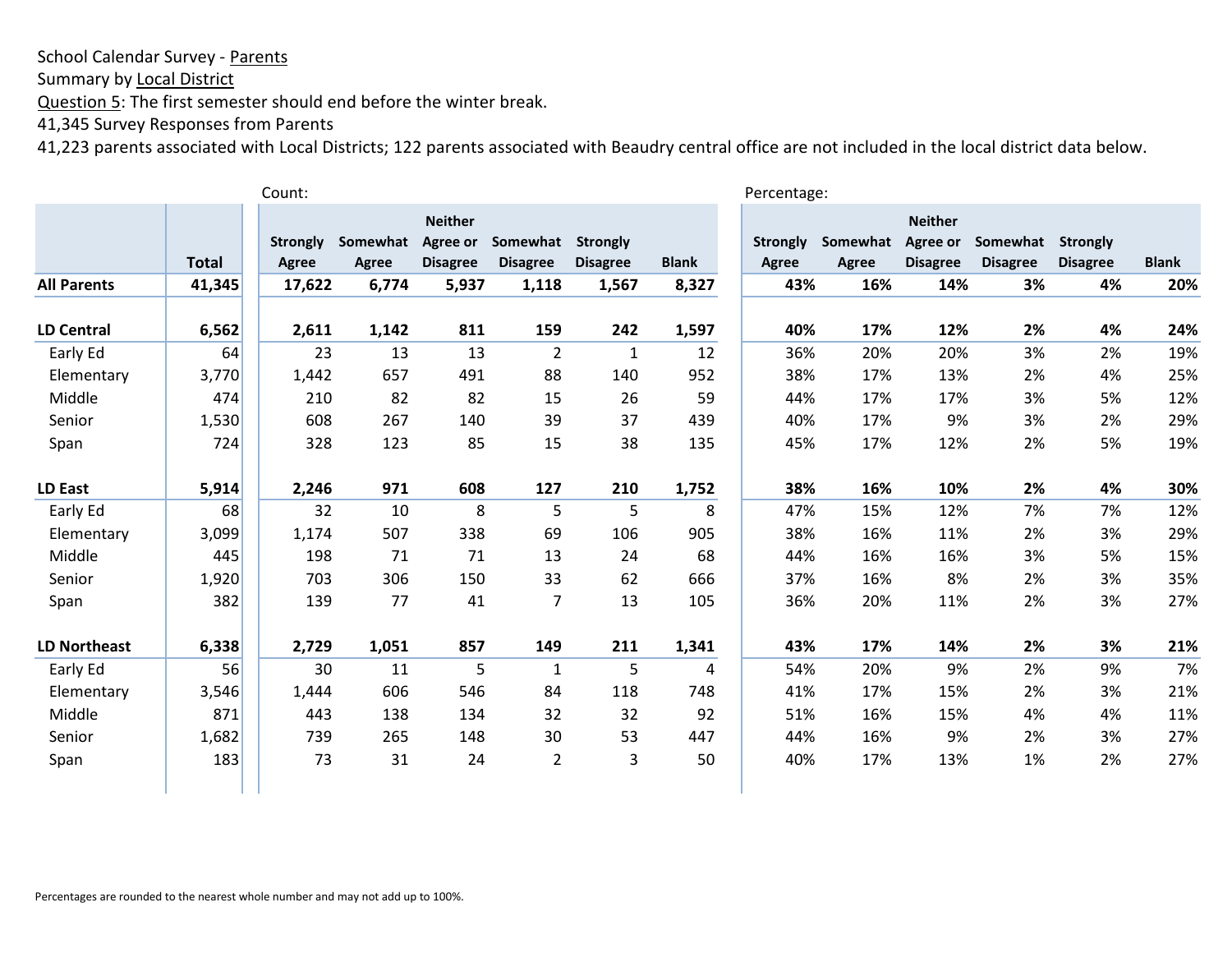Summary by Local District

Question 5: The first semester should end before the winter break.

41,345 Survey Responses from Parents

| Count:              |              |                 |          |                 |                 |                 |              |                 | Percentage: |                 |                 |                 |              |  |
|---------------------|--------------|-----------------|----------|-----------------|-----------------|-----------------|--------------|-----------------|-------------|-----------------|-----------------|-----------------|--------------|--|
|                     |              |                 |          | <b>Neither</b>  |                 |                 |              |                 |             | <b>Neither</b>  |                 |                 |              |  |
|                     |              | <b>Strongly</b> | Somewhat | Agree or        | Somewhat        | <b>Strongly</b> |              | <b>Strongly</b> | Somewhat    | Agree or        | Somewhat        | <b>Strongly</b> |              |  |
|                     | <b>Total</b> | <b>Agree</b>    | Agree    | <b>Disagree</b> | <b>Disagree</b> | <b>Disagree</b> | <b>Blank</b> | Agree           | Agree       | <b>Disagree</b> | <b>Disagree</b> | <b>Disagree</b> | <b>Blank</b> |  |
| <b>LD Northwest</b> | 7,353        | 3,546           | 1,120    | 1,175           | 226             | 291             | 995          | 48%             | 15%         | 16%             | 3%              | 4%              | 14%          |  |
| Early Ed            | 33           | 15              | 7        | 4               | $\overline{2}$  | $\mathbf 0$     | 5            | 45%             | 21%         | 12%             | 6%              | 0%              | 15%          |  |
| Elementary          | 4,124        | 1,831           | 645      | 755             | 129             | 158             | 606          | 44%             | 16%         | 18%             | 3%              | 4%              | 15%          |  |
| Middle              | 1,311        | 723             | 184      | 209             | 37              | 61              | 97           | 55%             | 14%         | 16%             | 3%              | 5%              | 7%           |  |
| Senior              | 1,262        | 614             | 202      | 121             | 34              | 42              | 249          | 49%             | 16%         | 10%             | 3%              | 3%              | 20%          |  |
| Span                | 623          | 363             | 82       | 86              | 24              | 30              | 38           | 58%             | 13%         | 14%             | 4%              | 5%              | 6%           |  |
| LD South            | 6,331        | 2,648           | 1,012    | 857             | 181             | 230             | 1,403        | 42%             | 16%         | 14%             | 3%              | 4%              | 22%          |  |
| Early Ed            | 75           | 27              | 11       | 19              | $\overline{2}$  | 5               | 11           | 36%             | 15%         | 25%             | 3%              | 7%              | 15%          |  |
| Elementary          | 3,711        | 1,488           | 592      | 526             | 96              | 121             | 888          | 40%             | 16%         | 14%             | 3%              | 3%              | 24%          |  |
| Middle              | 810          | 375             | 150      | 132             | 28              | 32              | 93           | 46%             | 19%         | 16%             | 3%              | 4%              | 11%          |  |
| Senior              | 1,479        | 629             | 222      | 153             | 52              | 61              | 362          | 43%             | 15%         | 10%             | 4%              | 4%              | 24%          |  |
| Span                | 256          | 129             | 37       | 27              | 3               | 11              | 49           | 50%             | 14%         | 11%             | 1%              | 4%              | 19%          |  |
| LD West             | 8,725        | 3,796           | 1,459    | 1,609           | 274             | 378             | 1,209        | 44%             | 17%         | 18%             | 3%              | 4%              | 14%          |  |
| Early Ed            | 64           | 29              | 11       | 11              | $\overline{2}$  | $\mathbf{1}$    | 10           | 45%             | 17%         | 17%             | 3%              | 2%              | 16%          |  |
| Elementary          | 5,460        | 2,232           | 940      | 1,124           | 177             | 225             | 762          | 41%             | 17%         | 21%             | 3%              | 4%              | 14%          |  |
| Middle              | 1,252        | 615             | 207      | 246             | 37              | 59              | 88           | 49%             | 17%         | 20%             | 3%              | 5%              | 7%           |  |
| Senior              | 1,553        | 702             | 238      | 168             | 46              | 78              | 321          | 45%             | 15%         | 11%             | 3%              | 5%              | 21%          |  |
| Span                | 396          | 218             | 63       | 60              | 12              | 15              | 28           | 55%             | 16%         | 15%             | 3%              | 4%              | 7%           |  |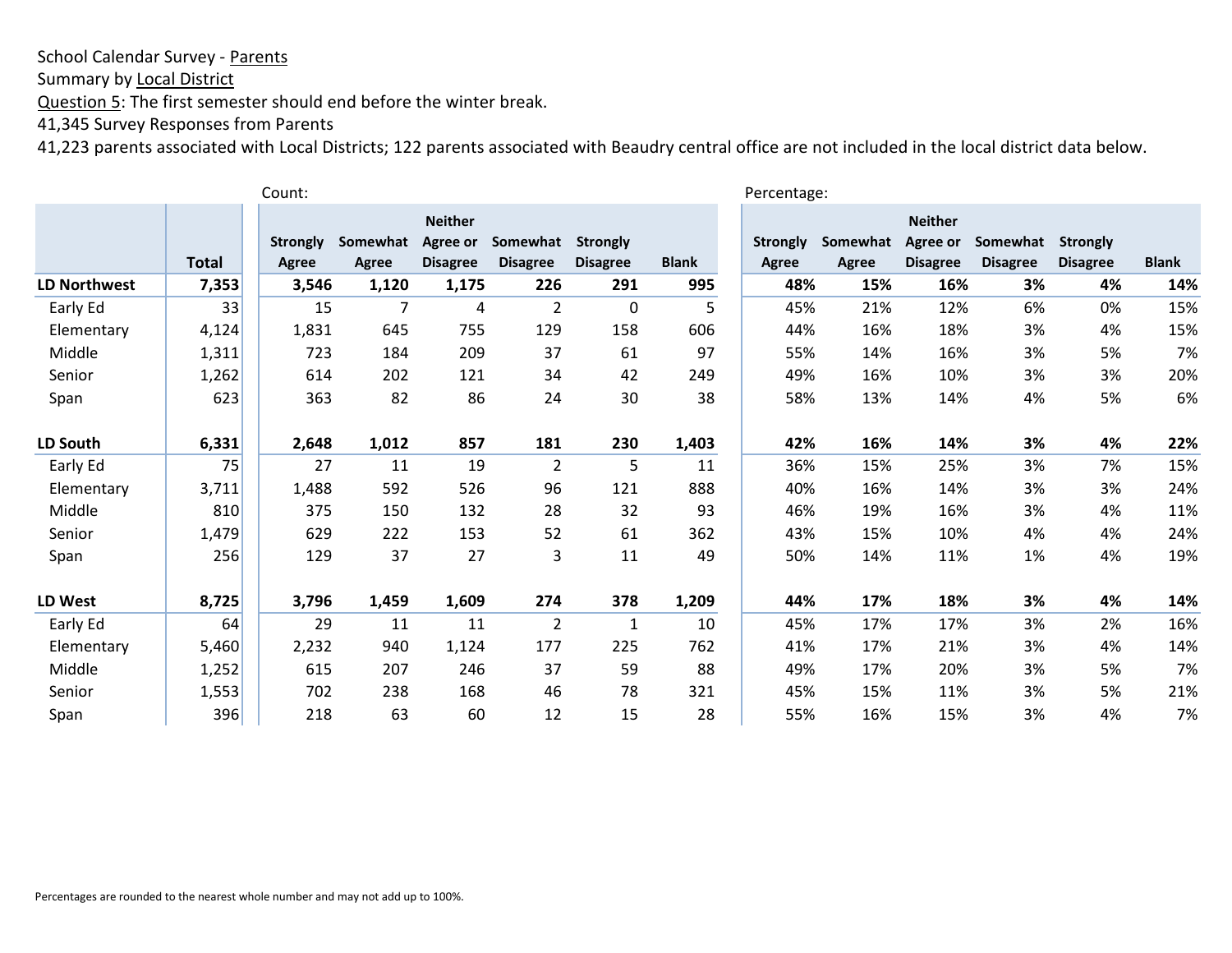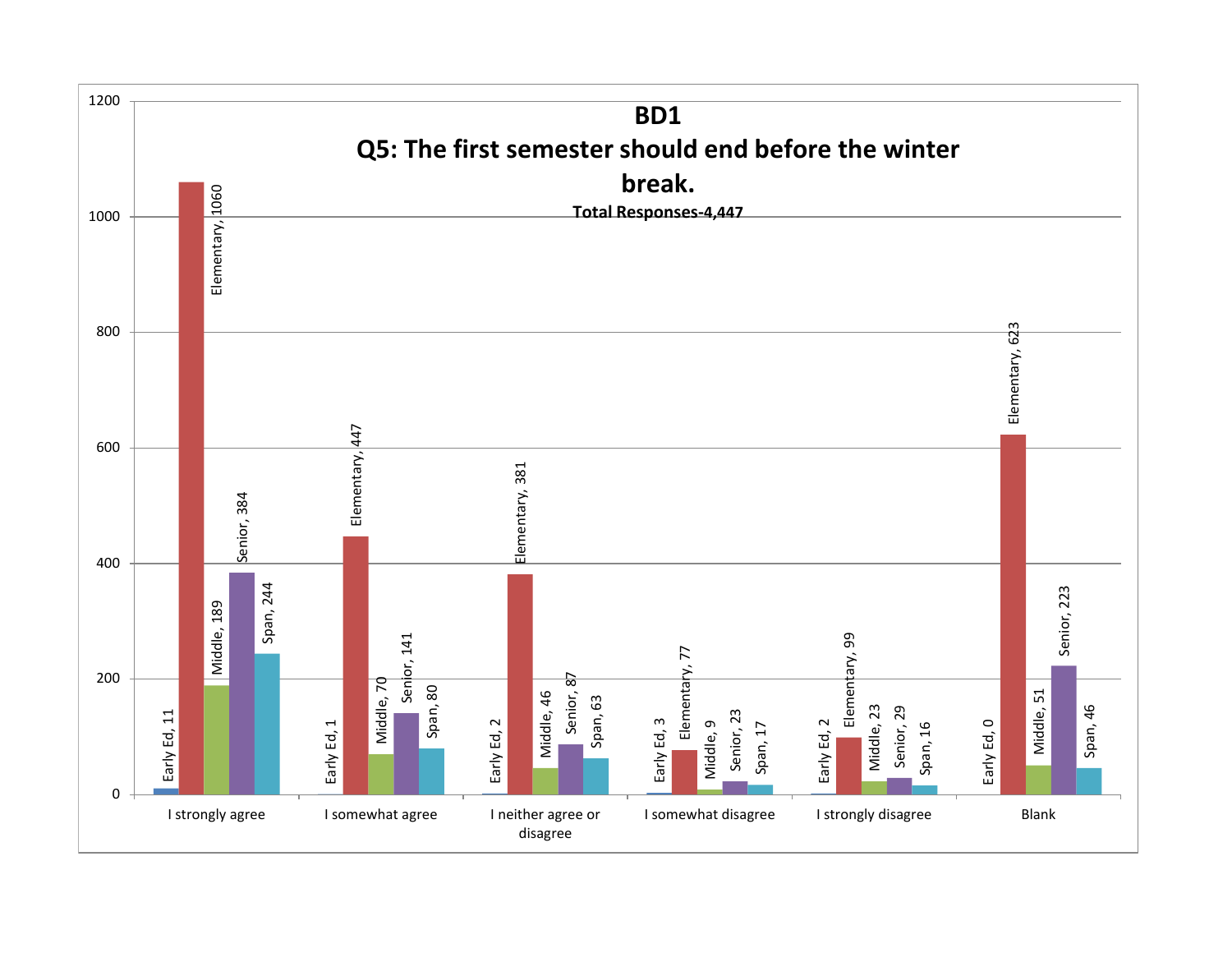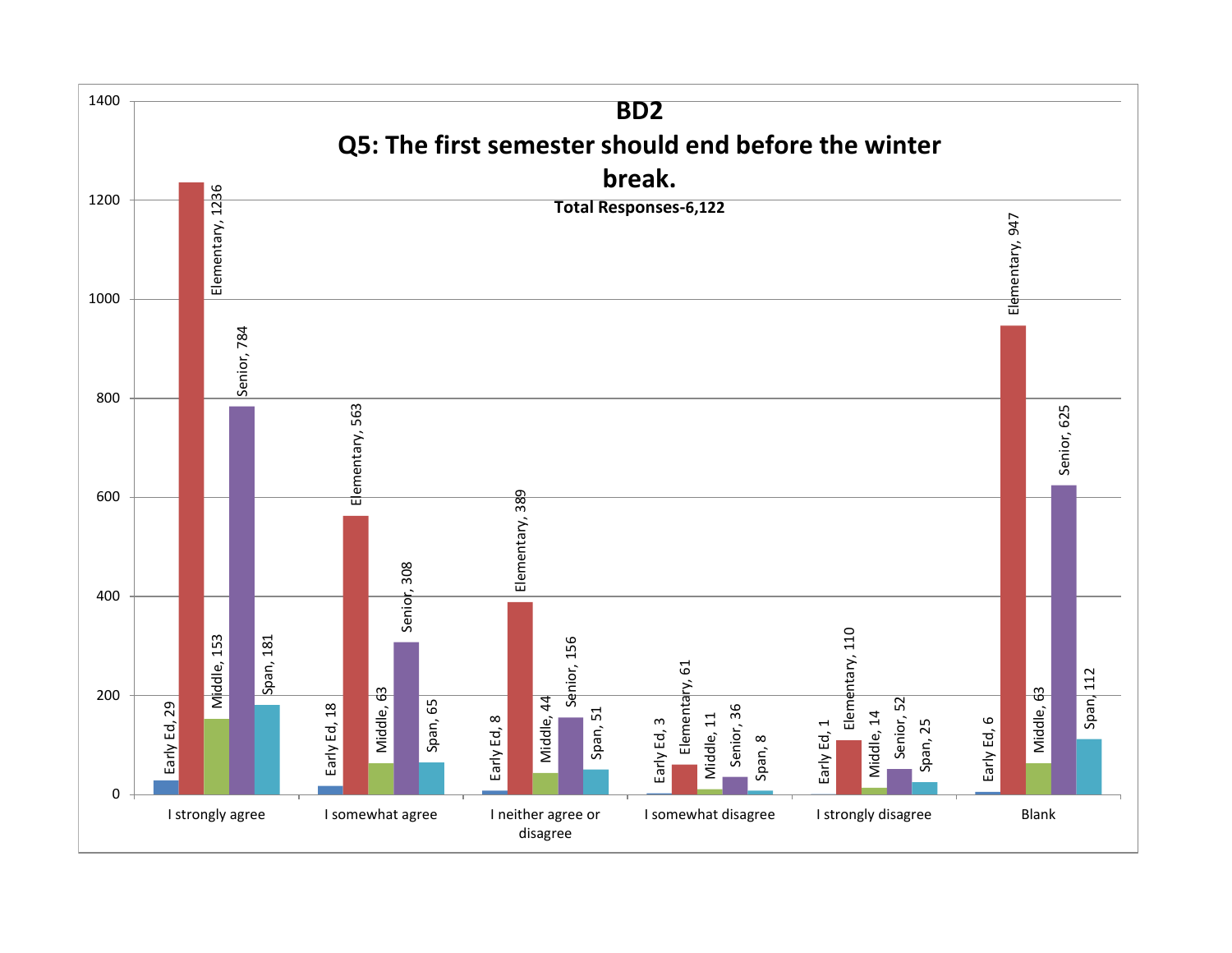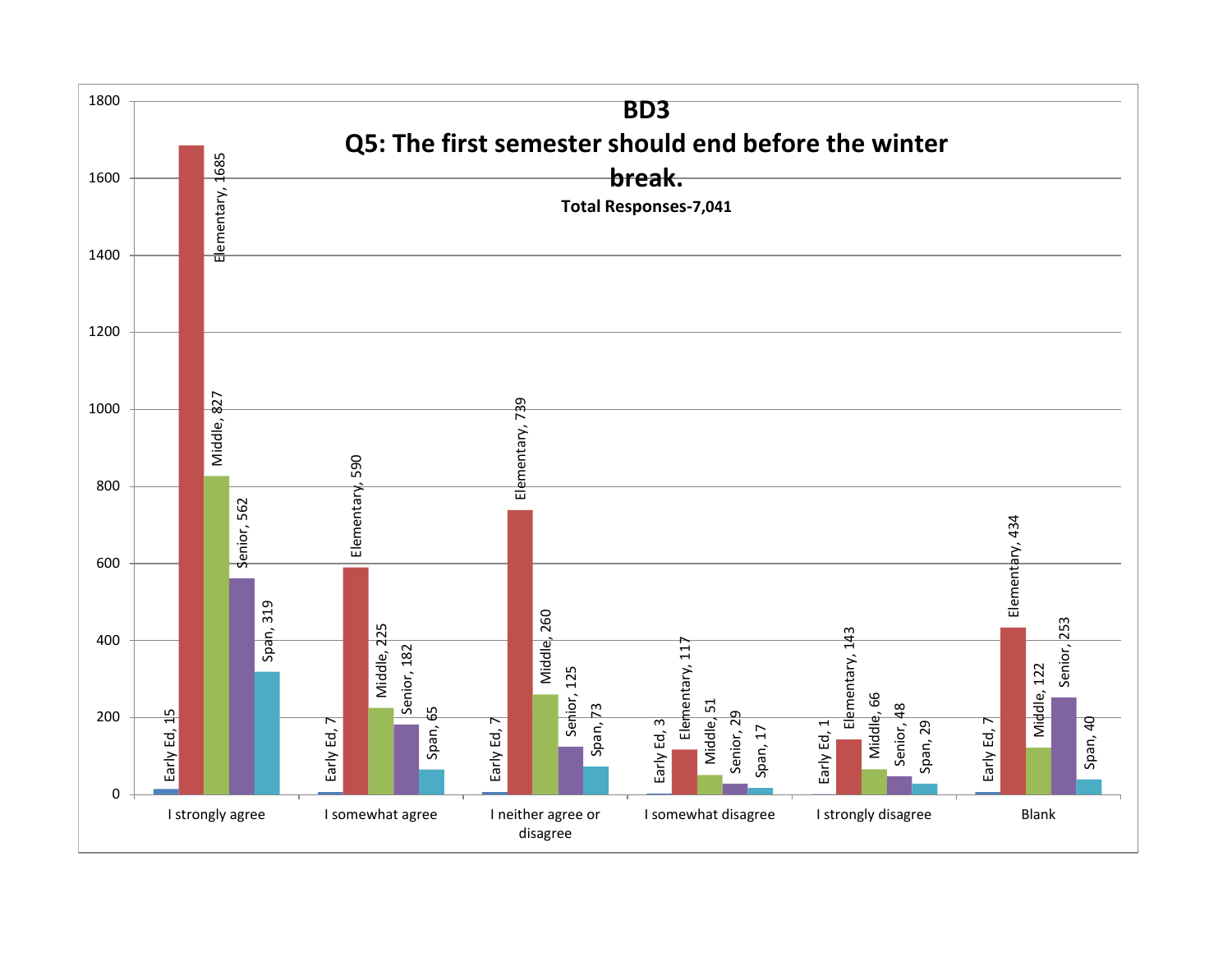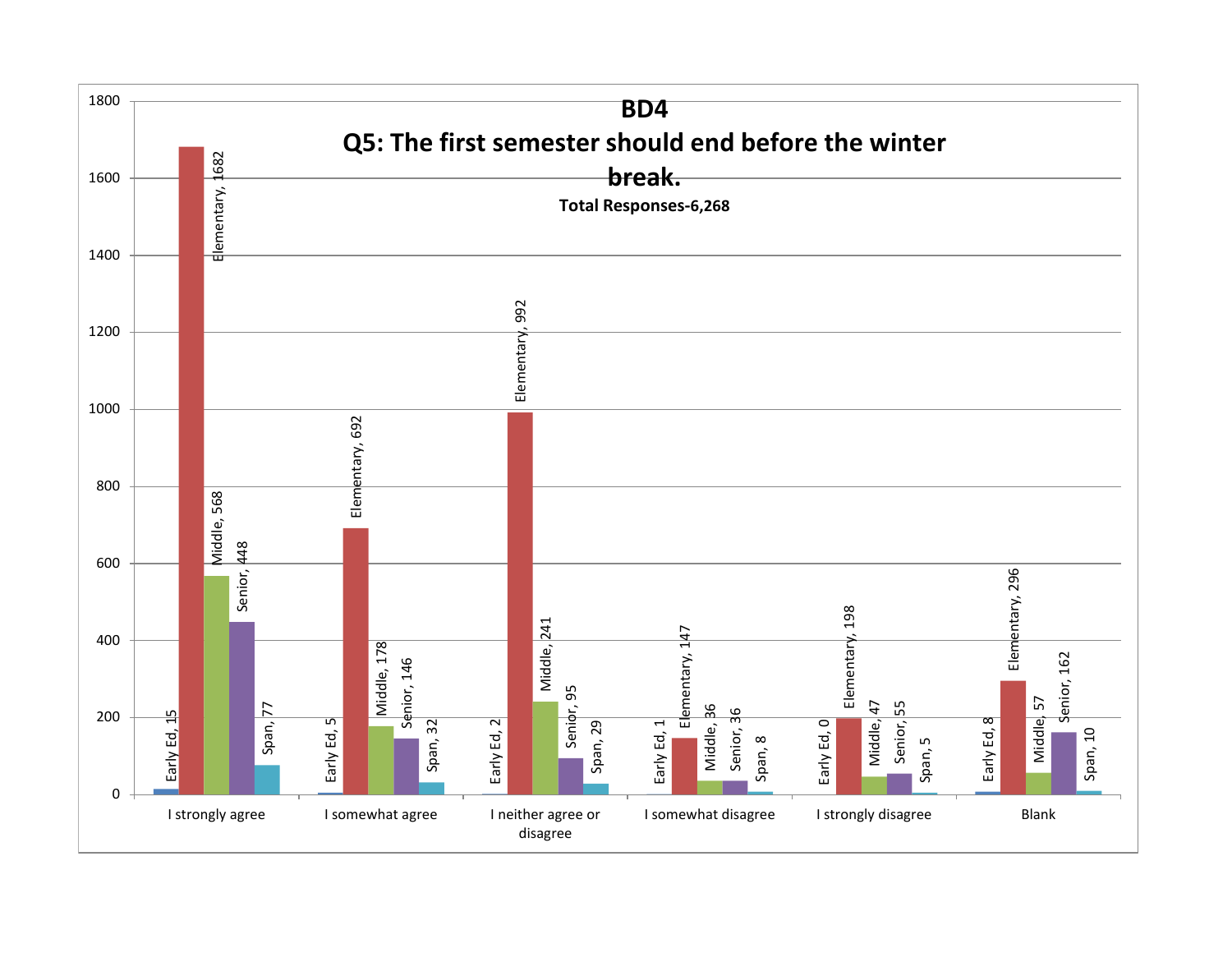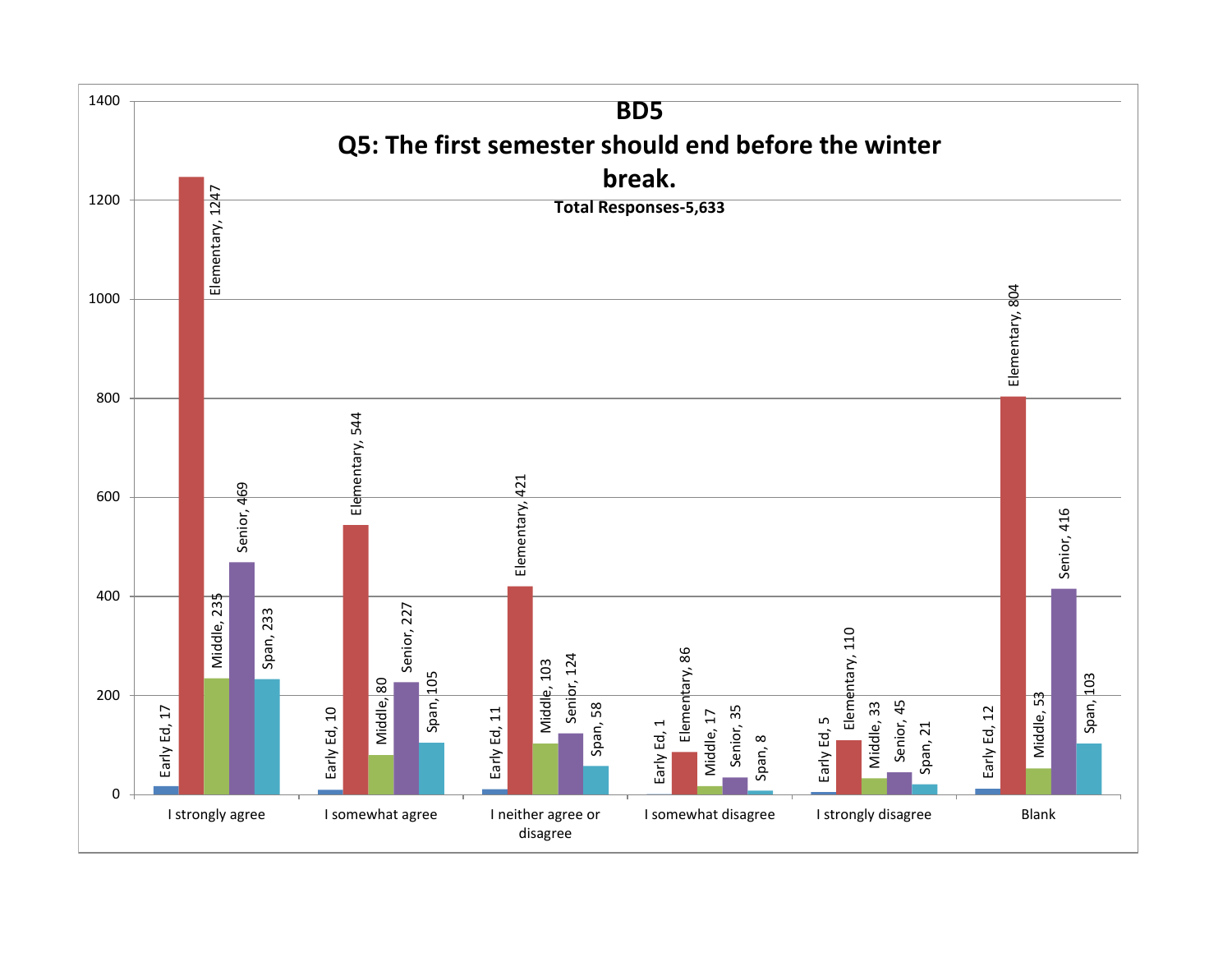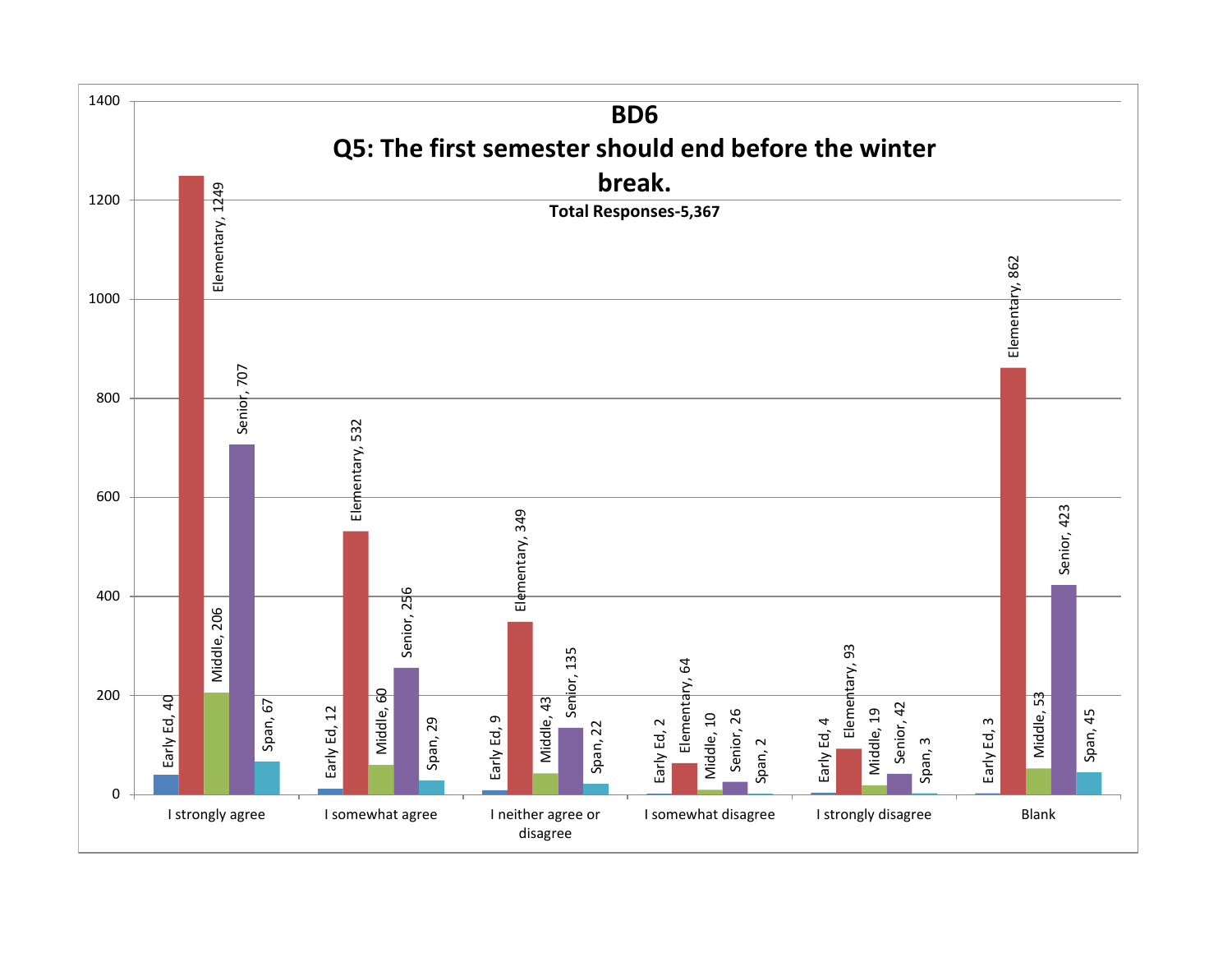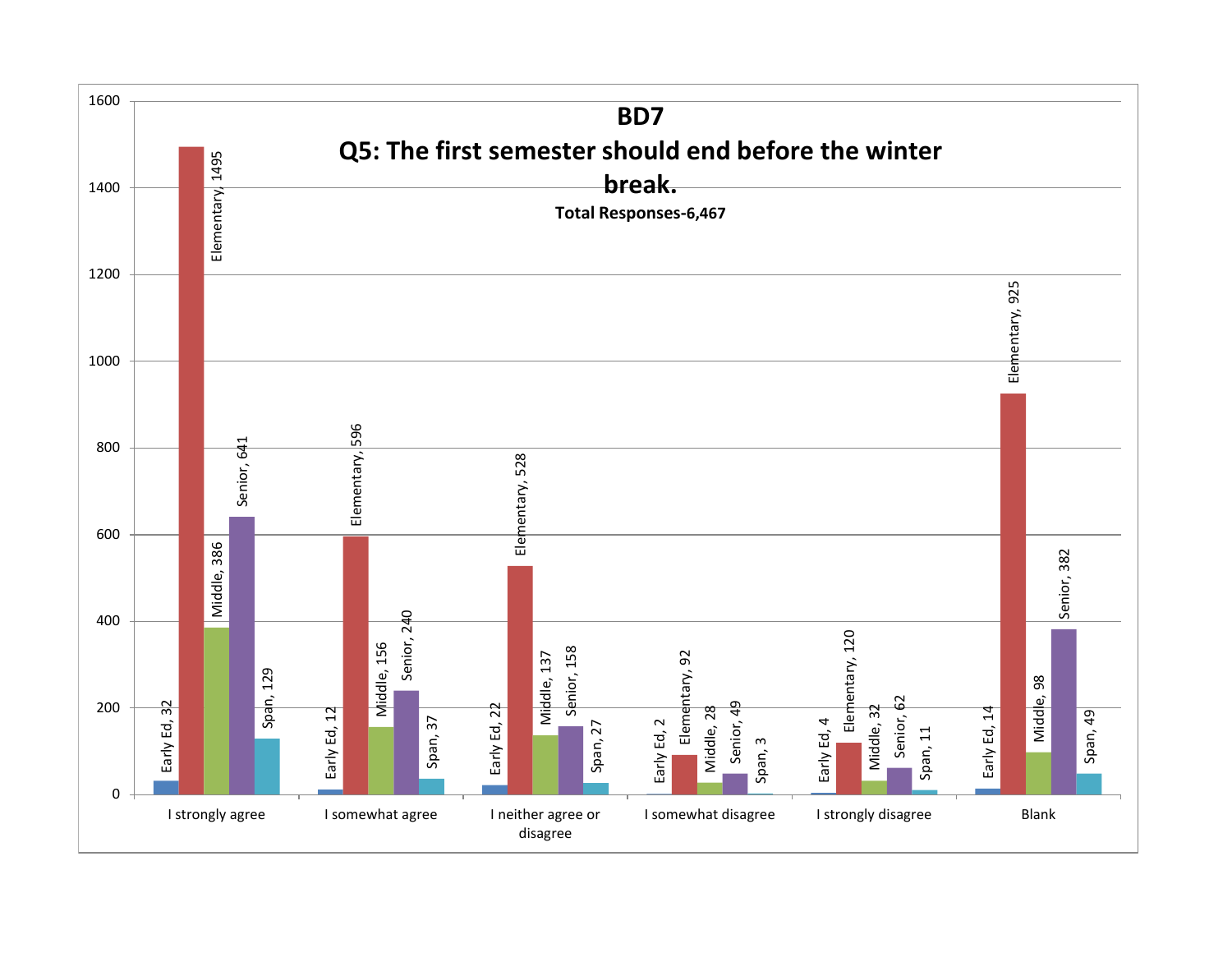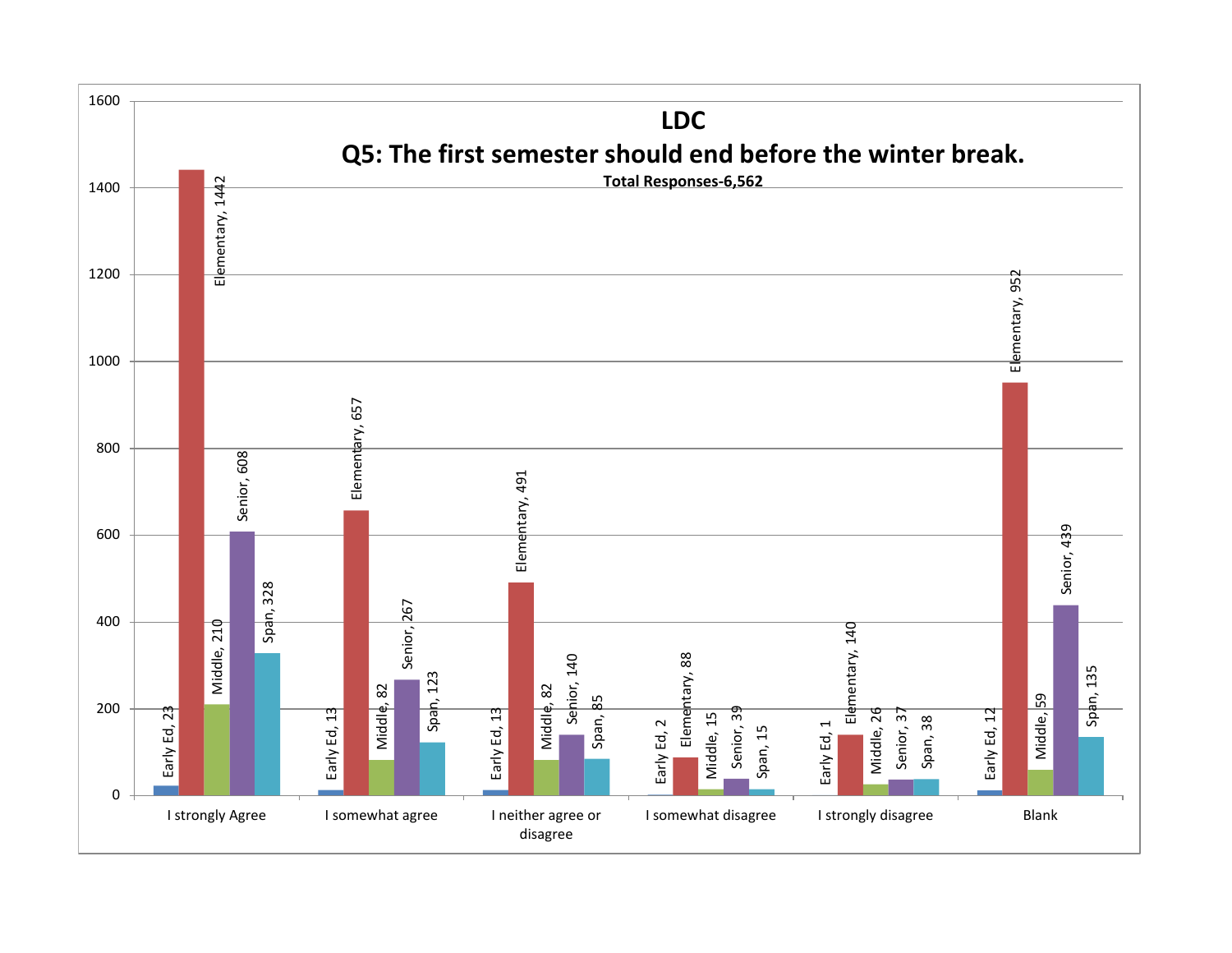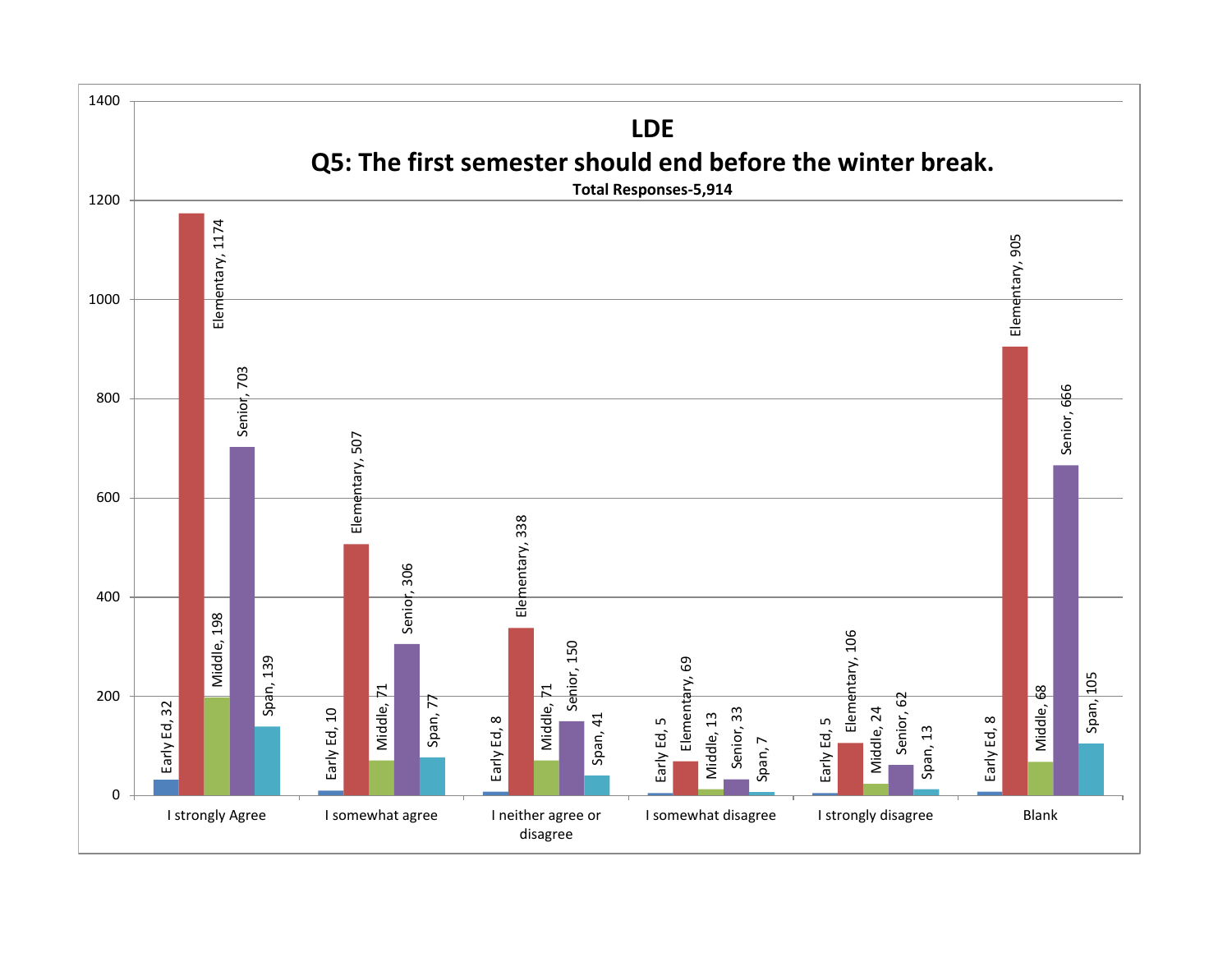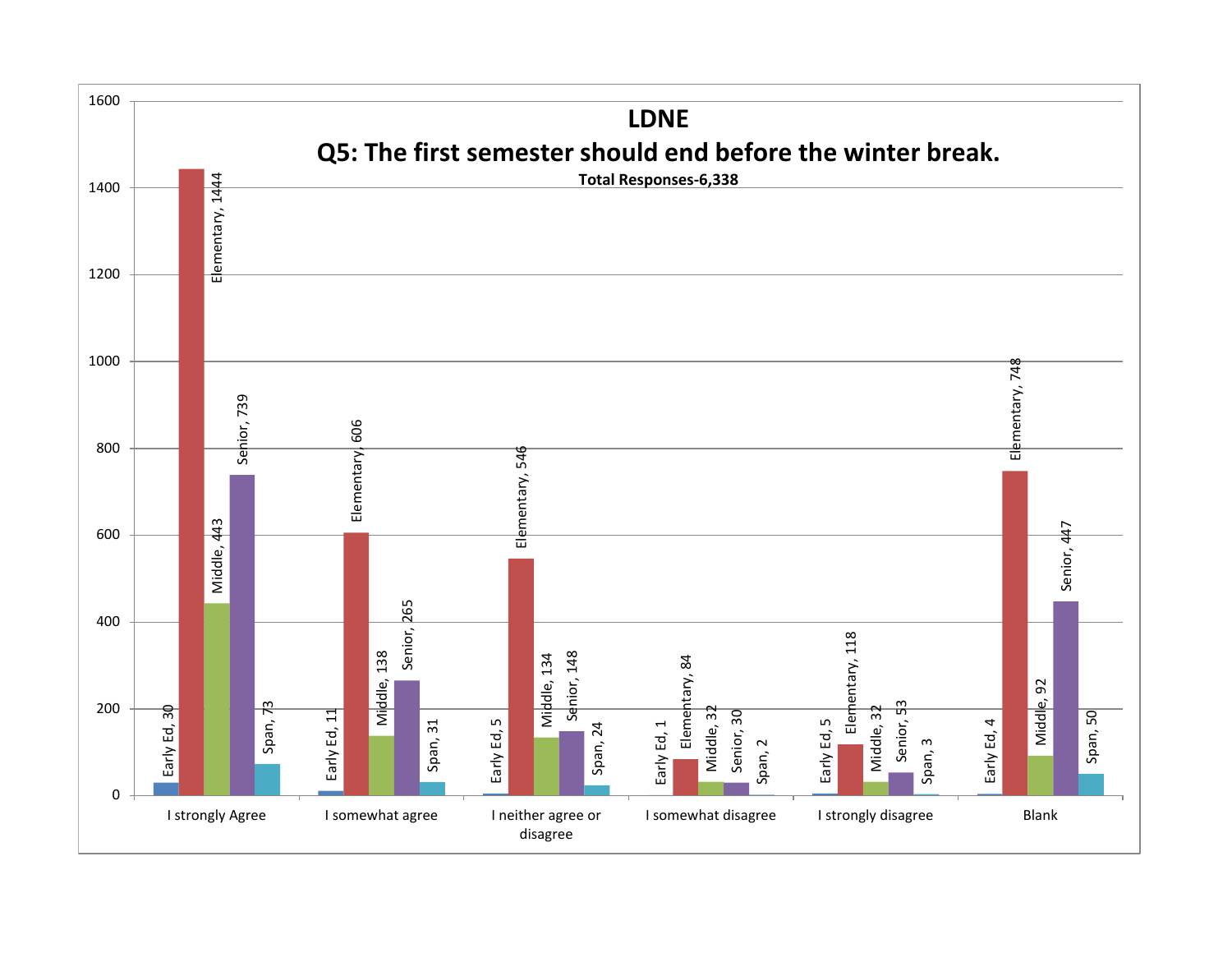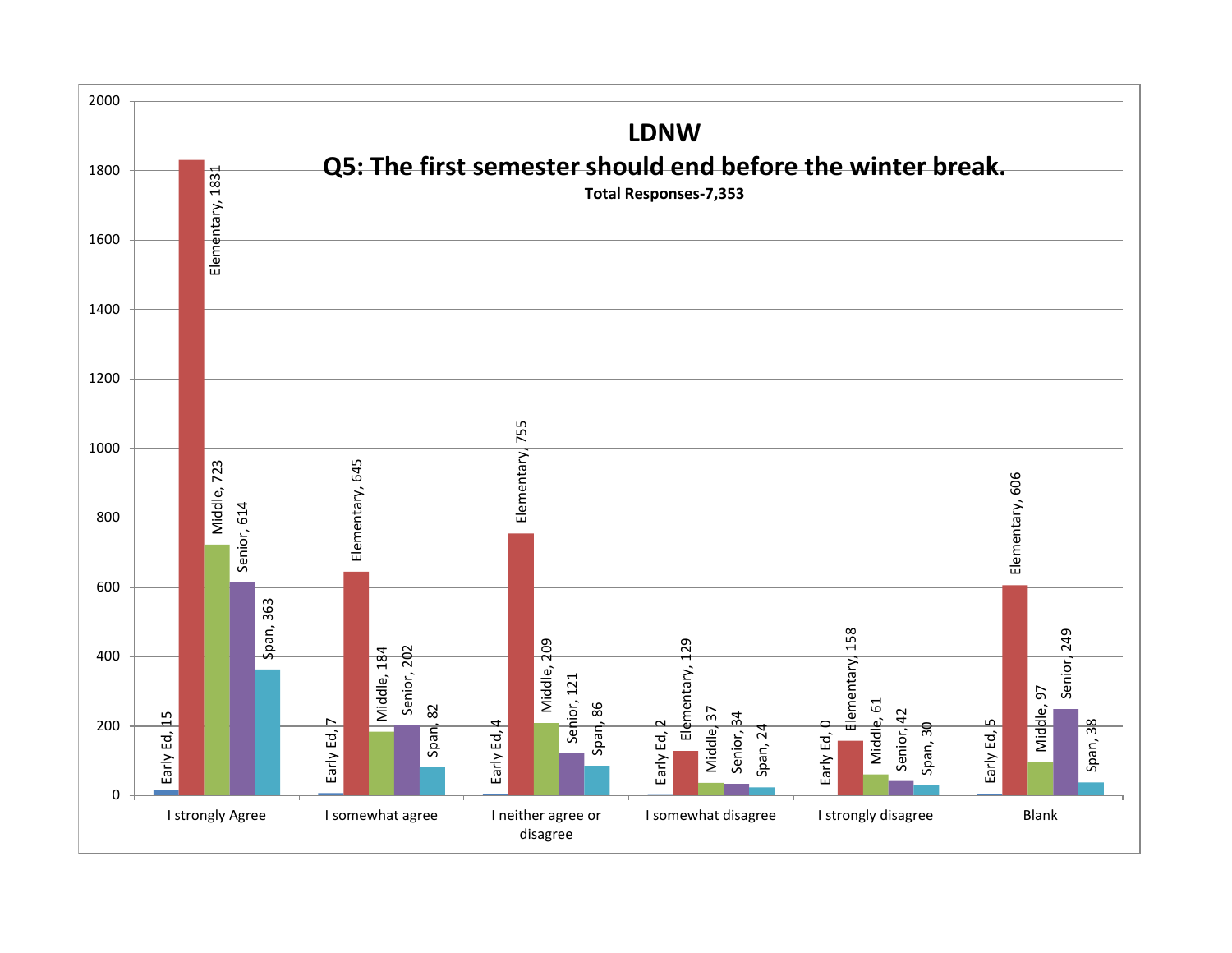